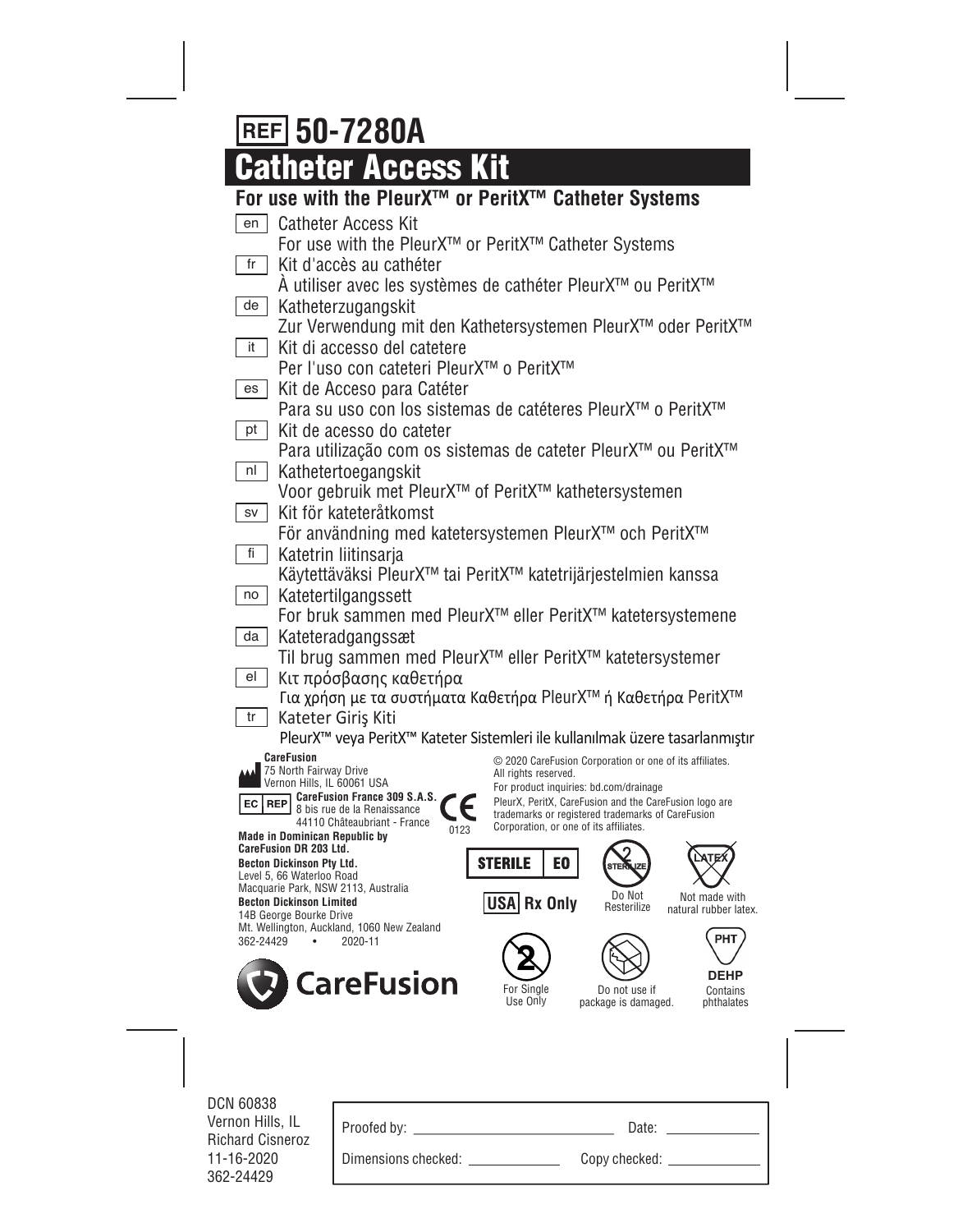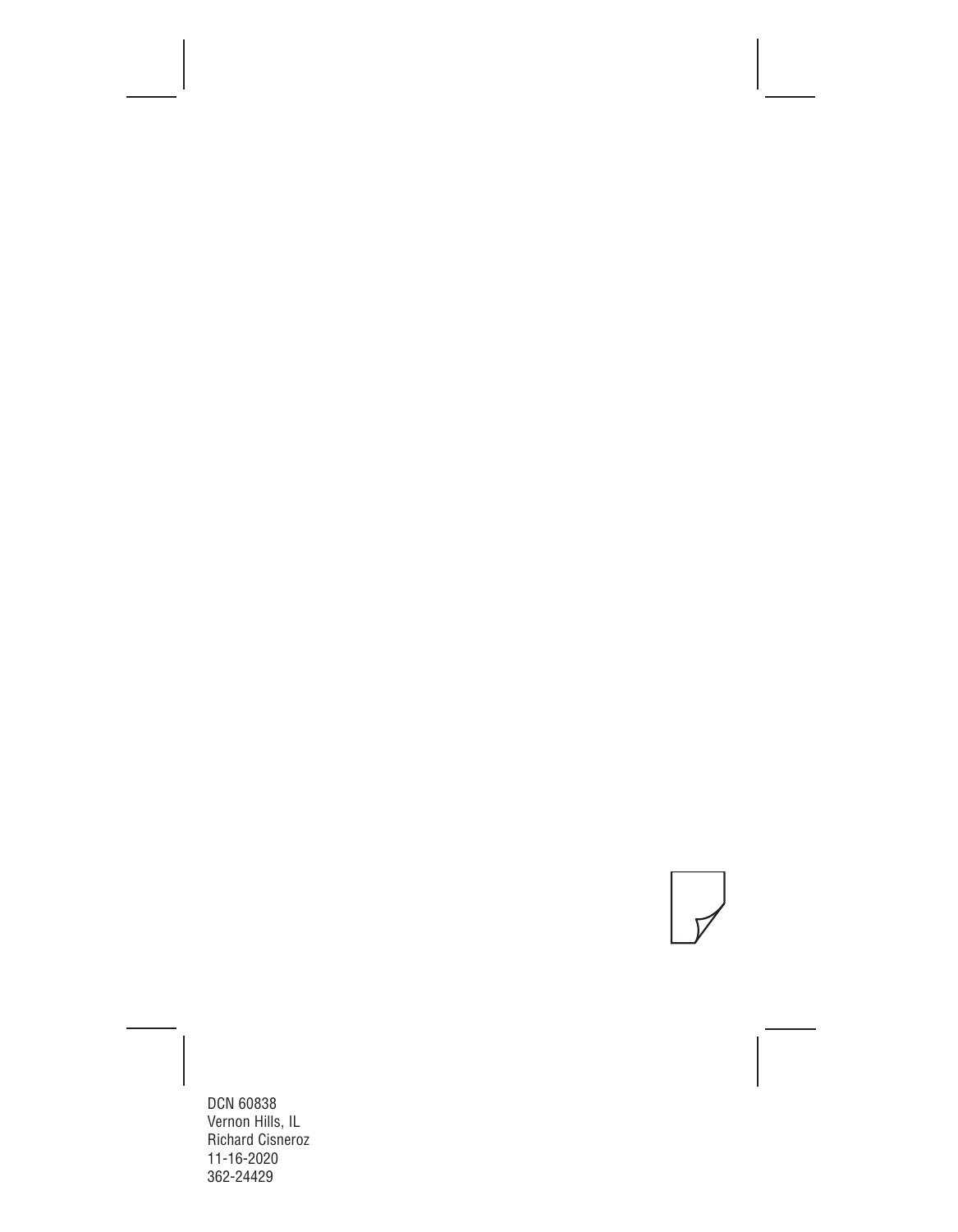

**Figure, Abb, Figura, Afbeelding, Figur, Kuva, Εικόνα, Şekil**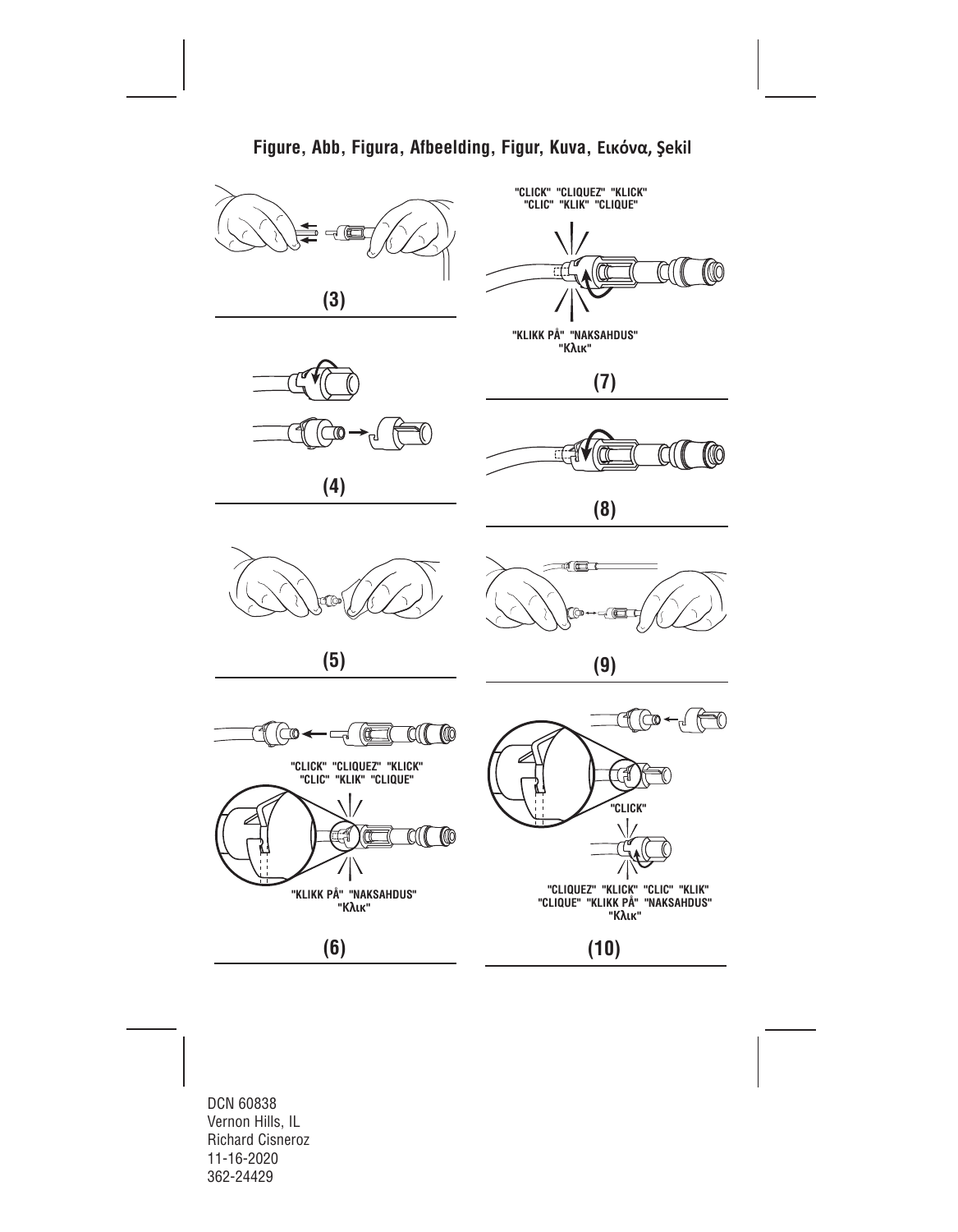

## **Instructions for Use**

## **Kit Contents**

Blue wrap wrapped around the following components:

- 1 Lockable Access Tip with Needleless Access Valve
- 2 Alcohol Pads
- 1 Valve Cap
- 1 **Emergency** Slide Clamp
- 1 10 ml Syringe

## **Product Description**

The Catheter Access Kit is designed to be used exclusively with the PleurX™ Catheter or PeritX™ Catheter. It is intended to provide intermittent access to the PleurX™ Catheter or PeritX™ Catheter to aspirate a sample, administer sclerosing agents (pleural use only), or perform catheter maintenance (saline flushing, or declotting).

## **For Use with PeritX™ Peritoneal Catheter**

#### **Indications for Use**

The Catheter Access Kit is intended to provide access to the PeritX™ Catheter for aspiration and catheter maintenance.

## **For Use with PleurX™ Pleural Catheter Indications for Use**

The Catheter Access Kit is intended to provide access to the PleurX™ Catheter to inject and withdraw fluids.

## **Catheter Access Kit**



With Needleless Access Valve



#### **Warnings**

Keep the valve on the catheter and the access tip clean. Keep them away from other objects to help avoid contamination.

Do not use scissors or other sharp objects near the catheter.

Do not put anything except the access tip into the catheter valve since this could damage the valve. A damaged valve may allow air into the body or let fluid leak out through the valve when not draining.

If the catheter is resistant to flushing and aspiration, it may be partially or completely occluded. Do not flush against resistance.

#### **If you accidentally cut the catheter or damage the valve, follow these steps:**

- a. Pinch the catheter closed between your fingers.
- b. Slip the blue **emergency** slide clamp over the catheter and push the catheter completely into the small end of the clamp. This will close the catheter. **(Figure 2)**
- c. Notify the doctor immediately.



#### **Cautions Rx Only**

For single use only. Re-use may result in a nonfunctional product or contribute to cross contamination.

Make sure that the valve and the access tip are fully locked together when accessing the catheter. If they are accidentally separated, they may become contaminated. If this occurs, clean the valve with a new alcohol pad and use a new access tip to avoid potential contamination.

The alcohol pads are flammable. Do not expose the pads to an open flame.

Contains Phthalates. The benefit of treatment outweighs the remote possibility of exposure to phthalates.

**Chest:** Potential complications of draining the pleural space include, but may not be limited to, pneumothorax, re-expansion pulmonary edema, hypotension, circulatory collapse and infection.

**Abdomen:** Potential complications of draining fluid from the abdomen include, but may not be limited to, hypotension, circulatory collapse, electrolyte imbalance, protein depletion, ascites leakage, peritonitis, wound infection, intraperitoneal adhesion, and loculations of the peritoneal space.

Disconnect the locking access tip with needleless access valve from the catheter valve after use.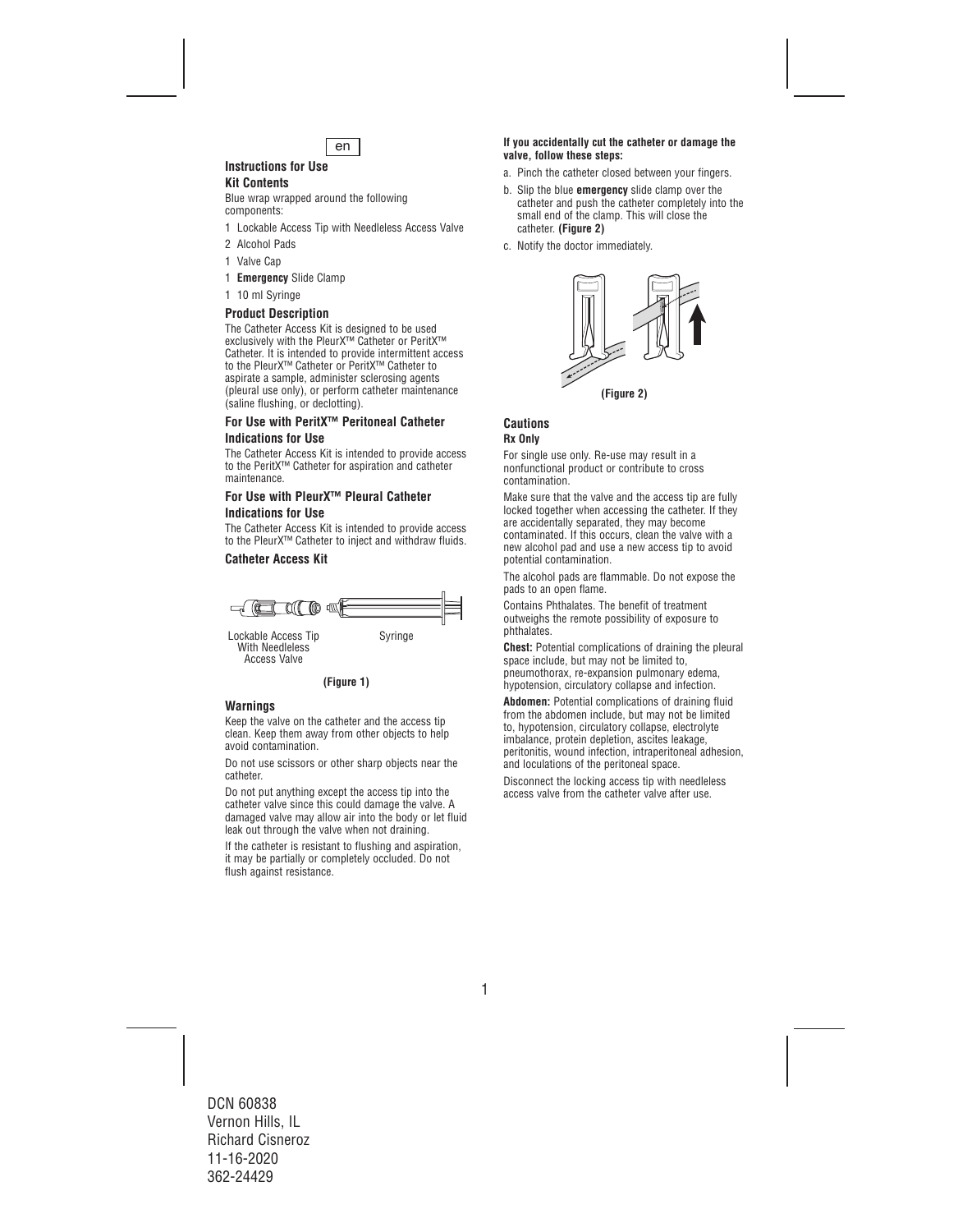## **Sterility**

This product has been sterilized and is for single use only. Do not re-sterilize. CareFusion will not be responsible for any product that is re-sterilized, nor accept for credit or exchange any product that has been opened but not used.

Do not use if package is damaged.

#### **General Guidelines**

These instructions are provided as a guide to the clinician to perform catheter maintenance (aspiration, saline flushing, or declotting) and pleurodesis procedures and are intended to supplement hospital developed protocols. The clinician should have a thorough understanding of risks and patient specific concerns related to catheter maintenance. Follow aseptic technique.

#### **Note**

Priming Volume is 0.3 ml\*

Volume to first fenestration: Pleural: 2.6 ml<sup>\*</sup> Peritoneal: 3 ml\*

Volume to end of catheter: Pleural: 4.2 ml\* Peritoneal: 4.4 ml\*

\*Volumes include lockable access tip with needleless access valve.

#### **Catheter Access Suggested Procedure**

**Warning:** Do not use scissors or other sharp objects near the catheter.

**Warning:** Keep the valve on the catheter and the access tip clean. Keep them away from other objects to help avoid contamination.

**Note:** The blue **emergency** slide clamp should be used if you accidentally cut the catheter or damage the valve. See **Warnings**. **(Figure 2)**

**Note:** The catheter access procedure should be performed using aseptic technique.

**Note:** Dispose of all used product in accordance with applicable local, state, and federal requiations. Used product may present a potential biohazard.

- 1. Remove the dressing from over the catheter. Be sure not to tug on the catheter. If the patient develops a fever (body temperature above 100.5° F [38° C]), or you see any redness, swelling or fluid around the catheter, finish this drainage procedure and contact the physician.
- 2. Open the Catheter Access Kit and unfold the blue wrap.
- 3. Hold the lockable access tip with needleless access valve and remove the protective cover by twisting it and pulling gently. Take care to avoid contaminating the access tip. **(Figure 3)**
- 4. Hold the base of the catheter valve and remove the cap by twisting it counterclockwise and pulling gently. Discard the cap. Take care to avoid contaminating the valve. **(Figure 4)**
- 5. While holding the base of the catheter valve in one hand, clean around the valve opening with a new alcohol pad. **(Figure 5)**

**Warning:** Do not put anything except the access tip into the catheter valve since this could damage the valve. A damaged valve may allow air into the body or let fluid leak out through the valve when not draining.

- 6. Continue holding the catheter near the valve. Carefully align the access tip and valve as shown in **Figure 6** and insert the access tip into the catheter valve and advance it completely into the valve. You will feel and hear a click when the access tip and valve are securely connected.
- 7. If desired, lock the access tip to the catheter valve by twisting the access tip until you feel and hear a second click. **(Figure 7)**
- 8. To aspirate a sample, attach the syringe to the needleless access valve.

**Warning:** If the catheter is resistant to flushing and aspiration, it may be partially or completely occluded. Do not flush against resistance.

- 9. Pull back on the syringe plunger to draw fluid.
- 10.If the syringe will not aspirate, the catheter may be flushed with saline per institution protocol. **Note:** Do not use a syringe smaller than 10 ml to flush the catheter.
- 11.If the catheter cannot be flushed or aspirated due to occlusion, a declotting procedure may be followed per institution protocol.
- 12.To perform a pleurodesis procedure using a sclerosing agent, follow the sclerosing agent's instructions for use and your institution protocol.
- 13.When catheter maintenance is complete, remove the access tip from the catheter. If locked, twist the access tip to unlock it from the catheter valve. **(Figure 8)**
- 14.With the access tip in one hand and the catheter valve in the other hand, pull the access tip out of the valve in a firm, smooth motion. **(Figure 9)**
- 15.Clean the catheter valve with a new alcohol pad.
- 16.Place the new cap over the catheter valve and twist it clockwise until it clicks into its locked position. Cap might feel loose until it is locked into place. **(Figure 10)**
- 17.Redress the catheter per hospital protocol.

**Note:** Not made with natural rubber latex.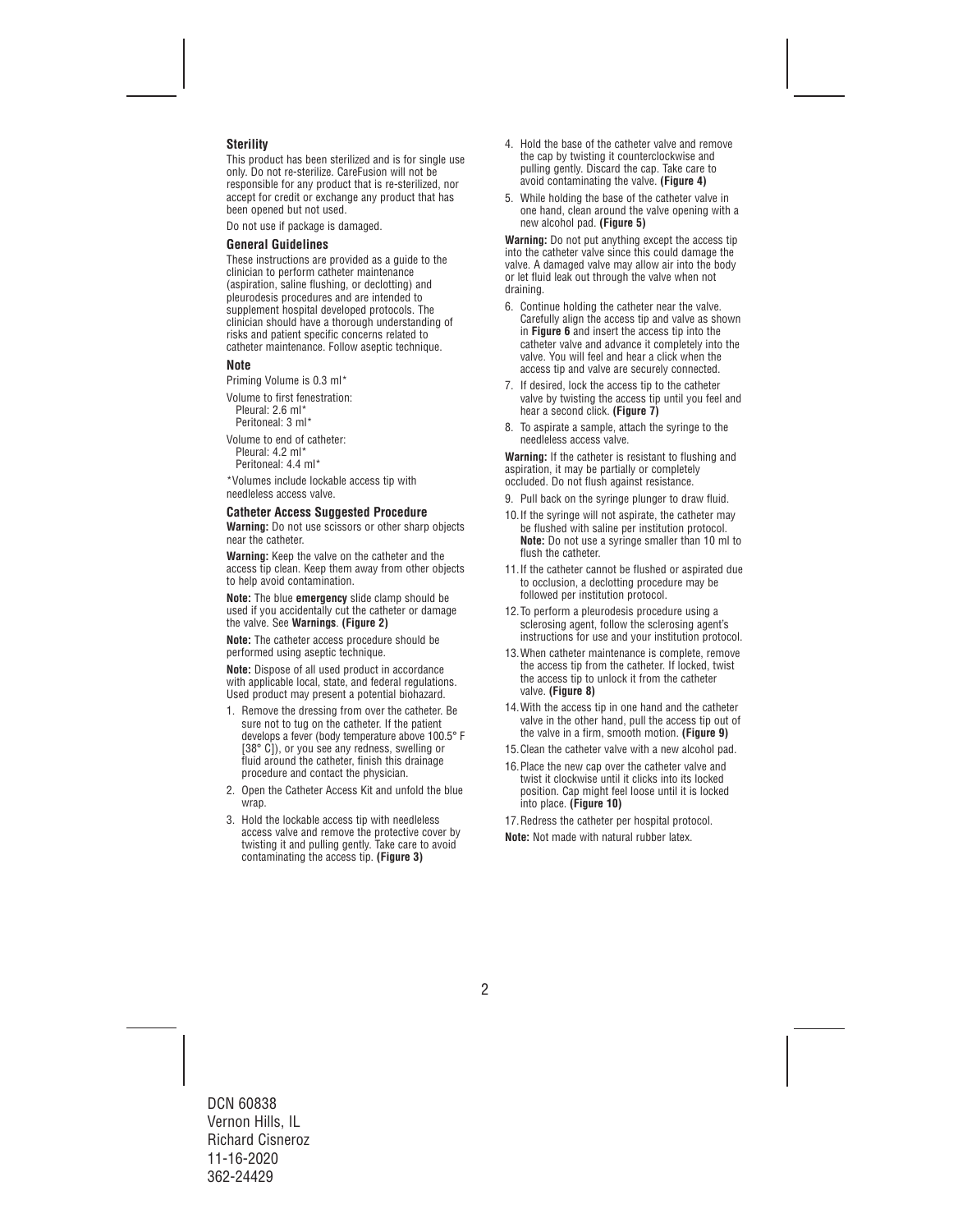

#### **Mode d'emploi Contenu du kit**

Champ stérile bleu enroulé autour des éléments suivants :

- 1 Embout d'accès verrouillable avec valve d'accès sans aiguille
- 2 Compresses imbibées d'alcool
- 1 Bouchon de valve
- 1 Clamp à glissière **d'urgence**
- 1 Seringue de 10 ml

#### **Description du produit**

Le kit d'accès au cathéter est conçu pour être utilisé exclusivement avec le cathéter PleurX™ ou le cathéter PeritX™. Il a été conçu pour fournir un accès intermittent au cathéter PleurX™ ou au cathéter PeritX™ afin de prélever un échantillon, d'administrer des agents sclérosants (usage pleural uniquement) ou d'effectuer l'entretien du cathéter (rinçage à la solution saline ou dé-coagulation).

## **Pour une utilisation avec le cathéter péritonéal PeritX™**

## **Indications d'utilisation**

Le kit d'accès au cathéter est conçu pour permettre l'accès au cathéter PeritX™ pour les procédures d'aspiration ou d'entretien du cathéter.

#### **Pour une utilisation avec le cathéter pleural PleurX™**

#### **Indications d'utilisation**

Le kit d'accès au cathéter est conçu pour permettre l'accès au cathéter PleurX™ afin d'injecter et de retirer des liquides.

## **Kit d'accès au cathéter**



valve d'accès sans aiguille

#### **(Figure 1)**

#### **Avertissements**

Maintenir propre la valve du cathéter et l'embout d'accès. Les garder à l'écart d'autres objets afin d'éviter toute contamination.

Ne pas utiliser de ciseaux ou d'autres objets pointus près du cathéter.

Ne rien mettre sauf l'embout d'accès dans la valve du cathéter car ceci risquerait d'endommager la valve. Une valve endommagée peut permettre à l'air de pénétrer dans le corps ou de laisser le fluide s'échapper à travers la valve en l'absence de drainage.

Si le cathéter résiste au rinçage et à l'aspiration, il peut être partiellement ou totalement obturé. Ne pas nettoyer contre la résistance.

#### fr **Si vous avez accidentellement coupé le cathéter ou endommagé la valve, suivez ces étapes :**

- a. Fermer le cathéter en le serrant entre vos doigts.
- b. Glisser le clamp à glissière bleu **d'urgence** sur le cathéter et pousser le cathéter complètement dans la partie étroite de la glissière. Cela fermera le cathéter. **(Figure 2)**
- c. Avertir immédiatement le médecin.



#### **Mises en garde**

Pour les Etats-Unis: sur prescription médicale uniquement.

Pour usage unique. La réutilisation peut produire un produit non fonctionnel ou contribuer à une contamination croisée.

S'assurer que la valve et l'embout d'accès sont entièrement connectés ensemble lors de l'accès au cathéter. Si ils sont accidentellement séparés, ils peuvent être contaminés. Si cela se produit, nettoyer la valve avec une compresse imbibée d'alcool et utiliser un nouvel embout d'accès pour éviter toute contamination.

Les compresses imbibées d'alcool sont inflammables. Ne pas exposer les compresses à une flamme nue.

Contient des phtalates. L'avantage du traitement l'emporte sur la faible possibilité de l'exposition aux phtalates.

**Thorax :** Les complications potentielles liées au drainage de l'espace pleural incluent, sans toutefois s'y limiter, pneumothorax, réexpansion de l'œdème pulmonaire, hypotension, collapsus respiratoire et infection.

**Abdomen :** les complications potentielles relatives au drainage du liquide de l'abdomen incluent, sans toutefois s'y limiter, une hypotension, un collapsus circulatoire, un déséquilibre électrolytique, une déplétion protéique, une fuite d'ascite, une péritonite, une infection des plaies, une adhérence intrapéritonéale et des compartimentations de la cavité péritonéale.

Après utilisation, déconnecter l'embout d'accès verrouillable avec valve d'accès sans aiguille de la valve du cathéter.

#### **Stérilité**

Ce produit a été stérilisé et est à usage unique. Ne pas stériliser de nouveau. CareFusion ne sera responsable pour aucun produit qui est stérilisé à nouveau, ni n'acceptera de créditer ou d'échanger tout produit qui a été ouvert mais non utilisé.

Ne pas utiliser si l'emballage est endommagé.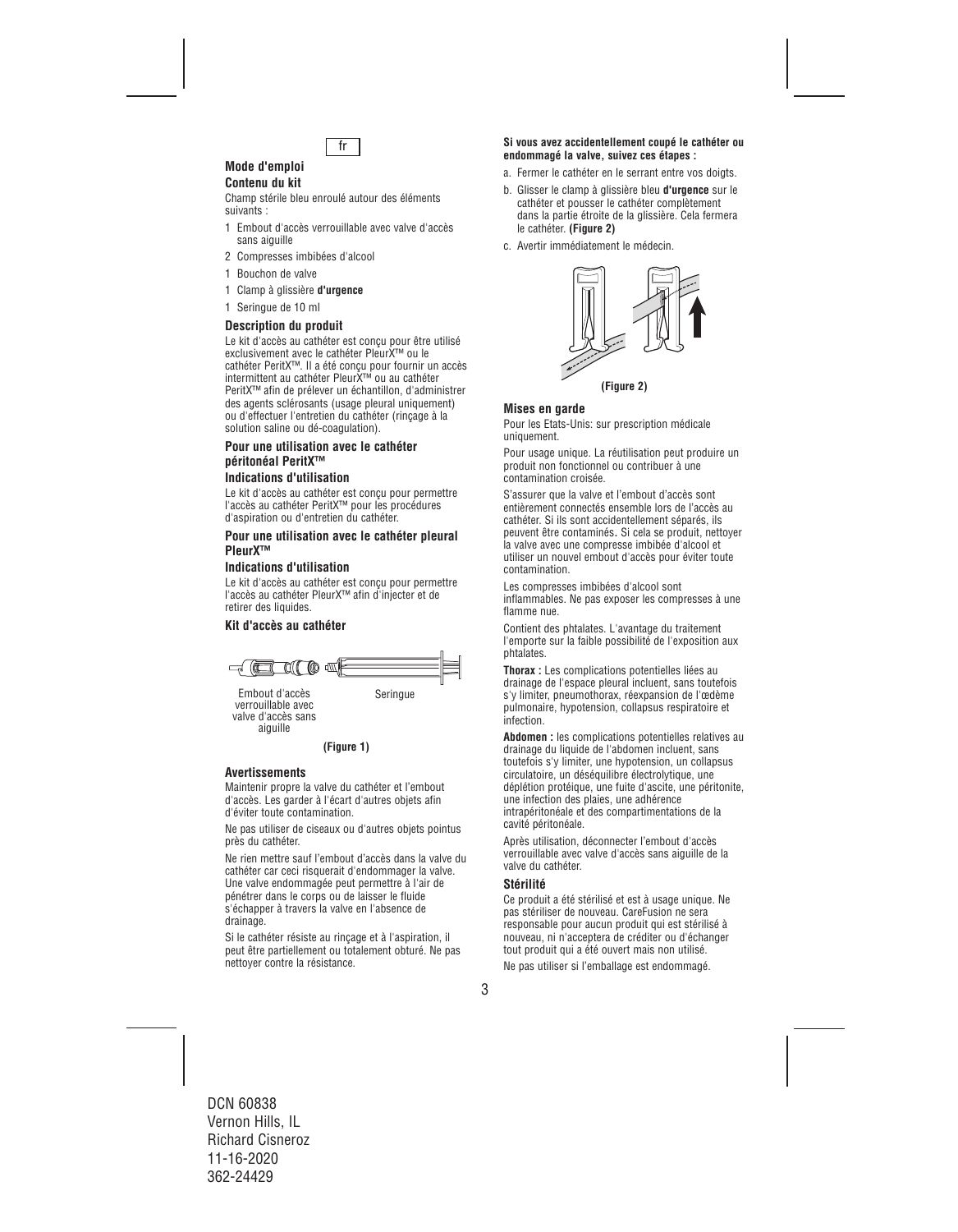### **Directives générales**

Ces instructions sont fournies en tant que guide pour le clinicien afin d'effectuer l'entretien du cathéter (aspiration, rinçage à la solution saline ou décoagulation) et les procédures de pleurodèse, et sont destinées à compléter les protocoles développés par l'hôpital. Le clinicien doit avoir une compréhension approfondie des risques et des préoccupations des patients concernant la maintenance du cathéter. Utiliser une technique aseptique.

#### **Remarque**

Le volume de purge est de 0,3 ml. \*

Volume de la première fenestration : Pleural : 2,6 ml \* Péritonéal : 3 ml \*

Volume à l'extrémité du cathéter : Pleural : 4.2 ml \* Péritonéal : 4.4 ml \*

\* Les volumes comprennent l'embout d'accès verrouillable avec valve d'accès sans aiguille.

#### **Procédure recommandée pour l'accès au cathéter**

**Avertissement :** Ne pas utiliser de ciseaux ou d'autres objets pointus près du cathéter.

**Avertissement :** Maintenir propre la valve du cathéter et l'embout d'accès. Les garder à l'écart d'autres objets afin d'éviter la contamination.

**Remarque :** Le clamp à glissière d'urgence bleu doit être utilisé si vous avez accidentellement coupé le cathéter ou endommagé la valve. Voir Avertissements. **(Figure 2)**

**Remarque :** La procédure d'accès au cathéter doit être effectuée en utilisant une technique aseptique.

**Remarque :** Éliminer tous les produits utilisés en conformité avec les règlements fédéraux, de l'État et locaux en vigueur. Les produits utilisés peuvent présenter un danger biologique potentiel.

- 1. Retirer le pansement au-dessus du cathéter. S'assurer de ne pas tirer sur le cathéter. Si le patient développe de la fièvre (température corporelle au-dessus de 38 °C), ou si vous constatez toute rougeur, gonflement ou fluide autour du cathéter, cessez la procédure de drainage et contactez le médecin.
- 2. Ouvrir le kit d'accès au cathéter et déplier le champ stérile bleu.
- 3. Maintenir l'embout d'accès verrouillable avec valve d'accès sans aiguille et retirer le bouchon de protection en le tournant et en tirant délicatement. Prendre soin d'éviter de contaminer l'embout d'accès. **(Figure 3)**
- 4. Maintenir la base de la valve du cathéter et enlever le bouchon en le tournant dans le sens contraire des aiguilles d'une montre et en tirant délicatement. Jeter le bouchon. Prendre soin d'éviter de contaminer la valve. **(Figure 4)**
- 5. Tout en maintenant la base de la valve du cathéter dans une main, nettoyer autour de l'ouverture de la valve avec une compresse imbibée d'alcool. **(Figure 5)**

**Mise en garde :** Ne rien mettre sauf l'embout d'accès dans la valve de cathéter car cela risquerait d'endommager la valve. Une valve endommagée peut permettre à l'air de pénétrer dans le corps ou de laisser le fluide s'échapper à travers la valve en l'absence de drainage.

- 6. Continuer à maintenir le cathéter à proximité de la valve. Aligner soigneusement l'embout d'accès et la valve comme indiqué dans la **Figure 6** et insérer l'embout d'accès dans la valve du cathéter et le faire avancer complètement dans la valve. Vous sentirez et entendrez un clic lorsque l'embout d'accès et la valve sont correctement connectés.
- 7. Si vous le souhaitez, verrouillez l'embout d'accès sur la valve de cathéter en le tournant jusqu'à ce que vous sentiez et entendiez un second clic. **(Figure 7)**
- 8. Pour aspirer un échantillon, fixer la seringue à la valve d'accès sans aiguille.

**Mise en garde :** Si le cathéter est résistant au rinçage et à l'aspiration, il peut être partiellement ou totalement obturé. Ne pas nettoyer contre la résistance.

- 9. Tirer sur le piston de la seringue pour aspirer le liquide.
- 10.Si la seringue n'aspire pas, le cathéter peut être rincé avec une solution saline selon le protocole de l'établissement. **Remarque :** Ne pas utiliser une seringue de moins de 10 ml pour rincer le cathéter.
- 11.Si le cathéter ne peut pas être rincé ou aspiré en raison de l'occlusion, une procédure de décoagulation peut être suivie selon le protocole de l'établissement.
- 12.Pour réaliser une pleurodèse à l'aide d'un agent sclérosant, suivez le mode d'emploi de l'agent sclérosant ainsi que le protocole de votre établissement.
- 13.Lorsque l'entretien du cathéter est terminé, retirer l'embout d'accès du cathéter. Si il est verrouillé, tordre l'embout d'accès pour le déverrouiller de la valve de cathéter. **(Figure 8)**
- 14.Avec l'embout d'accès dans une main et la valve du cathéter dans l'autre, tirer l'embout d'accès de la valve d'un mouvement fluide et ferme. **(Figure 9)**
- 15.Nettoyer la vanne du cathéter avec une nouvelle compresse imbibée d'alcool.
- 16.Placer le nouveau capuchon sur la valve du cathéter et le tourner dans le sens des aiguilles d'une montre jusqu'à ce qu'il s'enclenche en position verrouillée. Le capuchon peut sembler mal fixé tant qu'il n'est pas enclenché. **(Figure 10)**
- 17.Refaire le pansement du cathéter comme prévu par le protocole de l'hôpital.

**Remarque :** Fabrication sans latex de caoutchouc naturel.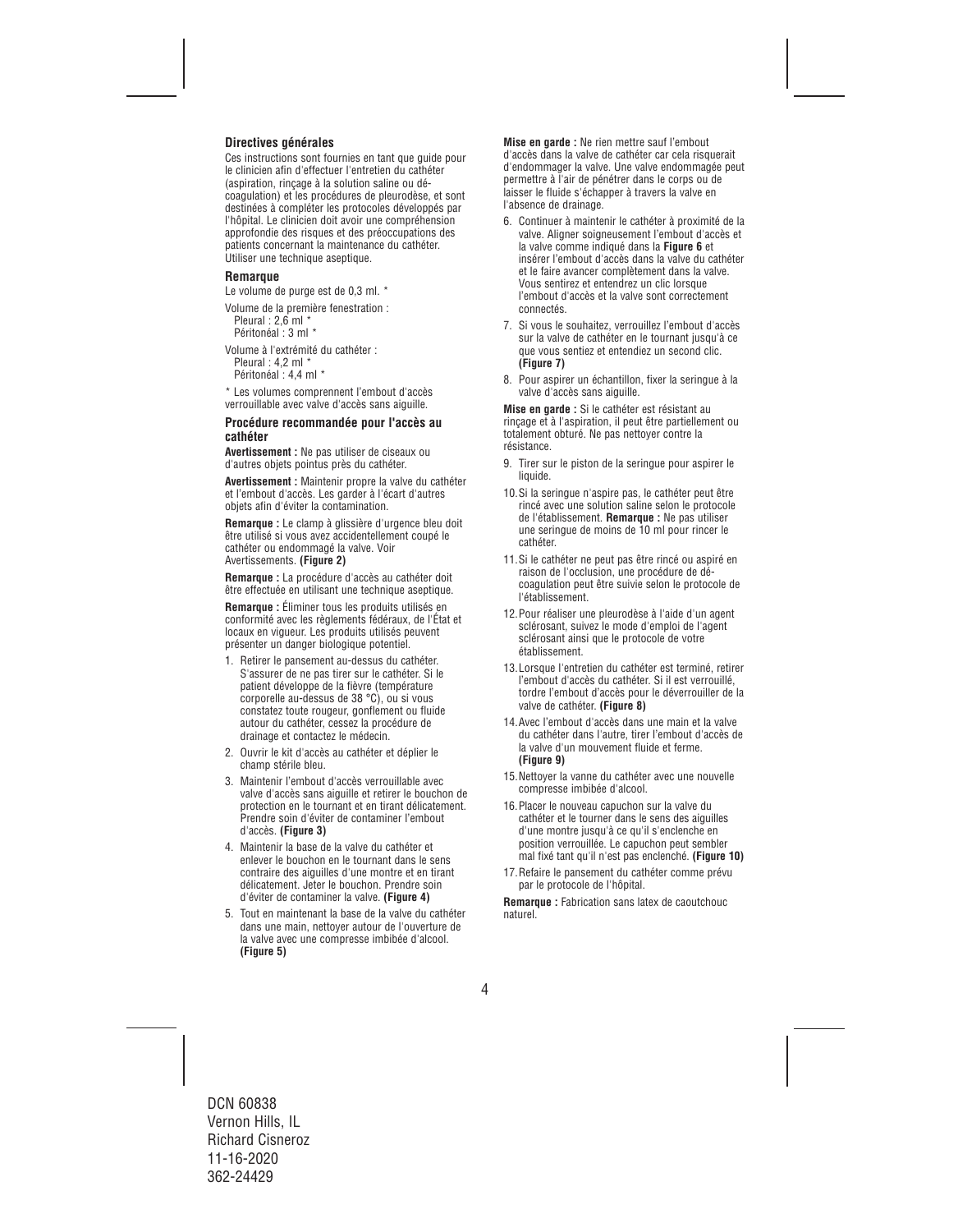

## **Gebrauchsanleitung**

## **Kit-Inhalt**

Folgende Komponenten sind in blaue Folie verpackt:

- 1 Arretierbarer Spezialansatz mit nadellosem **Zugangsventil**
- 2 Alkoholtupfer
- 1 Ventilkappe
- 1 **Notfall**-Schiebeklemme
- 1 10-ml- Spritze

## **Produktbeschreibung**

Das Katheterzugangskit darf ausschließlich mit dem PleurX™-Katheter oder dem PeritX™-Katheter verwendet werden. Es gewährleistet den intermittierenden Zugang zum PleurX™-Katheter oder PeritX™-Katheter, um Proben zu aspirieren, sklerosierende Wirkstoffe zu verabreichen (nur pleurale Verwendung) oder den Katheter zu pflegen und zu warten (Spülung mit Kochsalzlösung oder Lösen von Okklusionen).

## **Zur Verwendung mit dem PeritX™- Peritonealkatheter**

#### **Indikationen für die Verwendung**

Das Katheterzugangskit gewährleistet den Zugang zum PeritX™-Katheter zur Aspiration und Katheterwartung/-pflege.

#### **Zur Verwendung mit dem PleurX™- Pleurakatheter**

#### **Indikationen für die Verwendung**

Das Katheterzugangskit gewährleistet den Zugang zum PleurX™-Katheter, um Flüssigkeiten zu injizieren bzw. zu aspirieren.

## **Katheterzugangskit**



## **(Abb. 1)**

#### **Warnhinweise**

Halten Sie das Ventil am Katheter und den Spezialansatz sauber. Achten Sie darauf, dass sie nicht mit anderen Gegenständen in Kontakt kommen, um Verunreinigungen zu vermeiden.

Benutzen Sie niemals Scheren oder andere scharfe Gegenstände in unmittelbarer Nähe des Katheters.

Außer dem Spezialansatz darf nichts in das Ventil des Katheters gesteckt werden, da andernfalls das Ventil beschädigt werden könnte. Ein beschädigtes Ventil kann Luft in den Körper einlassen oder es können Flüssigkeiten aus dem Ventil austreten, wenn keine Ableitung erfolgt.

Falls beim Spülen oder bei der Aspiration des Katheters ein Widerstand auftritt, ist er möglicherweise teilweise oder vollständig verstopft. Wenn sich ein Widerstand bemerkbar macht, den Spülvorgang nicht fortsetzen.

#### **Bei versehentlichem Einschneiden des Katheters oder Beschädigung des Ventils gehen Sie bitte wie folgt vor:**

- a. Drücken Sie den Katheter mit den Fingern fest zu.
- b. Schieben Sie die blaue **Notfall**-Schiebeklemme über den Katheter und schieben Sie diesen dann vollständig in das schmale Ende der Klammer. Dadurch wird der Katheter geschlossen. **(Abb. 2)**
- c. Verständigen Sie sofort den Arzt.



## **Vorsichtshinweise Rezeptpflichtig**

Nur zum Einmalgebrauch. Eine Wiederverwendung kann dazu führen, dass das Produkt keinen Gebrauchswert hat. Sie kann auch zu Kreuzkontamination beitragen.

Achten Sie darauf, dass das Ventil und der Spezialansatz beim Zugang zum Katheter vollständig miteinander verriegelt sind. Wenn sie versehentlich getrennt werden, können sie kontaminiert werden. In einem solchen Fall reinigen Sie das Ventil mit einem neuen alkoholgetränkten Tupfer und verwenden einen neuen Spezialansatz, um eine potenzielle Kontamination zu vermeiden.

Die Alkoholtupfer sind entzündlich. Die Tupfer von offenen Flammen fernhalten.

Enthält Phthalate. Der Nutzen der Behandlung überwiegt die entfernte Möglichkeit einer Phthalatexposition.

**Brust:** Die potenziellen Komplikationen der Dränage der Pleurahöhle umfassen u. a. Pneumothorax, Reexpansions-Lungenödem, Hypotonie, Kreislaufkollaps und Infektion.

**Abdomen:** Mögliche Komplikationen einer Flüssigkeitsdrainage aus dem Abdomen sind u. a. Hypotonie, Kreislaufkollaps, Störung des Elektrolythaushalts, Proteindepletion, Austreten von Aszitesflüssigkeit, Peritonitis, Wundinfektion, intraperitoneale Adhäsion und Kammerbildung in der Bauchhöhle.

Den arretierten Spezialansatz mit nadellosem Zugangsventil nach der Verwendung vom Katheterventil abtrennen.

## **Sterilität**

Das Produkt wurde sterilisiert und ist nur für den einmaligen Gebrauch bestimmt. Nicht resterilisieren. CareFusion übernimmt keine Haftung für resterilisierte Produkte. Es wird keine Gutschrift bzw. kein Ersatz für geöffnete Produkte (auch unbenutzte) geleistet.

Nicht verwenden, wenn die Verpackung beschädigt ist.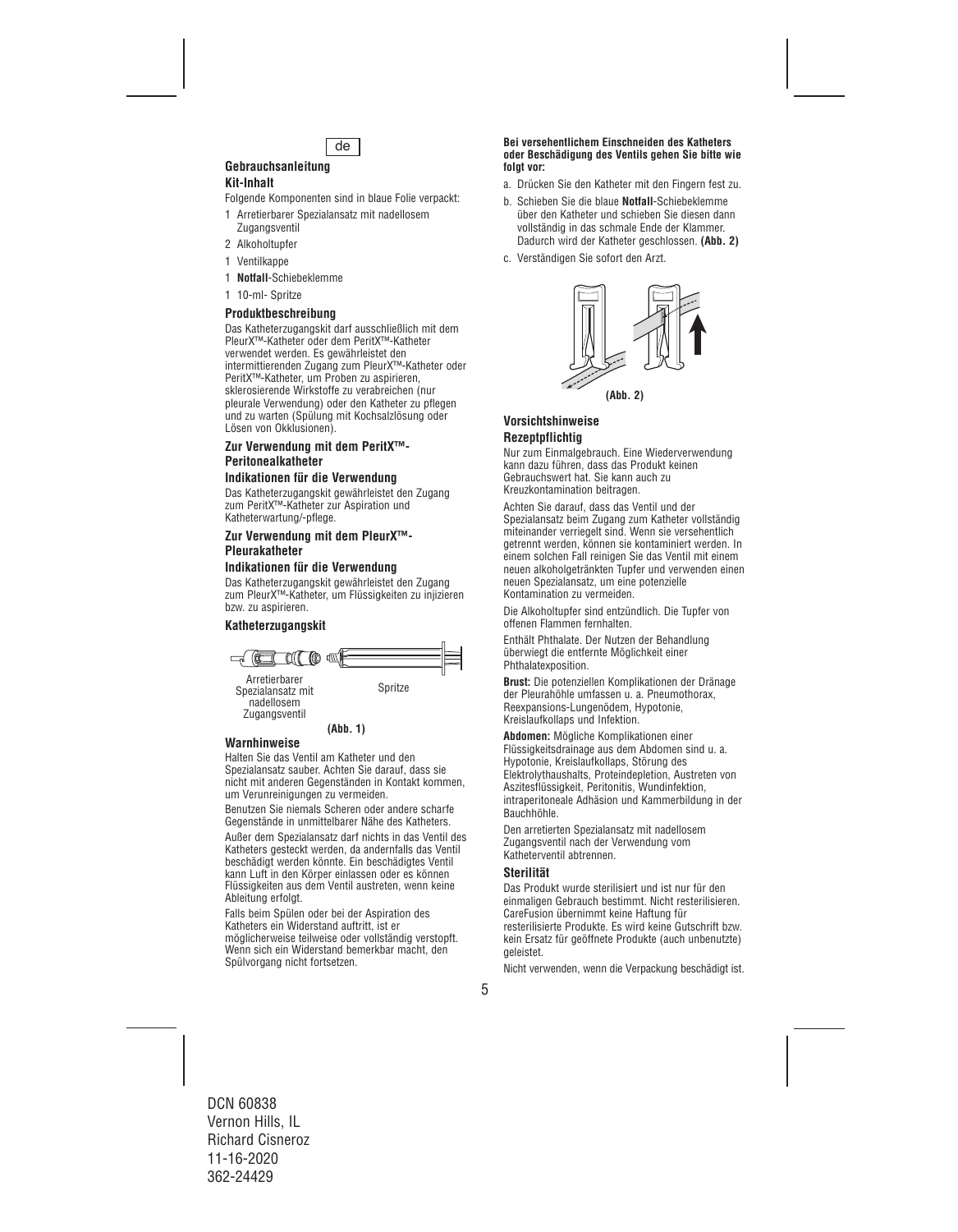## **Allgemeine Richtlinien**

Diese Anweisungen dienen dem Arzt, der die Katheterwartung (Aspiration, Spülung mit Kochsalzlösung oder Lösen von Okklusionen) und Pleurodese durchführt, als Leitfaden und sollen die vom Krankenhaus festgelegten Protokolle lediglich ergänzen. Der Arzt muss über sämtliche Risiken und patientenspezifische Bedenken bezüglich der Katheterwartung aufgeklärt sein. Befolgen Sie die aseptische Vorgehensweise.

#### **Hinweis**

Primingvolumen: 0,3 ml\*

Volumen bis zur ersten Fenestration: Pleura: 2,6 ml<sup>\*</sup>

Peritoneal: 3 ml\*

Volumen bis Katheterende: Pleura: 4,2 ml\* Peritoneal: 4,4 ml\*

\*Volumenangaben enthalten arretierbaren Spezialansatz mit nadellosem Zugangsventil.

#### **Empfohlenes Katheterzugangsverfahren**

**Warnhinweis:** Benutzen Sie niemals Scheren oder andere scharfe Gegenstände in unmittelbarer Nähe des Katheters.

**Warnhinweis:** Halten Sie das Ventil am Katheter und den Spezialansatz sauber. Achten Sie darauf, dass sie nicht mit anderen Gegenständen in Kontakt kommen, um Verunreinigungen zu vermeiden.

**Hinweis:** Bei unbeabsichtigtem Einschnitt des Katheters oder Beschädigung des Ventils muss die blaue Notfall-Schiebeklemme benutzt werden. Siehe Warnhinweise. **(Abb. 2)**

**Hinweis:** Das Katheterzugangsverfahren ist unter Anwendung aseptischer Techniken durchzuführen.

**Hinweis:** Entsorgen Sie alle benutzten Produkte entsprechend den geltenden örtlichen, regionalen und staatlichen Vorschriften. Ein benutztes Produkt kann eine potenzielle Biogefahr darstellen.

- 1. Nehmen Sie den Katheterverband ab. Nicht am Katheter ziehen. Wenn sich beim Patienten Fieber (Körpertemperatur über 38 °C) entwickelt oder wenn Rötung, Schwellung oder Flüssigkeit im Katheterbereich bemerkt wird, beenden Sie dieses Ableitungsverfahren und nehmen Sie mit dem Arzt Kontakt auf.
- 2. Das Katheterzugangskit öffnen und die blaue Verpackungsfolie entfernen.
- 3. Halten Sie den arretierbaren Spezialansatz mit nadellosem Zugangsventil fest und entfernen Sie die Schutzabdeckung, indem Sie sie drehen und vorsichtig abziehen. Gehen Sie vorsichtig vor, damit der Spezialansatz nicht kontaminiert wird. **(Abb. 3)**
- 4. Halten Sie den Katheterventilkörper fest und drehen Sie dann die Kappe gegen den Uhrzeigersinn und ziehen Sie sie vorsichtig ab. Entsorgen Sie die Kappe. Gehen Sie vorsichtig vor, damit das Ventil nicht kontaminiert wird. **(Abb. 4)**

5. Halten Sie den Katheterventilkörper mit einer Hand fest und reinigen Sie den Bereich um die Ventilöffnung mit einem neuen Alkoholtupfer. **(Abb. 5)**

**Warnhinweis:** Außer dem Spezialansatz darf nichts in das Ventil des Katheters gesteckt werden, da andernfalls das Ventil beschädigt werden könnte. Ein beschädigtes Ventil kann Luft in den Körper einlassen oder es können Flüssigkeiten aus dem Ventil austreten, wenn keine Ableitung erfolgt.

- 6. Halten Sie den Katheter weiterhin in Ventilnähe fest. Richten Sie den Spezialansatz und das Ventil wie in **Abb. 6** gezeigt sorgfältig aus. Stecken Sie den Spezialansatz in das Katheterventil und schieben Sie ihn ganz in das Ventil ein. Beim festen Einrasten des Spezialansatzes und des Ventils ist ein deutlicher Klick zu fühlen und zu hören.
- 7. Bei Bedarf können Sie den Spezialansatz am Katheter einrasten, indem Sie den Spezialansatz drehen, bis Sie ein zweites Klicken fühlen und hören. **(Abb. 7)**
- 8. Zur Aspiration einer Probe setzen Sie die Spritze am nadellosen Zugangsventil auf.

**Warnhinweis:** Falls beim Spülen oder bei der Aspiration des Katheters ein Widerstand auftritt, ist er möglicherweise teilweise oder vollständig verstopft. Wenn sich ein Widerstand bemerkbar macht, den Spülvorgang nicht fortsetzen.

- 9. Den Spritzenkolben zurückziehen, um Flüssigkeit abzuziehen.
- 10.Wenn keine Aspiration in die Spritze erfolgt, kann der Katheter nach dem Protokoll der Institution mit Kochsalzlösung ausgespült werden. **Hinweis:** Zur Katheterspülung nur Spritzen mit 10 ml Mindestvolumen verwenden.
- 11. Wenn der Katheter wegen einer Blockierung nicht gespült oder aspiriert werden kann, kann ein Verfahren zur Blutgerinnselentfernung auf der Grundlage des Krankenhausprotokolls durchgeführt werden.
- 12.Befolgen Sie die Gebrauchsanweisungen für sklerosierende Wirkstoffe sowie das Protokoll Ihrer Einrichtung, um eine Pleurodese mit einem sklerosierenden Wirkstoff durchzuführen.
- 13.Nach abgeschlossener Katheterpflege wird der Spezialansatz vom Katheter entfernt. Falls er eingerastet ist, drehen Sie den Spezialansatz, um ihn vom Katheterventil freizugeben. **(Abb. 8)**
- 14.Den Spezialansatz mit einer Hand und das Katheterventil mit der anderen Hand halten und den Spezialansatz mit einer festen, gleichmäßigen Bewegung aus dem Ventil herausziehen. **(Abb. 9)**
- 15.Reinigen Sie das Katheterventil mit einem neuen Alkoholtupfer.
- 16.Die neue Kappe auf das Katheterventil setzen und im Uhrzeigersinn drehen, bis sie hörbar einrastet. Die Kappe sitzt möglicherweise locker, wenn sie noch nicht eingerastet ist. **(Abb. 10)**
- 17.Legen Sie den Katheterverband gemäß Krankenhausprotokoll an.

**Hinweis:** Ohne Naturkautschuklatex.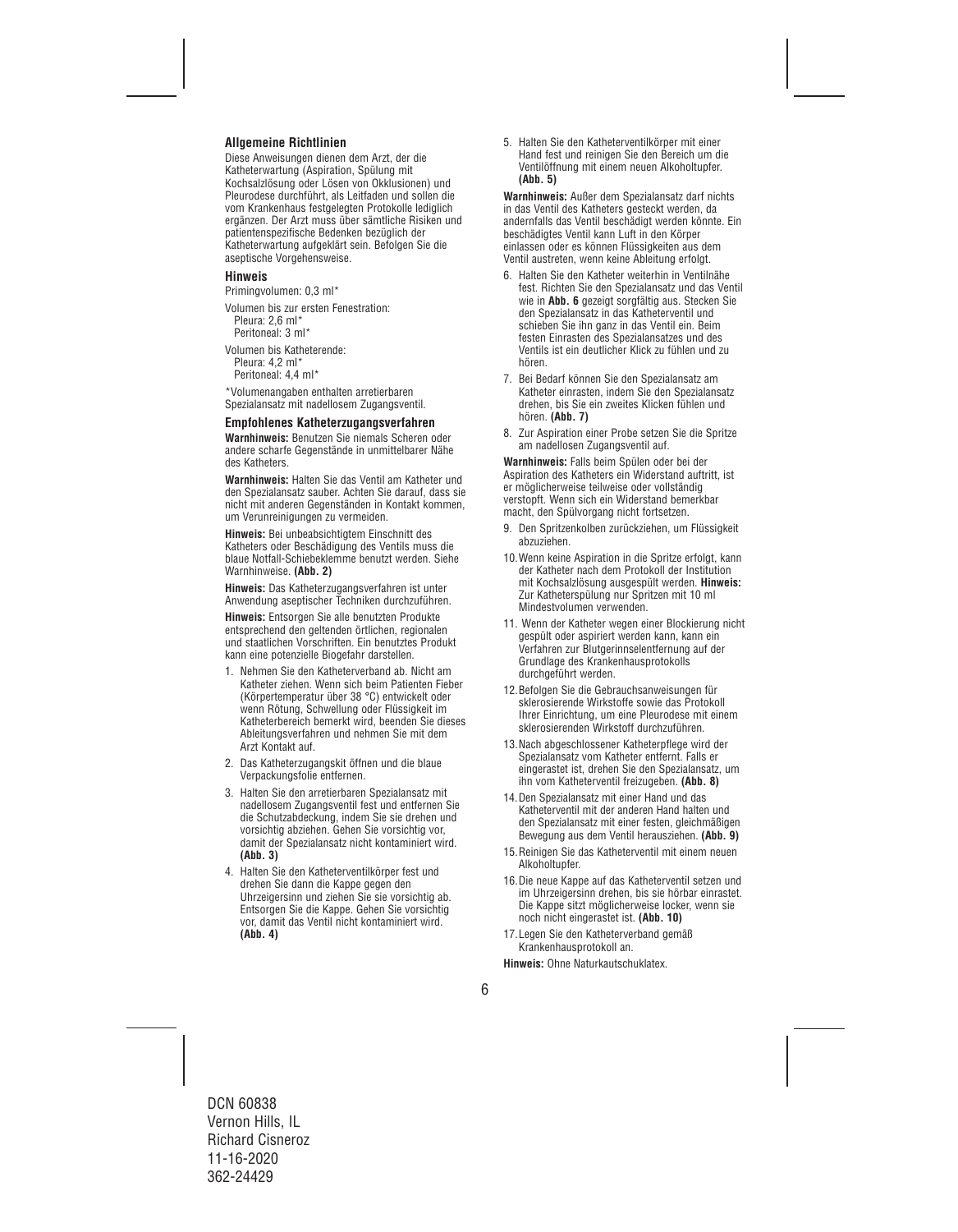

#### **Istruzioni per l'uso Contenuto del kit**

L'involucro blu avvolge i seguenti componenti:

- 1 Punta di accesso bloccabile con valvola di accesso senza ago
- 2 Tamponi imbevuti di alcol
- 1 Cappuccio della valvola
- 1 Morsetto scorrevole di **emergenza**
- 1 Siringa da 10 ml

## **Descrizione del prodotto**

Il kit di accesso del catetere è progettato per l'uso esclusivo con il catetere PleurX™ o il catetere PeritX™. È destinato a garantire l'accesso intermittente al catetere PleurX™ o al catetere PeritX™ per l'aspirazione di un campione, la somministrazione degli agenti sclerosanti (solo uso pleurico) o la manutenzione del catetere (lavaggio con soluzione fisiologica o disostruzione).

## **Per l'uso con il catetere peritoneale PeritX™ Indicazioni per l'uso**

Il kit di accesso del catetere è concepito per fornire accesso al catetere PeritX™ per l'aspirazione e la manutenzione del catetere.

## **Per l'uso con il catetere pleurico PleurX™ Indicazioni per l'uso**

Il kit di accesso del catetere è concepito per fornire accesso al catetere PleurX™ per l'iniezione e l'aspirazione di liquidi.

## **Kit accesso del catetere**



Punta di accesso in Siringa bloccabile con valvola di accesso senza ago

**(Figura 1)**

## **Avvertenze**

Tenere pulite la valvola sul catetere e la punta di accesso. Conservarle lontano da altri oggetti per evitare la contaminazione.

Non utilizzare forbici o altri oggetti affilati vicino al catetere.

Inserire soltanto la punta di accesso nella valvola del catetere. Il posizionamento di altri oggetti potrebbe danneggiare la valvola. Una valvola danneggiata potrebbe consentire la penetrazione di aria nel corpo o lasciar fuoriuscire il liquido attraverso la valvola, quando non è in corso il drenaggio.

Se il catetere offre resistenza al lavaggio e all'aspirazione, potrebbe essere presente un'occlusione completa o parziale. Non lavare se si avverte resistenza.

#### **Qualora, accidentalmente, il catetere venga tagliato o si verifichino danni alla valvola, seguire i passaggi descritti in basso:**

- a. Schiacciare il catetere e chiuderlo tra le dita.
- b. Far scorrere il morsetto scorrevole di **emergenza**  sul catetere e spingere il catetere completamente dentro la piccola estremità del morsetto. Questa procedura chiuderà il catetere. **(Figura 2)**
- c. Avvertire il medico immediatamente.



## **Precauzioni Solo su ricetta medica**

Esclusivamente monouso. L'impiego ripetuto potrebbe rendere il prodotto non funzionale o contribuire alla contaminazione crociata.

Accertarsi che la valvola e la punta di accesso siano interamente bloccate insieme quando si accedere al catetere. Se si separano casualmente, potrebbero contaminarsi. In questo caso, per evitare possibili contaminazioni, pulire la valvola con un nuovo tampone imbevuto di alcol e utilizzare una nuova punta di accesso.

I tamponi imbevuti di alcol sono infiammabili. Non esporli a fiamme libere.

Contiene ftalati. I vantaggi del trattamento superano la remota possibilità di esposizione a ftalati.

**Torace:** Tra le varie complicazioni possibili del drenaggio dello spazio pleurico rientrano pneumotorace, edema polmonare da riespansione, ipotensione, collasso circolatorio e infezioni.

**Addome:** le potenziali complicanze del drenaggio dei liquidi nell'addome includono, tra le altre, ipotensione, collasso circolatorio, squilibrio elettrolitico, deplezione proteica, perdita di liquido ascitico, peritonite, infezione della ferita, adesione intraperitoneale e loculazione della cavità peritoneale.

Dopo l'uso, scollegare la punta di accesso bloccabile con valvola di accesso senza ago dalla valvola del catetere.

## **Sterilità**

Questo prodotto è stato sterilizzato ed è esclusivamente monouso. Non eseguire una seconda sterilizzazione. CareFusion non si assume alcuna responsabilità in relazione a prodotti risterilizzati e non accetterà di rimborsare o scambiare alcun prodotto aperto ma non utilizzato.

Non utilizzare se la confezione è danneggiata.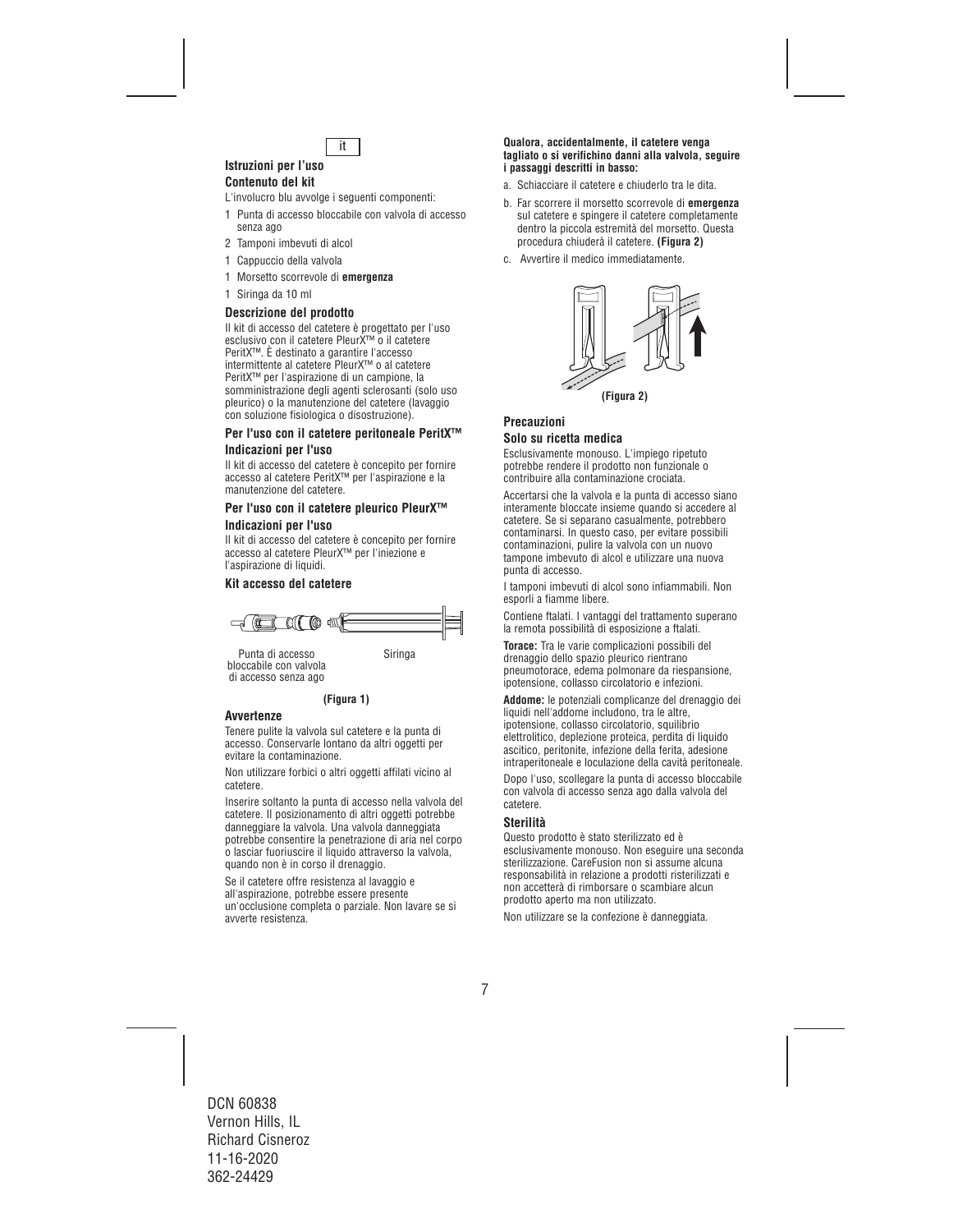## **Linee guida generali**

Queste istruzioni vengono fornite come guida per il medico per effettuare la manutenzione del catetere (aspirazione, lavaggio con soluzione fisiologica o disostruzione) e le procedure di pleurodesi e sono da intendersi come integrazione ai protocolli sviluppati dall'ospedale. Il medico deve comprendere pienamente i rischi e le preoccupazioni specifiche del paziente relativi alla manutenzione del catetere. Attenersi a tecniche asettiche.

#### **Nota**

Il volume di caricamento è 0,3 ml\*

Volume alla prima fenestrazione: Pleurico: 2.6 ml<sup>\*</sup> Peritoneale: 3 ml\*

Volume fino all'estremità del catetere: Pleurico: 4,2 ml\* Peritoneale: 4,4 ml\*

\*I volumi includono la punta di accesso bloccabile con la valvola di accesso senza ago.

#### **Procedura suggerita per l'accesso al catetere**

**Avvertenza:** Non utilizzare forbici o altri oggetti affilati vicino al catetere.

**Avvertenza:** Tenere pulite la valvola sul catetere e la punta di accesso. Conservarle lontano da altri oggetti per evitare la contaminazione.

**Nota:** Il morsetto scorrevole di emergenza blu deve essere usato nel caso in cui venga accidentalmente tagliato il catetere o si verifichi un danno alla valvola. Consultare le Avvertenze. **(Figura 2)**

**Nota:** La procedura di accesso al catetere deve essere eseguita usando una tecnica asettica.

**Nota:** Smaltire tutti i prodotti in conformità con le normative locali, statali e federali in vigore. Il prodotto usato può rappresentare un possibile rischio biologico.

- 1. Rimuovere la fasciatura che copre il catetere. Fare attenzione a non strappare il catetere. Se il paziente ha la febbre (temperatura corporea al di sopra di 38° C) o se si notano rossori, gonfiori o liquido intorno al catetere, interrompere questa procedura di drenaggio e contattare il medico.
- 2. Aprire il kit di accesso del catetere e aprire l'involucro blu.
- 3. Trattenere la punta di accesso bloccabile con la valvola di accesso senza ago e rimuovere il cappuccio girandolo e tirando delicatamente. Prestare attenzione a non contaminare la punta di accesso. **(Figura 3)**
- 4. Afferrare la base della valvola del catetere e togliere il cappuccio ruotandolo in senso antiorario e tirando delicatamente. Gettare via il cappuccio. Prestare attenzione a non contaminare la valvola. **(Figura 4)**
- 5. Tenendo con una mano la base della valvola del catetere, pulire l'area attorno all'apertura della valvola con un nuovo tampone imbevuto di alcol. **(Figura 5)**

**Avvertenza:** Inserire soltanto la punta di accesso nella valvola del catetere. Il posizionamento di altri oggetti potrebbe danneggiare la valvola. Una valvola danneggiata potrebbe consentire la penetrazione di aria nel corpo o lasciar fuoriuscire il liquido attraverso la valvola, quando non è in corso il drenaggio

- 6. Tenere sempre il catetere in prossimità della valvola. Allineare attentamente la punta di accesso e la valvola, come mostrato nella **Figura 6**, inserire la punta di accesso nella valvola del catetere e farla avanzare completamente dentro la valvola. Quando la punta di accesso e la valvola saranno connesse saldamente, si avvertirà uno scatto.
- 7. Se si desidera, bloccare la punta di accesso alla valvola del catetere ruotando la punta fino a quando si avvertirà un secondo scatto. **(Figura 7)**
- 8. Per aspirare un campione, collegare la siringa alla valvola di accesso senza ago.

**Avvertenza:** Se il catetere offre resistenza al lavaggio e all'aspirazione, potrebbe essere presente un'occlusione completa o parziale. Non lavare se si avverte resistenza.

- 9. Aspirare con lo stantuffo della siringa per estrarre il liquido.
- 10.Se la siringa non aspira, il catetere può essere lavato con la soluzione salina in base al protocollo istituzionale. **Nota:** Non usare una siringa più piccola di 10 ml per lavare il catetere.
- 11.Se il catetere non può essere lavato o aspirato a causa di un'occlusione, può essere impiegata una procedura di de coagulazione secondo il protocollo istituzionale.
- 12.Per eseguire una procedura di pleurodesi utilizzando un agente sclerosante, attenersi alle istruzioni d'uso dell'agente sclerosante e al protocollo della propria struttura.
- 13.Dopo aver completato la manutenzione del catetere, rimuovere la relativa punta di accesso Se è bloccata, ruotare la punta di accesso per sbloccarla dalla valvola del catetere. **(Figura 8)**
- 14.Tenendo la punta di accesso con una mano e la valvola del catetere con l'altra, estrarre la punta di accesso dalla valvola con un movimento deciso e uniforme. **(Figura 9)**
- 15.Pulire la valvola del catetere con un nuovo tampone imbevuto di alcol.
- 16.Inserire il nuovo tappo sulla valvola del catetere e ruotarlo in senso orario fino a quando non si avverte un clic ad indicarne il blocco in posizione. Il tappo potrebbe sembrare allentato fino a quando non si blocca in posizione. **(Figura 10)**
- 17.Rifasciare il catetere secondo il protocollo dell'ospedale.

**Nota:** Non contiene lattice di gomma naturale.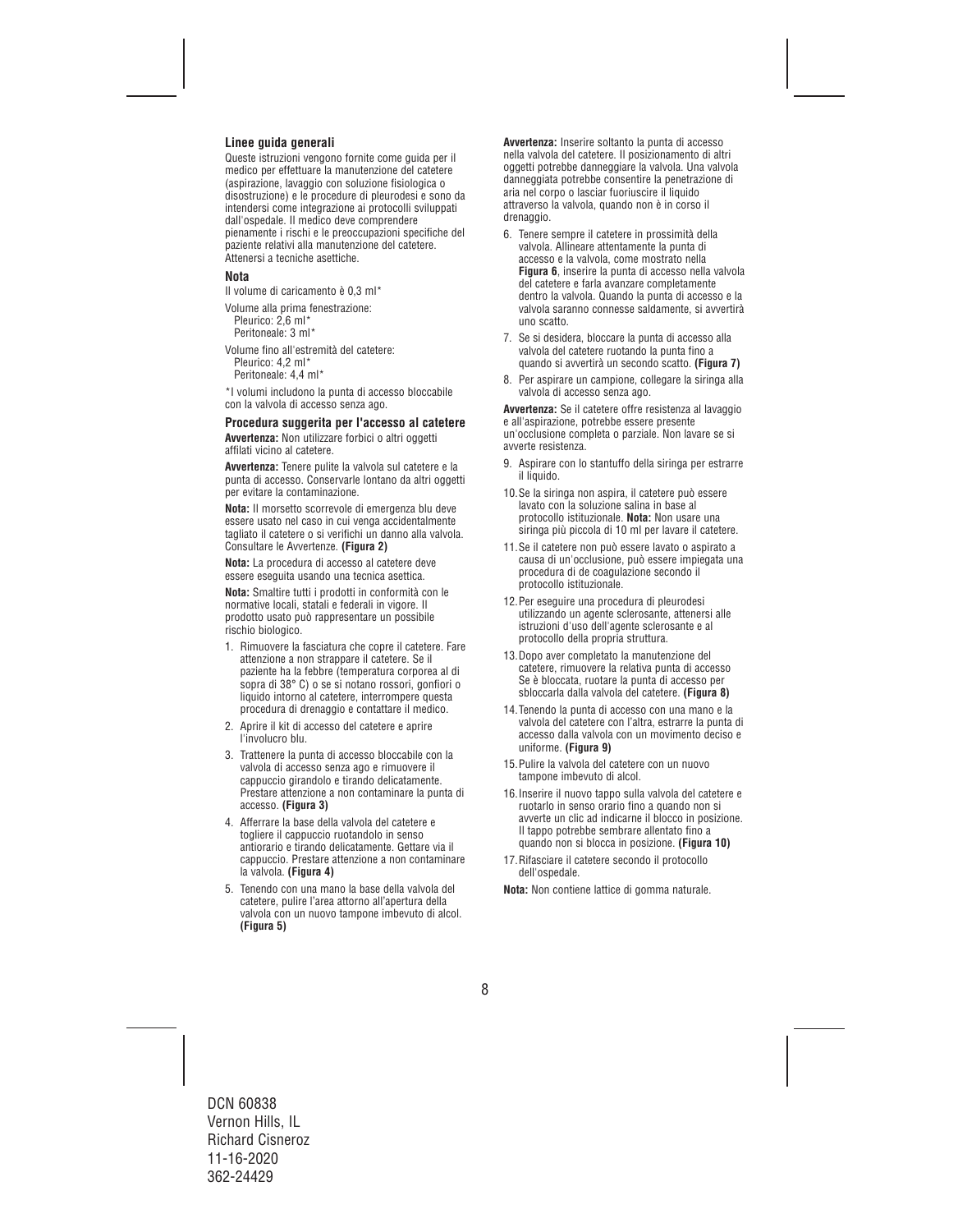

## **Instrucciones de uso**

## **Contenido del kit**

Envoltorio azul en el que se han envuelto los siguientes artículos:

- 1 Extremo de Acceso Bloqueable con Válvula de Acceso sin Aguja
- 2 Toallitas de Alcohol
- 1 Tapón para la válvula
- 1 Pinza deslizable de **emergencia**
- 1 Jeringa de 10 ml

### **Descripción del producto**

El kit de acceso del catéter está diseñado para usarlo exclusivamente con el catéter PleurX™ o el catéter PeritX™. Está indicado para proporcionar acceso intermitente al catéter PleurX™ o el catéter PeritX™ para aspirar una muestra, administrar agentes esclerosantes (solo para uso pleural) o realizar tareas de mantenimiento del catéter (lavado con solución salina o eliminación de coágulos).

#### **Para uso con el catéter peritoneal PeritX™ Indicaciones de uso**

El kit de acceso del catéter está diseñado con el fin de proporcionar acceso al catéter PeritX™ para la aspiración y el mantenimiento del catéter.

### **Para uso con el catéter pleural PleurX™ Indicaciones de uso**

El kit de acceso del catéter está indicado para proporcionar el acceso al catéter PleurX™ para la inyección y la retirada de líquidos.

## **Kit de Acceso al Catéter**



Extremo de Acceso Jeringa Bloqueable con Válvula de Acceso sin Aguja

#### **(Figura 1)**

## **Advertencias**

Mantenga limpias la válvula del Catéter y la punta de acceso. Manténgalas separadas de otros objetos para evitar contaminación.

No utilice tijeras ni otros objetos cortantes cerca del Catéter.

No introduzca nada en la válvula del Catéter excepto la punta de acceso, ya que esto podría dañar la válvula. Una válvula dañada puede permitir que entre aire en el cuerpo o dejar que el líquido escape a través de la válvula cuando no esté drenando.

Si el catéter presenta resistencia al lavado o a la aspiración, puede estar ocluido parcial o totalmente. No realice lavados contra resistencia.

#### **Si accidentalmente corta el catéter o daña la válvula, siga los siguientes pasos:**

- a. Pince el catéter entre los dedos hasta que se cierre.
- b. Deslice la pinza azul de **emergencia** sobre el catéter y empuje el catéter completamente dentro del extremo de menor tamaño de la pinza. De este modo se cierra el catéter. **(Figura 2)**
- c. Comuníquelo inmediatamente a su médico.



## **Precauciones**

## **Solo Rx**

De un solo uso. La reutilización podría conllevar un producto no funcional o contribuir a la contaminación cruzada.

Compruebe que la válvula y la punta de acceso estén completamente unidas entre sí al acceder al catéter. Si se separasen accidentalmente, podrían contaminarse. Si esto ocurre, limpie la válvula con una nueva toallita impregnada en alcohol y utilice una nueva punta de acceso para evitar la posible contaminación.

Las toallitas de alcohol son inflamables. No las exponga a una llama abierta.

Contiene ftalatos. El beneficio del tratamiento es mayor que la posibilidad remota de la exposición a ftalatos.

**Pecho:** Entre las posibles complicaciones de drenar el espacio pleural se incluyen: neumotórax, edema pulmonar por reexpansión, hipotensión, colapso circulatorio e infección.

**Abdomen:** Entre las posibles complicaciones del drenaje de líquido del abdomen se incluyen, entre otras, hipotensión, colapso circulatorio, desequilibrio electrolítico, disminución de proteínas, fuga de líquido ascítico, peritonitis, infección de la herida, adherencia intraperitoneal y loculaciones de la cavidad pleural.

Desconecte tras su uso el extremo de acceso bloqueable con válvula de acceso sin aguja de la válvula del catéter.

#### **Esterilidad**

Este producto ha sido esterilizado y es para un solo uso. No volver a esterilizar. CareFusion no se responsabilizará de ningún producto que haya sido esterilizado de nuevo, ni aceptará rembolsar ni cambiar cualquier producto que haya sido abierto aunque no se haya utilizado.

No utilizar si el envase está dañado.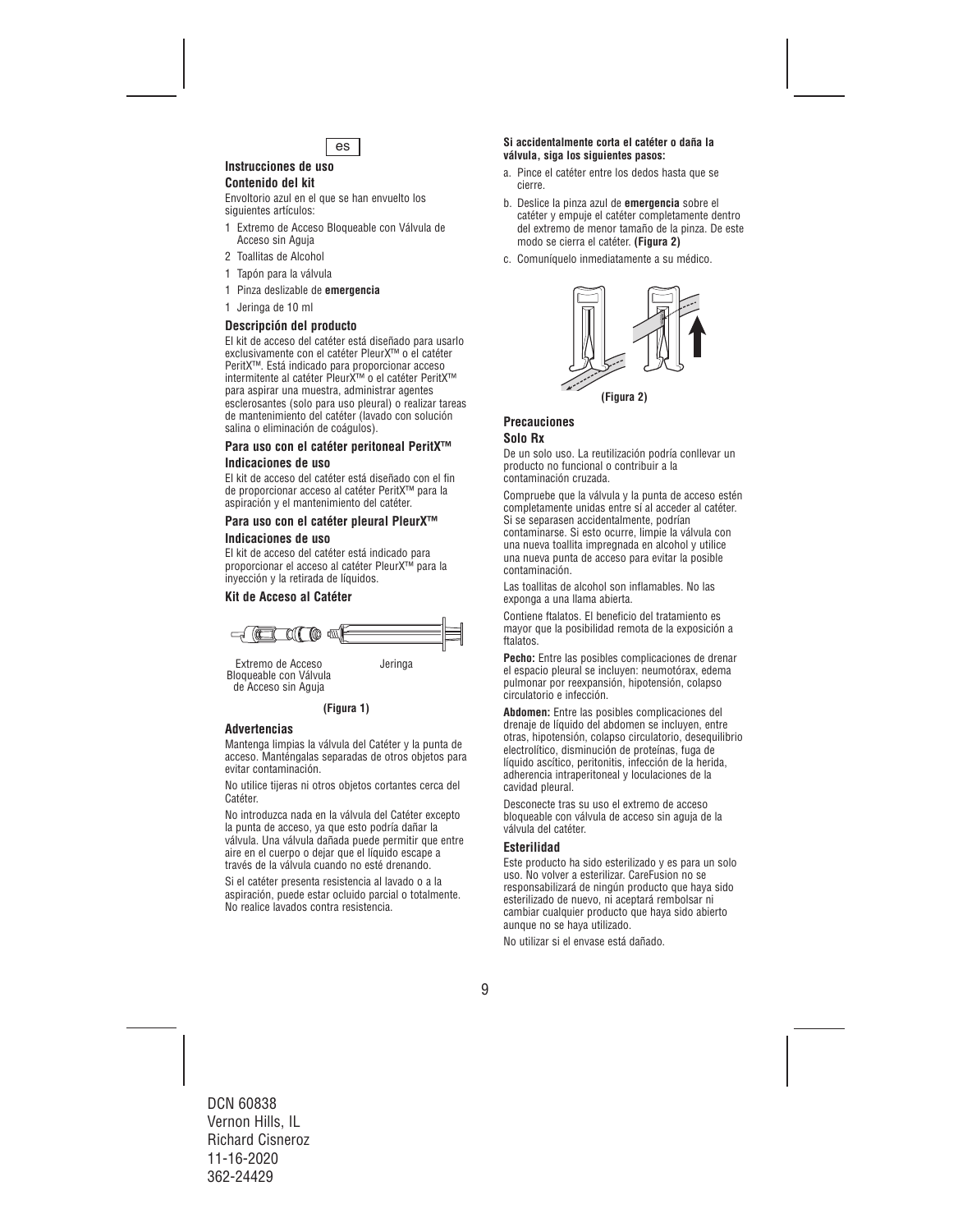## **Pautas generales**

Estas instrucciones se ofrecen a modo de guía para el médico para realizar el mantenimiento del catéter (aspiración, lavado con solución salina o eliminación de coágulos) y procedimientos de pleurodesis, y están diseñadas para complementar protocolos desarrollados por el hospital. El médico debe comprender perfectamente los riesgos y los problemas específicos de los pacientes en relación con el mantenimiento del catéter. Siga una técnica aséptica.

#### **Nota**

El volumen de cebado es de 3 ml\*

Volumen hasta la primera fenestración: Pleural: 2,6 ml\* Peritoneal: 3 ml\*

Volumen hasta el extremo del catéter: Pleural: 4,2 ml\*

Peritoneal: 4,4 ml\*

\*Estos volúmenes incluyen la punta de acceso bloqueable con válvula de acceso sin aguja.

#### **Procedimiento recomendado de acceso al catéter**

**Advertencia:** No utilice tijeras ni otros objetos cortantes cerca del Catéter.

**Advertencia:** Mantenga limpias la válvula del Catéter y la punta de acceso. Manténgalas separadas de otros objetos para evitar la contaminación.

**Nota:** Si accidentalmente se corta el catéter o se daña la válvula, se debe utilizar la pinza deslizable azul de emergencia. Véase Advertencias. **(Figura 2)**

**Nota:** El procedimiento de acceso al catéter se realizará utilizando una técnica aséptica.

**Nota:** Deseche todos los productos utilizados siguiendo las regulaciones locales, estatales y federales apropiadas. Los productos usados pueden presentar un riesgo biológico potencial.

- 1. Retire el apósito que cubre el catéter. Asegúrese de no tirar del catéter. Si el paciente presenta fiebre (temperatura superior a 38 ºC (100,5 ºF)) o se aprecia enrojecimiento, inflamación o líquido alrededor del catéter, finalice el procedimiento de drenaje y póngase en contacto con el médico.
- 2. Abra el kit de acceso del catéter y abra el envoltorio azul.
- 3. Sujete la punta de acceso bloqueable con válvula de acceso sin aguja y retire la cobertura de protección girando y tirando con suavidad. Tenga cuidado para evitar contaminar la punta de acceso. **(Figura 3)**
- 4. Sujete la base del catéter y retire el tápon girándolo en sentido contrario a las agujas del reloj y tirando con suavidad. Retire el tapón. Tenga cuidado en evitar la contaminación de la válvula. **(Figura 4)**
- 5. Mientras sujeta la base del catéter con una mano, limpie los alrededores de la válvula con una toallita de alcohol. **(Figura 5)**

**Advertencia:** No introduzca nada en la válvula del Catéter excepto la punta de acceso ya que esto podría dañar la válvula. Una válvula dañada puede permitir que entre aire en el cuerpo o dejar que el líquido escape a través de la válvula cuando no esté drenando.

- 6. Siga sujetando el catéter cerca de la válvula. Con cuidado, alinee la punta de acceso y la válvula como se muestra en la **Figura 6** e inserte la punta de acceso en la válvula del catéter e introdúzcala completamente dentro de ella. Notará y oirá un clic cuando la punta de acceso y la válvula se conecten con seguridad.
- 7. Si se desea, bloquee la punta de acceso con la válvula del catéter girando la punta de acceso hasta que note y escuche un segundo clic. **(Figura 7)**
- 8. Para aspirar una muestra, conecte la jeringa a la válvula de acceso sin aguja.

**Advertencia:** Si el catéter presenta resistencia al lavado o a la aspiración, puede estar ocluido parcial o totalmente. No realice lavados contra resistencia.

- 9. Tire del émbolo de la jeringa para aspirar líquido.
- 10.Si la jeringa no aspira, se puede lavar el catéter con suero fisiológico mediante el protocolo de la institución. **Nota:** No utilice una jeringa de menos de 10 ml para lavar el catéter.
- 11.Si el catéter no se puede lavar o aspirar por una oclusión, se debe realizar un procedimiento de retirada de coágulos de acuerdo con los protocolos de la institución.
- 12.Para realizar un procedimiento de pleurodesis utilizando un agente esclerosante, siga las instrucciones de uso de este último y el protocolo de su centro.
- 13.Una vez se haya completado el mantenimiento del catéter, retire la punta de acceso del catéter. Si está bloqueada, gire la punta de acceso para desbloquearla de la válvula del catéter. **(Figura 8)**
- 14.Con la punta del catéter en una mano y la válvula del catéter en la otra, tire de la punta de acceso de la válvula con un movimiento firme y regular. **(Figura 9)**
- 15.Limpie la válvula del catéter con una nueva toallita de alcohol.
- 16.Coloque el tapón protector nuevo sobre la válvula del catéter, girándolo en el sentido de las agujas del reloj hasta que se fije en su posición de bloqueo. Es posible que el tapón parezca suelto hasta que se bloquea en su posición. **(Figura 10)**
- 17.Repare el catéter conforme al protocolo hospitalario.

**Nota:** No contiene látex de caucho natural.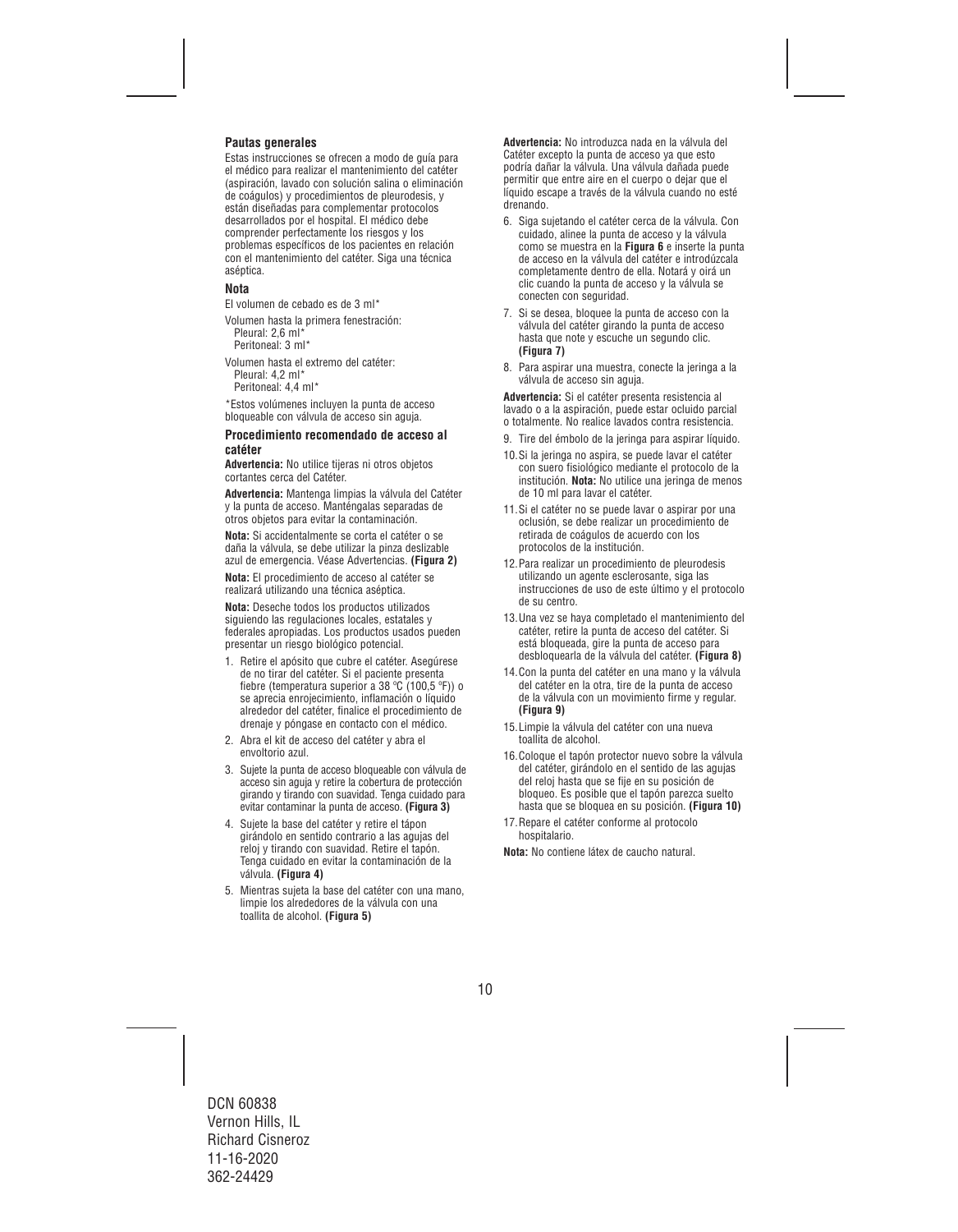

#### **Instruções de utilização Conteúdo do kit**

Invólucro azul enrolado à volta dos seguintes objetos:

- 1 Ponta de acesso bloqueável com válvula de acesso sem agulha
- 2 Compressas embebidas em álcool
- 1 Tampa da válvula
- 1 Grampo corrediço de **emergência**
- 1 Seringa de 10 ml

#### **Descrição do produto**

O kit de acesso do cateter destina-se a ser utilizado unicamente com o cateter PleurX™ ou o cateter PeritX™. Destina-se a fornecer acesso intermitente ao cateter PleurX™ ou ao cateter PeritX™ para aspirar uma amostra, administrar agentes esclerosantes (apenas para utilização pleural) ou realizar tarefas de manutenção do cateter (lavagem com solução salina ou desobstrução).

#### **Para utilização com o cateter peritoneal PeritX™**

#### **Indicações de utilização**

O kit de acesso do cateter destina-se a fornecer acesso ao cateter PeritX™ para aspiração e manutenção do cateter.

### **Para utilização com o cateter pleural PleurX™ Indicações de utilização**

O kit de acesso do cateter destina-se a fornecer acesso ao cateter PleurX™ para injetar e retirar fluidos.

## **Kit de acesso do cateter**



Ponta de acesso<br>bloqueável com válvula de acesso sem agulha

**(Figura 1)**

#### **Advertências**

Mantenha limpas a válvula no cateter e a ponta de acesso. Mantenha-as afastadas de outros objectos para ajudar a evitar a contaminação.

Não utilize uma tesoura ou outros objectos cortantes perto do cateter.

Não coloque qualquer item, excepto a ponta de acesso na válvula do cateter, pois poderá danificar a válvula. Uma válvula danificada pode permitir a entrada de ar no corpo do paciente ou a saída de líquido através da válvula quando não estiver a drenar.

Se o cateter for resistente à lavagem e aspiração, pode estar parcial ou completamente ocluído. Não lave quando existir resistência.

#### **Se cortar o cateter ou danificar a válvula de forma acidental, siga estes passos:**

- a. Aperte o cateter entre os dedos.
- b. Faça deslizar o grampo corrediço azul de **emergência** sobre o cateter e empurre completamente o cateter em direcção à extremidade de pequenas dimensões do grampo. Isto irá fechar o cateter. **(Figura 2)**
- c. Notifique imediatamente o médico.



## **Cuidados Apenas Rx**

Para uma única utilização. A sua reutilização pode dar origem a um produto não-funcional ou contribuir para a contaminação cruzada.

Certifique-se de que a válvula e a ponta de acesso estão totalmente ligadas entre si quando aceder ao cateter. Caso se separem acidentalmente, podem ficar contaminadas. Se isso ocorrer, limpe a válvula com uma nova compressa embebida em álcool e utilize uma nova ponta de acesso para evitar uma potencial contaminação.

As compressas embebidas em álcool são inflamáveis. Não exponha as compressas a uma chama viva.

Contém ftalatos. O benefício do tratamento supera a remota possibilidade de exposição aos ftalatos.

**Tórax:** Potenciais complicações de drenar o espaço pleural incluem, mas não se limitam a, pneumotórax, re-expanão do edema pulmonar, hipotensão, colapso circulatório e infecção.

**Abdómen:** Potenciais complicações de drenar fluidos do abdómen incluem, mas não se limitam a, hipotensão, colapso circulatório, desequilíbrio de eletrolíticos, falta de proteínas, escorrência de ascite, peritonite, infeção de feridas, aderência intraperitoneal e loculações da cavidade peritoneal.

Depois de usar, retire a ponta de acesso bloqueável com válvula de acesso sem agulha da válvula do cateter.

#### **Esterilidade**

Este produto foi esterilizado e destina-se a utilização única. Não volte a esterilizar. A CareFusion não será responsável por qualquer produto que seja novamente esterilizado, nem aceita a devolução ou a troca de qualquer produto que tenha sido aberto, mas não utilizado.

Não utilize se a embalagem estiver danificada.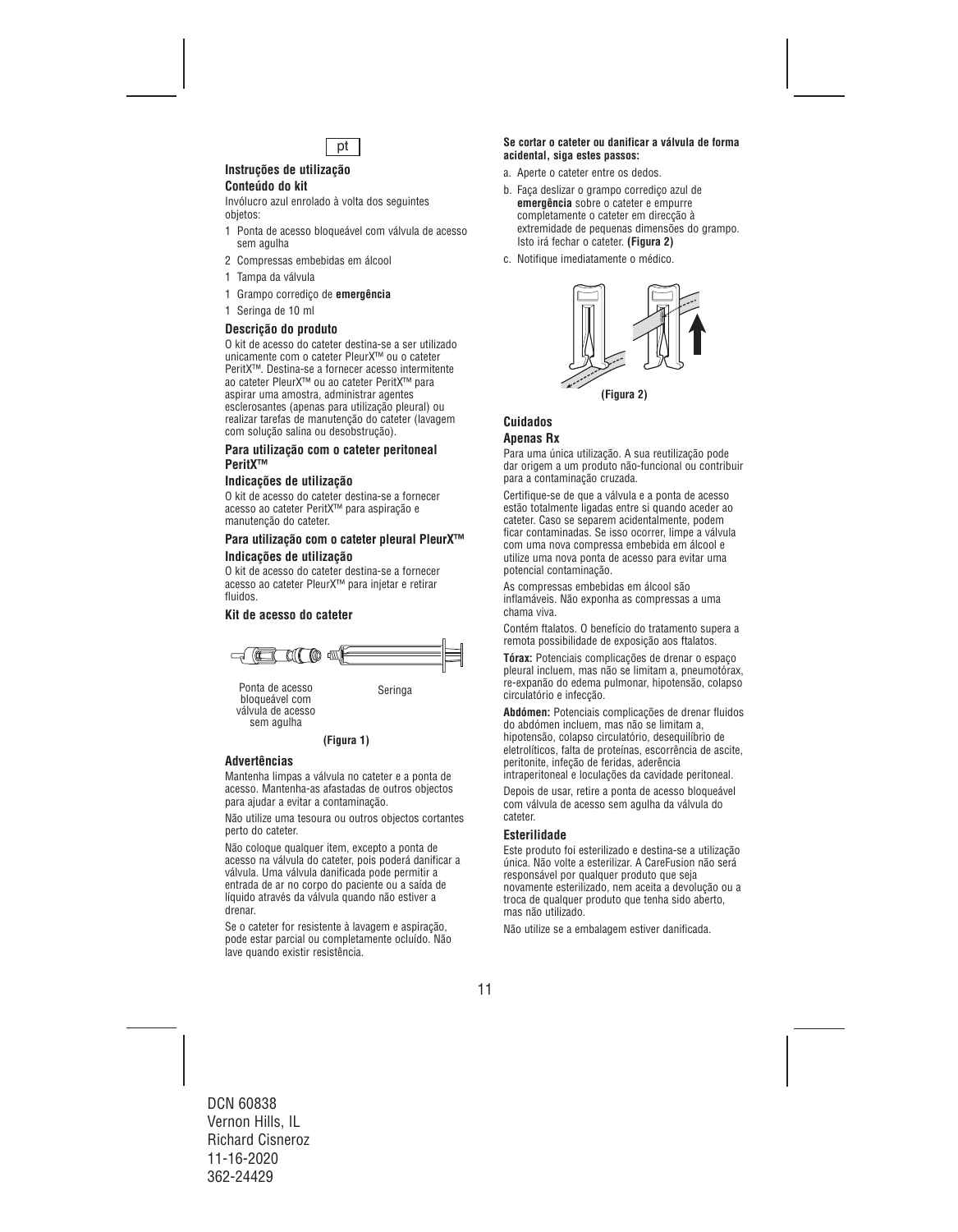## **Directrizes gerais**

Estas instruções são fornecidas a título de orientação para a realização de tarefas de manutenção do cateter (aspiração, lavagem com solução salina ou desobstrução) e procedimentos relacionados com pleurodese. Destinam-se ainda a complementar os protocolos desenvolvidos pelo hospital. O médico deve ter um conhecimento aprofundado dos riscos e problemas específicos do paciente relacionados com a manutenção do cateter. Utilize uma técnica asséptica.

#### **Nota**

O volume de preparação é de 0,3 ml\*

Volume para a primeira fenestração:

Pleural: 2,6 ml\* Peritoneal: 3 ml\*

Volume para o final de cateter:

Pleural: 4,2 ml\* Peritoneal: 4,4 ml\*

\*Os volumes incluem ponta de acesso bloqueável com válvula de acesso sem agulha.

#### **Procedimento sugerido de acesso do cateter**

**Advertência:** Não utilize uma tesoura ou outros objectos cortantes perto do cateter.

**Advertência:** Mantenha limpas a válvula no cateter e a ponta de acesso. Mantenha-as afastadas de outros objectos para ajudar a evitar a contaminação.

**Nota:** Deve utilizar o grampo corrediço azul de emergência se cortar acidentalmente o cateter. Consulte Advertências. **(Figura 2)**

**Nota:** O procedimento de acesso do cateter deve ser efectuado utilizando uma técnica asséptica.

**Nota:** Elimine a totalidade do produto usado de acordo com os regulamentos locais e nacionais aplicáveis. O produto usado pode representar um potencial risco biológico.

- 1. Retire o penso do cateter. Certifique-se de que não arranca o cateter. Se o paciente apresentar febre (temperatura corporal superior a 38° C [100,5 °F]) ou se detectar qualquer vermelhidão, inchaço ou líquido em torno do cateter, termine este procedimento de drenagem e contacte o médico.
- 2. Abra o kit de acesso do cateter e abra o invólucro azul.
- 3. Segure a ponta de acesso bloqueável com válvula de acesso sem agulha e retire a tampa de protecção torcendo-a e puxando cuidadosamente. Tenha cuidado para evitar contaminar a ponta de acesso. **(Figura 3)**
- 4. Segure a base da válvula do cateter e retire a tampa rodando-a para para a esquerda e puxando-a cuidadosamente. Elimine a tampa. Tenha cuidado para evitar contaminar a válvula. **(Figura 4)**
- 5. Enquanto segura na base da válvula do cateter com uma mão, limpe em torno da abertura da válvula com uma compressa embebida em álcool nova. **(Figura 5)**

**Advertência:** Não coloque qualquer item, excepto a ponta de acesso na válvula do cateter, pois poderá danificar a válvula. Uma válvula danificada pode permitir a entrada de ar no seu corpo ou a saída de líquido através da válvula quando não estiver a drenar.

- 6. Continue a segurar no cateter junto à válvula. Alinhe cuidadosamente a ponta de acesso e a válvula conforme apresentado na **Figura 6** e introduza a ponta de acesso na válvula do cateter e faça-a avançar por completo em direcção à válvula. Vai sentir e ouvir um clique quando a ponta de acesso e a válvula estiverem encaixadas firmemente.
- 7. Caso pretenda, fixe a ponta de acesso à válvula do cateter rodando a ponta acesso até sentir e ouvir um segundo clique. **(Figura 7)**
- 8. Para aspirar a amostra, coloque a seringa na válvula de acesso sem agulha.

**Advertência:** Se o cateter for resistente à lavagem e aspiração, pode estar parcial ou completamente ocluído. Não lave quando existir resistência.

- 9. Puxe o êmbolo da seringa para retirar líquido.
- 10.Se a seringa não aspirar, o cateter pode ser lavado com solução salina de acordo com o protocolo da instituição. **Nota:** Não utilize uma seringa com um diâmetro inferior a 10 ml para lavar o cateter.
- 11.Se não for possível lavado ou aspirar o cateter devido a oclusão, pode ser seguido um procedimento de descoagulação de acordo com o protocolo da instituição.
- 12.Para realizar um procedimento de pleurodese com um agente esclerosante, siga as instruções de utilização do agente esclerosante e o protocolo da sua instituição.
- 13.Quando a manutenção do cateter estiver completa, retire a ponta de acesso do cateter. Se estiver bloqueado, torça a ponta de acesso para desbloqueá-lo da válvula do cateter. **(Figura 8)**
- 14.Com a linha de drenagem numa mão e a válvula do cateter na outra, retire a ponta de acesso bloqueável da válvula através de um movimento firme e suave. **(Figura 9)**
- 15.Limpe a válvula do cateter com uma nova compressa embebida em álcool.
- 16.Coloque a nova tampa sobre a válvula do cateter e rode-a para a direita até encaixar na posição de bloqueio. A tampa pode parecer solta até encaixar na posição. **(Figura 10)**
- 17.Aplique novamente o penso no cateter de acordo com o protocolo hospitalar.

**Nota:** Não fabricado em latex de borracha natural.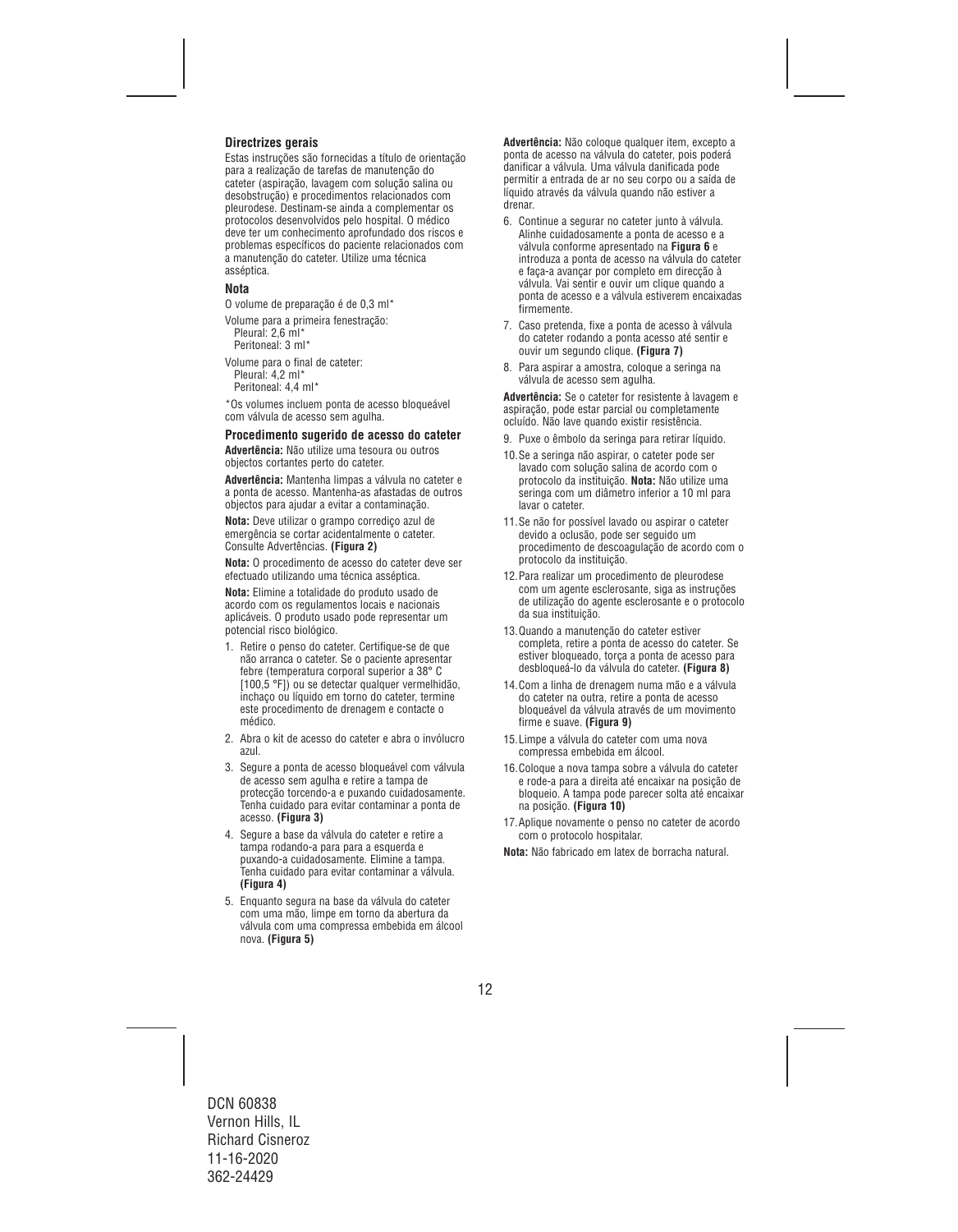

#### **Gebruiksaanwijzing Inhoud kit**

Blauwe wikkel om de volgende onderdelen:

- 1 Vergrendelbare toegangstip met naaldloze toegangsklep
- 2 Alcoholdoekjes
- 1 Klepdop
- 1 Schuifklem voor **noodgevallen**
- 1 10 ml injectiespuit

## **Productbeschrijving**

De kathetertoegangskit ontworpen om uitsluitend te worden gebruikt in combinatie met de PleurX™ katheter of de PeritX™-katheter. Deze is bedoeld om intermitterende toegang tot de PleurX™-katheter of de PeritX™-katheter te bieden voor het aspireren van een monster, het toedienen van een scleroserend agens (alleen voor pleuraal gebruik) of het uitvoeren van katheteronderhoud (spoelen met zoutoplossing of ontstolling).

#### **Voor gebruik met de peritoneale PeritX™ katheter**

#### **Gebruiksaanwijzing**

De kathetertoegangskit is bedoeld om toegang tot de PeritX™-katheter te bieden voor aspiratie en katheteronderhoud.

#### **Voor gebruik met de pleurale PleurX™-katheter Gebruiksaanwijzing**

De kathetertoegangskit is bedoeld om toegang tot de PleurX™-katheter te bieden voor injectie en afname van vloeistoffen.

#### **Kathetertoegangskit**



toegangstip met naaldloze toegangsklep

#### **(Afbeelding 1)**

#### **Waarschuwingen**

Houd de klep op de katheter en de toegangstip schoon. Houd ze uit de buurt van andere objecten om contaminatie te helpen voorkomen.

Gebruik geen schaar of andere scherpe objecten in de buurt van de katheter.

Met uitzondering van de toegangstip, niets anders in de klep van de katheter steken omdat het de klep kan beschadigen. Een beschadigde klep kan lucht in het lichaam laten of kan vloeistof uit de klep laten lekken wanneer niet gedraineerd wordt.

Als de katheter weerstand biedt aan spoelen en aspiratie, is het mogelijk dat deze gedeeltelijk of volledig geoccludeerd is. Niet spoelen als weerstand wordt ondervonden.

#### **Als u per ongeluk in de katheter snijdt of de klep beschadigt, volg dan deze stappen:**

- a. Knijp met uw vinger de katheter dicht.
- b. Schuif de blauwe schuifklem voor **noodgevallen** over de katheter en duw de katheter volledig in het kleine uiteinde van de klem. Dit sluit de katheter. **(Afbeelding 2)**
- c. Stel onmiddellijk een arts op de hoogte.



## **Let op**

#### **Alleen op voorschrift**

Uitsluitend voor eenmalig gebruik. Opnieuw gebruiken kan het product niet functioneel maken of bijdragen tot kruiscontaminatie.

Zorg ervoor dat de klep en de toegangstip goed met elkaar vergrendeld zijn wanneer toegang tot de katheter wordt verkregen. Als ze per ongeluk van elkaar worden gescheiden, kunnen ze gecontamineerd worden. Als dit gebeurt moet de klep met een nieuw alcoholdoekje worden gereinigd en een nieuwe toegangstip moet worden gebruikt om mogelijke contaminatie te voorkomen.

De alcoholdoekjes zijn ontvlambaar. De doekjes niet blootstellen aan een open vlam.

Bevat ftalaten. De voordelen van de behandelingen primeren over de kleine kans van blootstelling aan ftalaten.

**Borstkas:** Mogelijke complicaties van het draineren van de pleuraholte omvatten, maar zijn niet beperkt tot, pneumothorax, herexpansie pulmonaal oedeem, hypotensie, hypovolemische schock en infectie.

**Buik:** mogelijke complicaties van het afvoeren van vocht uit de buik zijn onder meer hypotensie, circulatoire collaps, elektrolytenonbalans, eiwitdepletie, asciteslekkage, peritonitis, wondinfectie, intraperitoneale adhesie en loculaties van de peritoneale ruimte.

Koppel na gebruik de luer-lock-naald met naaldloos ventiel los van het katheterventiel.

#### **Steriliteit**

Dit product werd gesteriliseerd en is uitsluitend bestemd voor eenmalig gebruik. Niet hersteriliseren. CareFusion is niet verantwoordelijk voor een product dat opnieuw gesteriliseerd wordt, en zal niet een product aanvaarden voor een tegoed of omruilen dat geopend maar niet gebruikt is.

Niet gebruiken als de verpakking beschadigd is.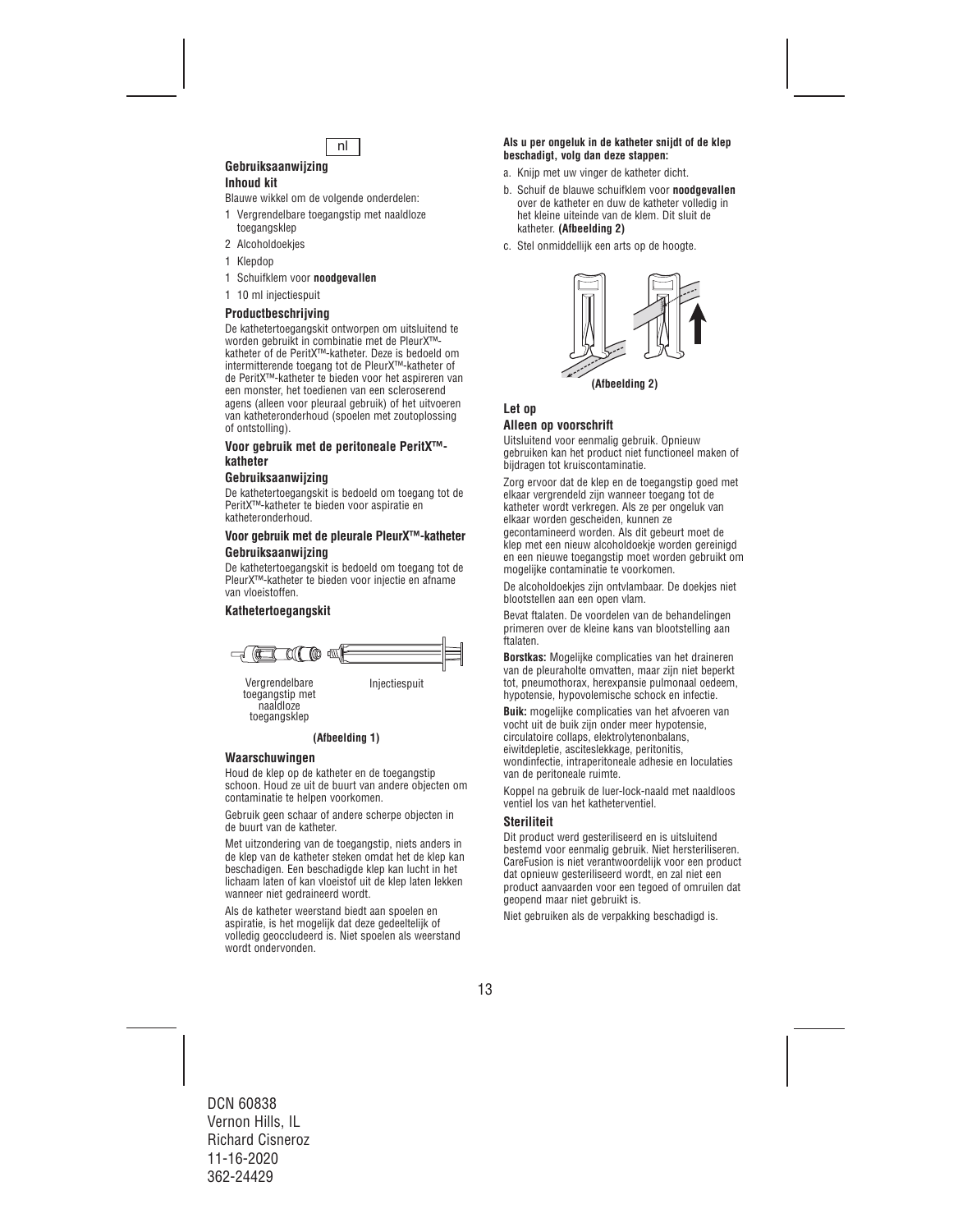## **Algemene richtlijnen**

Deze instructies worden aangeboden als handleiding voor de arts bij het uitvoeren van katheteronderhoud (aspiratie, spoelen met zoutoplossing of ontstolling) en procedures voor pleurodese en zijn bedoeld als aanvulling op de protocollen die zijn ontwikkeld door het ziekenhuis. De arts dient grondige kennis te hebben van de risico's en patiëntspecifieke problemen met betrekking tot katheteronderhoud. Gebruik een aseptische techniek.

#### **Opmerking**

Primair volume is 0,3 ml\*

Volume tot eerste fenestratie: Pleuraal: 2,6 ml\* Peritoneaal: 3 ml\*

Volume tot einde van katheter: Pleuraal: 4,2 ml\* Peritoneaal: 4,4 ml\*

\*Volumes omvatten vergrendelbare toegangstip met naaldloze toegangsklep.

#### **Gesuggereerde procedure voor kathetertoegang**

**Waarschuwing:** Gebruik geen schaar of andere scherpe objecten in de buurt van de katheter.

**Waarschuwing:** Houd de klep op de katheter en de toegangstip schoon. Houd ze uit de buurt van andere objecten om contaminatie te helpen voorkomen.

**Opmerking:** De blauwe schuifklem voor noodgevallen dient te worden gebruikt als u per ongeluk in de katheter snijdt of de klep beschadigt. Zie Waarschuwingen. **(Afbeelding 2)**

**Opmerking:** De kathetertoegangsprocedure moet uitgevoerd worden door gebruik te maken van een aseptische techniek.

**Opmerking:** Voer alle gebruikte producten af in overeenstemming met toepasselijke plaatselijke, staats- en federale regelgevingen. Het gebruikte product kan mogelijk biologisch gevaarlijk zijn.

- 1. Verwijder het verband dat over de katheter ligt. Zorg ervoor dat niet aan de katheter wordt getrokken. Als de patiënt koorts krijgt (lichaamstemperatuur boven 38° C [100,5° F]), of u ziet roodheid, zwellen of vloeistof rond de katheter, stop dan met de drainageprocedure en neemt contact op met een arts.
- 2. Open de kathetertoegangskit en maak het blauwe folie los.
- 3. Houd de vergrendelbare toegangstip met naaldloze toegangsklep en verwijder de dop door deze linksom rond te draaien en er voorzichtig aan te trekken. Let erop dat de klep niet gecontamineerd wordt. **(Afbeelding 3)**
- 4. Houd de basis van de katheterklep vast en verwijder de dop door deze linksom te draaien en er voorzichtig aan te trekken. Gooi de dop weg. Zorg ervoor dat de klep niet wordt gecontamineerd. **(Afbeelding 4)**

5. Terwijl u de basis van de katheter met één hand vasthoudt, reinigt u het gebied rondom de klepopening met een alcoholdoekje. **(Afbeelding 5)**

**Waarschuwing:** Met uitzondering van de toegangstip, niets anders in de klep van de katheter steken omdat het de klep kan beschadigen. Een beschadigde klep kan lucht in het lichaam laten of kan vloeistof uit de klep laten lekken wanneer niet gedraineerd wordt.

- 6. Blijf de katheter dichtbij de klep vasthouden. Breng voorzichtig de toegangstip en klep in lijn zoals getoond wordt in **Afbeelding 6** en steek de toegangstip in de katheterklep en voer deze volledig op in de klep. U voelt en hoort een klikgeluid wanneer de toegangstip en klep goed zijn aan elkaar zijn gekoppeld.
- 7. Indien gewenst de toegangstip naar de katheterklep vergrendelen door de toegangstip rond te draaien tot u een tweede klik hoort en voelt. **(Afbeelding 7)**
- 8. Om een monster te aspireren, de injectiespuit op de naaldloze toegangsklep bevestigen.

**Waarschuwing:** Als de katheter weerstand biedt aan spoelen en aspiratie, is het mogelijk dat deze gedeeltelijk of volledig geoccludeerd is. Niet spoelen als weerstand wordt ondervonden.

- 9. Trek de injectiespuitplunjer terug om vloeistof te onttrekken.
- 10.Als de injectiespuit niet aspireert, mag de katheter gespoeld worden met een fysiologische zoutoplossing in navolging van het protocol van het instituut. **Opmerking:** Gebruik geen injectiespuit die kleiner is dan 10 ml om de katheter te spoelen.
- 11.Als de katheter niet gespoeld of geaspireerd kan worden wegens occlusie, dient een procedure om stolsels te verwijderen te worden gevolgd in overeenstemming met het protocol van het instituut.
- 12.Volg de gebruiksinstructies van het scleroserend agens en het protocol van uw instelling om een procedure voor pleurodese uit te voeren met een scleroserend agens.
- 13.Wanneer het onderhoud van de katheter voltooid is, verwijder de toegangstip van de katheter. Indien deze vergrendeld is, draai de toegangstip rond om van de katheterklep te ontgrendelen. **(Afbeelding 8)**
- 14.Met de toegangstip in één hand en de katheterklep in de andere hand, trek de toegangstip uit de klep met een resolute, gelijkmatige beweging. **(Afbeelding 9)**
- 15.Reinig de katheterklep met een nieuw alcoholdoekje.
- 16.Plaats de nieuwe dop op de katheterklep en draai deze rechtsom totdat deze in de vergrendelde stand klikt. De dop voelt mogelijk los aan totdat deze in de vergrendelde stand klikt. **(Afbeelding 10)**
- 17.Redresseer de katheter volgens het protocol van het ziekenhuis.

**Opmerking:** Niet vervaardigd van natuurlijk rubber.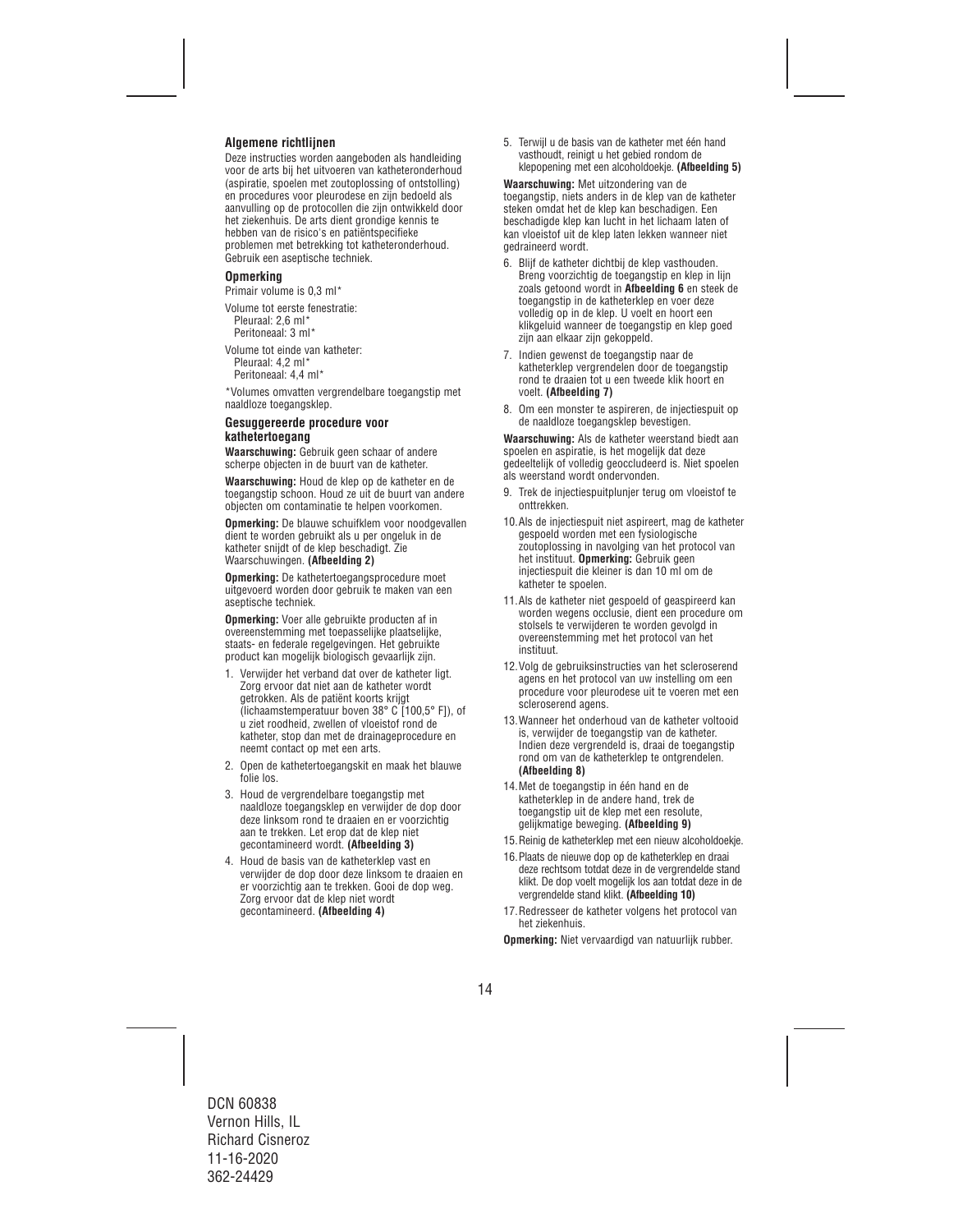

#### **Bruksanvisning Kit-innehåll**

Blått omslag runt följande komponenter:

- 1 Låsbar tillträdes-/åtkomstspets med nålfri åtkomstventil
- 2 Alkoholkuddar
- 1 Ventillock
- 1 Skjutbar klämma för **nödsituation**
- 1 10 ml spruta

## **Produktbeskrivning**

Kateteråtkomstsatsen är avsedd att användas uteslutande med PleurX™-katetern eller PeritX™ katetern. Den är avsedd att ge återkommande tillgång till PleurX™-katetern eller PeritX™-katetern för att aspirera ett prov, administrera skleroseringsmedel (endast pleural användning) eller utföra kateterunderhåll (spolning med saltlösning eller upplösning av klumpar).

#### **För användning med PeritX™-peritonealkateter Indikationer för användning**

Kateteråtkomstssatsen är avsedd att ge åtkomst till PeritX™-katetern för aspiration och kateterunderhåll.

## **För användning med PleurX™-pleurakateter Indikationer för användning**

Kateteråtkomstssatsen är avsedd att ge åtkomst till PleurX™-katetern för injicering och uttag av vätskor.

## **Kit för kateteråtkomst**



med nålfri åtkomstventil

**(Figur 1)**

#### **Varningar**

Håll ventilen på katetern och åtkomstspetsen rena. Håll dem undan från andra föremål för att undvika kontaminering.

Använd inte sax eller andra vassa föremål nära katetern.

Ingenting annat än åtkomstspetsen får föras in i kateterns ventil, eftersom ventilen då kan skadas. En skadad ventil kan släppa in luft i kroppen eller låta vätska läcka ut då dränering inte pågår.

Om katetern motstår spolning och aspirering kan den vara helt eller delvis igentäppt. Spola inte mot motstånd.

#### **Om du råkar skära katetern eller skada ventilen, följ dessa steg:**

- a. Nyp ihop katetern med fingrarna så att den är stängd.
- b. Trä den blå glidklämman för **nödsituationer** över katetern och skjut in katetern helt in i klämmans lilla ände. Då kommer katetern att stängas. **(Figur 2)**
- c. Underrätta läkaren omedelbart.



## **Försiktighetsåtgärder Enbart Rx**

Endast för engångsbruk. Återanvändning kan leda till att produkten blir obrukbar eller bidra till korskontaminering.

Se till att ventilen och åtkomstspetsen är helt hopkopplade i låsning under åtkomst av katetern. Om de råkar separeras, kan de kontamineras. Om detta inträffar, rengör ventilen med en ny alkoholkudde och använd en ny åtkomstspets för att undvika potentiell kontaminering.

Alkoholkuddarna är lättantändliga. Utsätt inte kuddarna för öppen låga.

Innehåller ftalater. Fördelen med behandling uppväger den avlägsna risken att utsättas för ftalater.

**Bröstet:** Potentiella komplikationer vid dränering av pleurarummet omfattar, men begränsas inte till, lungkollaps, lungödem på grund av återexpansion, hypotoni, cirkulationsrelaterad kollaps och infektion.

**Buk:** Potentiella komplikationer av att tappa av vätska ur buken omfattar, men är inte nödvändigtvis begränsade till, hypotension, cirkulationskollaps, elektrolytstörning, proteinutarmning, ascitesläckage, peritonit, sårinfektion, intraperitoneal adherens och lokulationer av peritonealutrymmet.

Koppla loss åtkomstspetsen med nålfri åtkomstventil från kateterventilen efter användning.

#### **Sterilitet**

Denna produkt har steriliserats och är endast avsedd för engångsbruk. Får ej resteriliseras. CareFusion åtar sig inget ansvar för någon produkt som är resteriliserad och kommer inte heller att ta emot för tillgodohavande eller utbyte någon produkt som har öppnats men inte använts.

Får ej användas om förpackningen är skadad.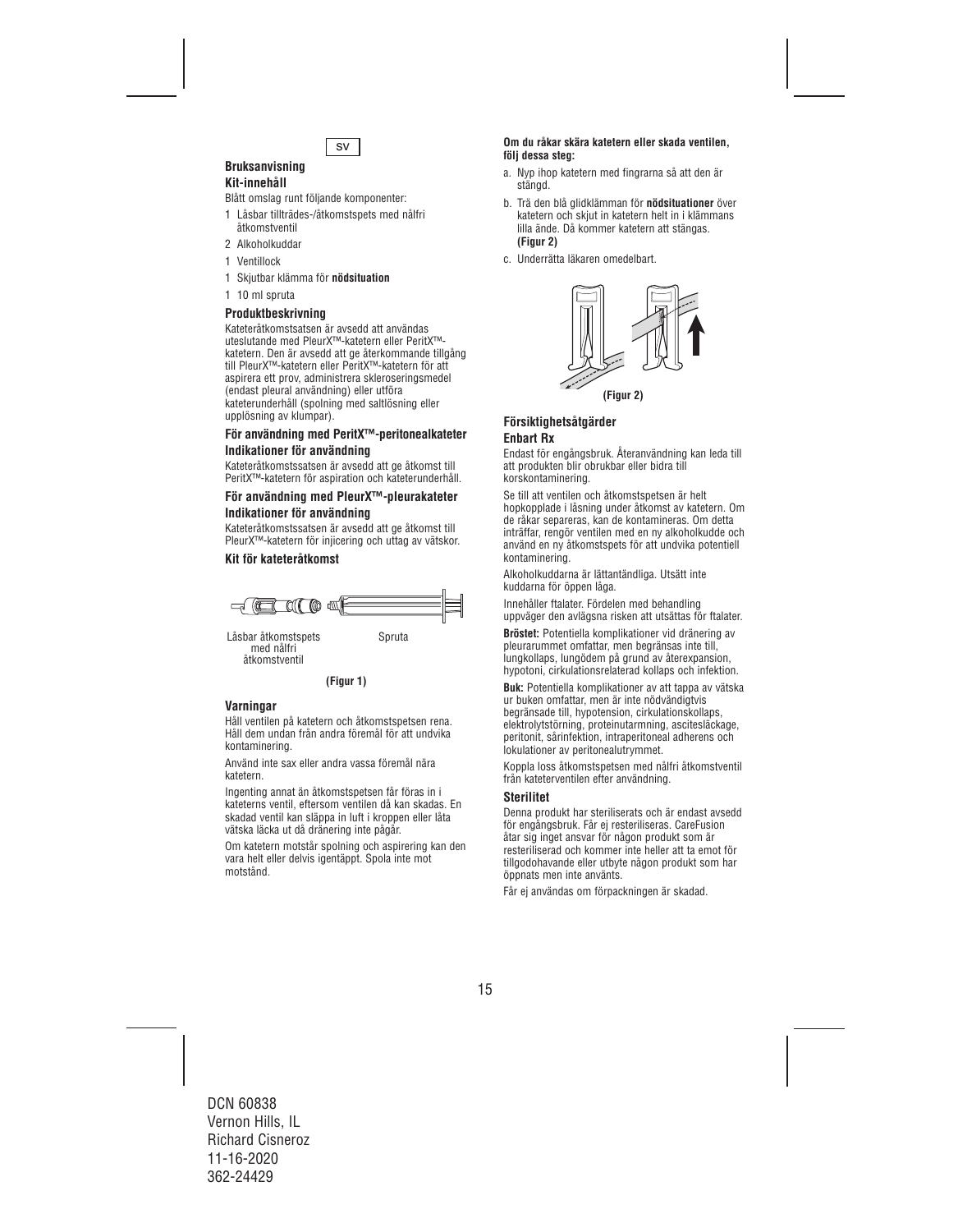## **Allmänna riktlinjer**

De här anvisningarna ges som en guide till läkaren om hur kateterunderhåll (aspiration, spolning med saltlösning eller upplösning av klumpar) och pleurodesingrepp utförs och är avsedda att komplettera protokoll som utvecklats på sjukhuset. Läkaren bör ha en grundlig förståelse av risker och av patientens specifika frågor relaterade till kateterns underhåll. Använd aseptisk teknik.

#### **Anm.**

Grundningsvolym är 0,3 ml\*

Volym fram till första fenestreringen: Pleural: 2,6 ml<sup>\*</sup> Peritoneal: 3 ml\*

Volym fram till kateterns ände: Pleural: 4,2 ml\*

Peritoneal: 4,4 ml\*

\*Volymerna inkluderar låsbar åtkomstspets med nålfri åtkomstventil.

#### **Rekommenderat förfarande för kateteråtkomst**

**Varning!** Använd inte sax eller andra vassa föremål nära katetern.

**Varning!** Håll ventilen på katetern och åtkomstspetsen rena. Håll dem undan från andra föremål för att undvika kontaminering.

**OBS!** Den blå glidklämman för nödsituationer ska användas om du råkar skära katetern eller skada ventilen. Se Varningar. **(Figur 2)**

**OBS!** Proceduren för kateteråtkomst ska genomföras med aseptisk teknik.

**OBS!** Avfallshantera alla använda produkter i enlighet med tillämpliga lokala, regionala och nationella regler. Använd produkt kan utgöra potentiell miljöfara.

- 1. Avlägsna förbandet från katetern. Var noggrann med att inte dra i katetern. Avsluta dräneringsproceduren och kontakta läkare om patienten får feber (kroppstemperatur över 38° C [100,5° F]), eller om rodnad, svullnad eller vätskebildning uppstår kring katetern.
- 2. Öppna kateteråtkomstssatsen och veckla ut det blå omslaget.
- 3. Håll i den låsbar åtkomstspets med nålfri åtkomstventil och avlägsna skyddshöljet genom att vrida det och dra lätt. Var noggrann med att inte kontaminera åtkomstspetsen. **(Figur 3)**
- 4. Håll i kateterventilens fot och avlägsna locket genom att vrida det moturs och dra försiktigt. Kasta bort locket. Var noggrann med att inte kontaminera ventilen. **(Figur 4)**

5. Samtidigt med att du håller kateterventilens nedre del i ena handen, ska du rengöra runt ventilöppningen med en ny alkoholkudde. **(Figur 5)**

**Varning!** Ingenting annat än åtkomstspetsen får föras in i kateterns ventil, eftersom ventilen då kan skadas. En skadad ventil kan släppa in luft i kroppen eller låta vätska läcka ut då dränering inte pågår.

- 6. Fortsätt att hålla katetern nära ventilen. Rikta försiktigt in åtkomstspetsen och ventilen så som visas i **Figur 6**, för in åtkomstspetsen i kateterventilen och för fram den fullständigt in i ventilen. Det känns och hörs ett klick då den låsbara åtkomstspetsen och ventilen är säkert anslutna.
- 7. Om så önskas, lås åtkomstspetsen vid kateterventilen genom att vrida åtkomstspetsen tills ett andra klick känns och hörs. **(Figur 7)**
- 8. Fäst sprutan vid den nålfria åtkomstventilen för att aspirera ett prov.

**Varning!** Om katetern motstår spolning och aspirering kan den vara helt eller delvis igentäppt. Spola inte mot motstånd.

- 9. Dra tillbaka sprutans kolv för att dra ut vätska.
- 10.Om sprutan inte aspirerar, kan katetern spolas med saltlösning enligt institutionens rutiner. **OBS!** Använd inte en spruta som är mindre än 10 ml till att spola katetern.
- 11.Om katetern inte kan spolas eller aspireras på grund av igentäppning, kan ett förfarande för avlägsnande av tromboser enligt institutionsrutiner genomföras.
- 12.Vid utförande av ett pleurodesingrepp med hjälp av ett skleroseringsmedel ska du följa skleroseringsmedlets anvisningar och din institutions protokoll.
- 13.Avlägsna åtkomstspetsen från katetern då kateterunderhållet är färdigt. Om åtkomstspetsen är låst, vrid den för att lossa den från kateterventilen. **(Figur 8)**
- 14.Med åtkomstspetsen i den ena handen och kateterventilen i den andra, dra ut åtkomstspetsen ur ventilen med en fast, mjuk rörelse. **(Figur 9)**
- 15.Rengör kateterventilen med en ny alkoholkudde.
- 16.Placera det nya locket över kateterventilen och vrid det medurs tills det klickar in i låst läge. Locket kan kännas löst innan det är klickar in i låst läge. **(Figur 10)**
- 17.Tillämpa sjukhusrutiner för omläggning av katetern.

**OBS!** Ej tillverkad med naturligt latexgummi.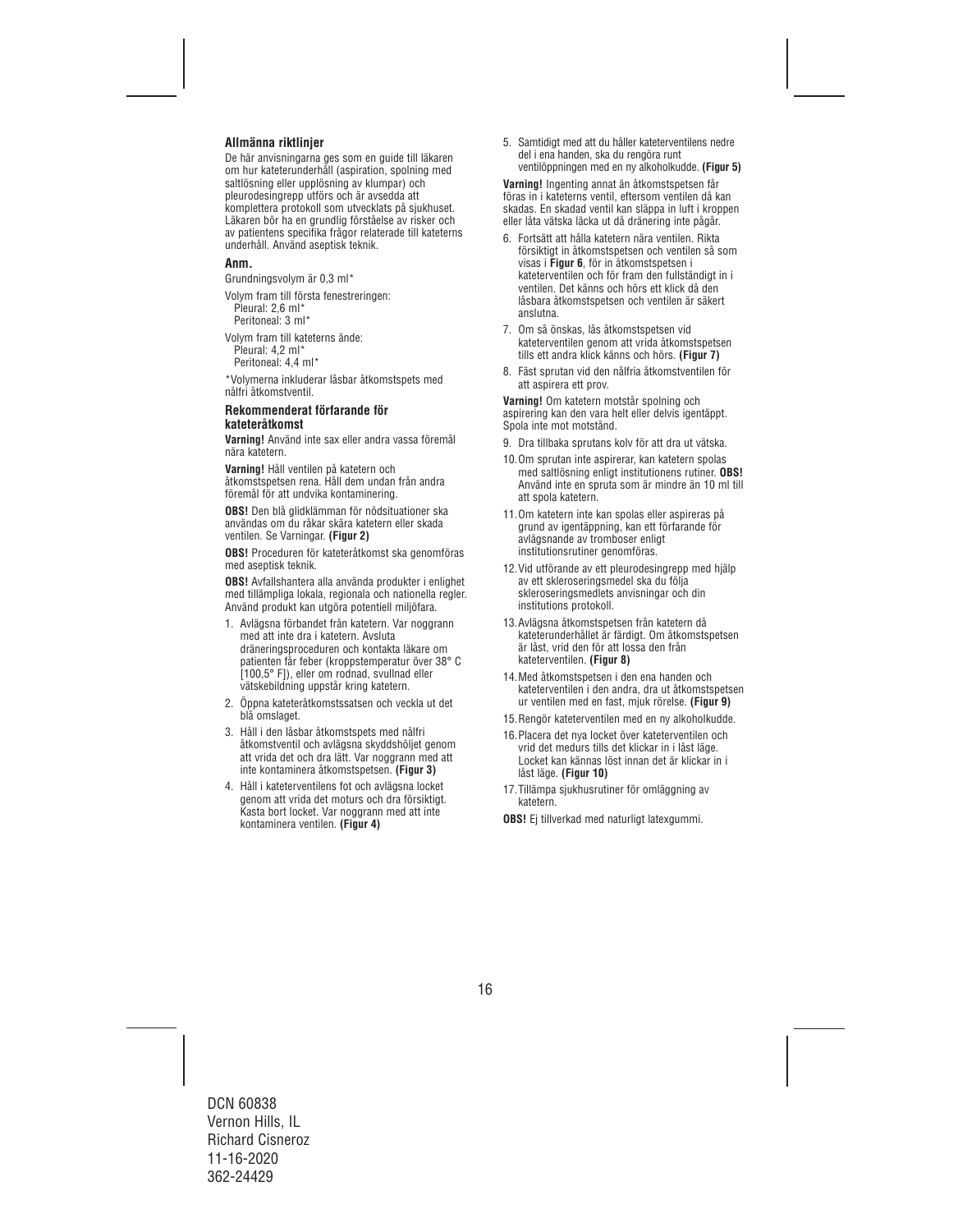

#### **Käyttöohjeet Sarjan sisältö**

Seuraavat osat on kääritty siniseen kääreeseen:

- 1 Lukittava liitinkärki, jossa neulaton liitinventtiili
- 2 Alkoholilla kostutettu vanutukko
- 1 Venttiilin hattu
- 1 **Hätä**liukupuristin
- 1 10 ml ruisku

#### **Tuotekuvaus**

Katetrin liitinsarja on tarkoitettu käytettäväksi ainoastaan PleurX™- tai PeritX™-katetrin kanssa. Sen kautta PleurX™- tai PeritX™-katetria voidaan käyttää ajoittaisiin toimenpiteisiin, kuten näytteen aspiroimiseen, sklerosoivien aineiden antamiseen (vain keuhkopussi) ja katetrin kunnossapitoon (suolaliuoksella huuhteluun ja hyytymien poistoon).

#### **Käytettäväksi PeritX™-peritoneaalikatetrin kanssa**

#### **Käyttöaiheet**

Katetrin liitinsarja mahdollistaa PeritX™-katetrin käyttämisen aspiroimiseen ja katetrin kunnossapitoon.

#### **Käytettäväksi PleurX™-keuhkopussikatetrin kanssa**

#### **Käyttöaiheet**

Katetrin liitinsarja on tarkoitettu nesteiden injektoimiseen ja poistoon PleurX™-katetrin kautta.

## **Katetrin liitinsarja**



Neulattomalla liitinventtiilillä

#### **(Kuva 1)**

#### **Varoituksia**

Pidä katetrin venttiili ja liitinkärki puhtaina. Pidä ne erossa muista esineistä saastumisen välttämiseksi.

Älä käytä saksia tai muita teräviä esineitä katetrin läheisyydessä.

Älä aseta mitään muuta kuin liitinkärki katetrin venttiiliin, sillä muuten venttiili voi vaurioitua. Venttiilin vaurioitumisen takia ilmaa voi päästä elimistöön tai nestettä vuotaa venttiilin kautta, kun valutus ei ole käynnissä.

Jos katetrin huuhtominen tai aspirointi on vaikeaa, katetri on mahdollisesti osittain tai täysin tukkiutunut. Huuhtomista ei saa tehdä, jos se on vaikeutunut.

#### **Jos leikkaat vahingossa katetriin tai vaurioitat venttiiliä, toimi seuraavasti:**

- a. Purista katetri kiinni sormiesi välissä.
- b. Työnnä sininen **hätä**liukupuristin katetrin päälle ja työnnä katetri täysin puristimen ahtaaseen päähän. Se sulkee katetrin **(kuva 2).**
- c. Ota yhteyttä lääkäriin välittömästi.



## **Huomautuksia Rx Only**

(**Huomautus:** Yhdysvaltain lain mukaan tämän välineen saa myydä vain lääkäri tai lääkärin määräyksestä.)

Vain kertakäyttöön. Uudelleen käyttäminen voi johtaa tuotteen toimimattomuuteen tai myötävaikuttaa ristikontaminaatioon.

Varmista, että venttiili ja liitinkärki ovat täysin yhteen kiinnitettyjä katetria käytettäessä. Jos ne pääsevät vahingossa irtautumaan, ne voivat kontaminoitua. Jos niin käy, puhdista venttiili uudella alkoholilla kostutetulla vanutukolla ja ota uusi liitinkärki käyttöön välttääksesi mahdollisen kontaminoitumisen.

Alkoholilla kostutetut vanutukot ovat tulenarkoja. Älä päästä vanutukkoja avotulen lähelle.

Sisältää ftalaatteja. Hoidon hyöty on tärkeämpi kuin ftalaateille altistuksen vähäinen mahdollisuus.

**Rinta:** Mahdollisiin keuhkopussin nesteenpoiston komplikaatioihin kuuluu, mutta ei rajoitu, ilmarinta, keuhkoedeeman uudelleenlaajentuminen, hypotensio, verenkiertokollapsi ja infektio.

**Vatsa:** vatsaontelon dreneerauksen mahdollisia komplikaatioita ovat mm. seuraavat: matala verenpaine, verenkierron äkillinen romahtaminen, elektrolyyttiepätasapaino, proteiinivaje, askitesvuoto, vatsakalvontulehdus, haavan infektio, vatsakalvon sisäinen kiinnike ja vatsakalvonontelon lokeroituminen.

Irrota käytön jälkeen katetrin venttiilistä lukittava liitinkärki, jossa on neulaton liitinventtiili.

#### **Steriiliys**

Tämä tuote on steriloitu, ja se on kertakäyttöinen. Ei saa steriloida uudelleen. CareFusion ei vastaa mistään tuotteesta, joka on steriloitu uudelleen, eikä hyvitä tai vaihda mitään tuotetta, joka on avattu mutta on käyttämätön.

Ei saa käyttää, jos pakkaus on vaurioitunut.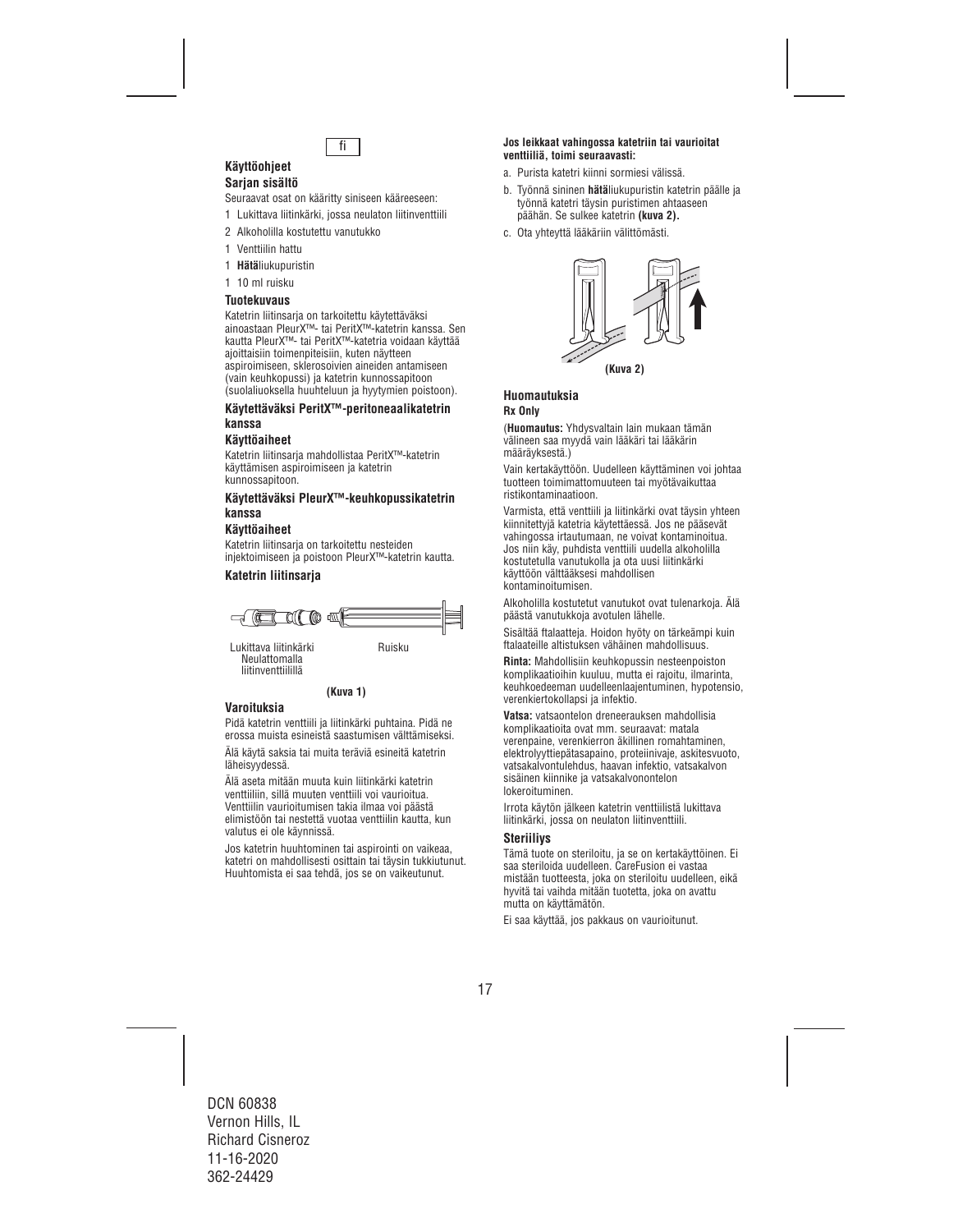## **Yleisohjeet**

Nämä ohjeet on tarkoitettu lääkärille oppaaksi katetrin kunnossapitoon (aspiraatioon, suolaliuoshuuhteluun ja hyytymien poistoon) ja pleurodeesitoimenpiteisiin. Ne on tarkoitettu sairaalan omien käytäntöjen lisäksi. Lääkärin on tunnettava katetrin kunnossapitoon liittyvät riskit ja potilaskohtaiset vaatimukset. Työskentele aseptisesti.

#### **Huomio**

Ensitäyttömäärä on 0,3 ml\*

Määrä ensimmäiseen aukkomerkkiin asti: Keuhkopussikatetri: 2,6 ml\* Peritoneaalikatetri: 3 ml\*

Määrä katetrin päähän asti: Keuhkopussikatetri: 4,2 ml\* Peritoneaalikatetri: 4,4 ml\*

\*Määrään sisältyy lukittava liitinkärki kanssa neulaton liitinventtiili.

#### **Suositeltu katetrin liitäntämenettely**

**Varoitus:** Älä käytä saksia tai muita teräviä esineitä katetrin läheisyydessä.

**Varoitus:** Pidä katetrin venttiili ja liitinkärki puhtaina. Pidä ne erossa muista esineistä saastumisen välttämiseksi.

**Huomio:** Sininen hätäliukupuristin on otettava käyttöön, jos leikkaat vahingossa katetriin tai vahingoitat venttiiliä. Katso kohtaa Varoituksia **(Kuva 2)**.

**Huomio:** Katetrin liitäntätoimenpide tulee suorittaa aseptista menettelyä noudattaen.

**Huomio:** Hävitä kaikki käytetyt tuotteet sovellettavien paikallisten määräysten mukaan. Käytetty tuote voi muodostaa mahdollisen biologisen vaaran.

- 1. Poista side katetrin päältä. Varo katetrista nykimistä. Jos potilas on kuumeinen (ruumiinlämpö yli 38 °C) tai havaitset katetrin ympäristössä punoitusta, turvotusta tai nestettä, suorita valutus loppuun ja ota yhteyttä potilaan lääkäriin.
- 2. Avaa katetrin liitinsarja ja sininen kääre.
- 3. Pidä kiinni lukittava liitinkärki kanssa neulaton liitinventtiili ja poista irrota suojapäällys kiertämällä sitä ja samalla vetämällä sitä varovasti. Varo liitinkärjen kontaminoitumista **(Kuva 3)**.
- 4. Pidä kiinni katetrin venttiilin rungosta ja poista päällys kääntämällä sitä vastapäivään ja vetämällä varovasti. Heitä päällys pois. Varo venttiilin kontaminoitumista **(Kuva 4)**.
- 5. Pidä edelleen kiinni katetrin venttiilin rungosta toisella kädellä ja puhdista venttiilin aukon ympärys uudella alkoholiin kostutetulla vanutukolla **(Kuva 5)**.

**Varoitus:** Älä aseta mitään muuta kuin liitinkärki katetrin venttiiliin, sillä muuten venttiili voi vaurioitua. Venttiilin vaurioitumisen takia ilmaa voi päästä elimistöön tai nestettä vuotaa venttiilin kautta, kun valutus ei ole käynnissä.

- 6. Pidä edelleen kiinni katetrista venttiilin läheltä. Aseta liitinkärki ja venttiili varovasti kohdakkain **Kuva 6** esitetyllä tavalla ja aseta liitinkärki katetrin venttiiliin ja vie se kokonaan venttiiliin. Tunnet ja kuulet naksauksen, kun liitinkärki ja venttiili lukkiutuvat lujasti yhteen.
- 7. Lukitse halutessasi liitinkärki katetrin venttiiliin kiertämällä liitinkärkeä, kunnes tunnet ja kuulet toisen naksauksen **(Kuva 7)**.
- 8. Jotta voit aspiroida näytteen, kiinnitä ruisku neulattomaan liitinventtiiliin.

**Varoitus:** Jos katetrin huuhtominen tai aspirointi on vaikeaa, katetri on mahdollisesti osittain tai täysin tukkiutunut. Huuhtomista ei saa tehdä, jos se on vaikeutunut.

- 9. Ime nestettä vetämällä ruiskun männästä taaksepäin.
- 10.Jos ruisku ei aspiroi, katetri voidaan huuhdella keittosuolaliuoksella laitoksen menettelyohjeiden mukaan. **Huomio:** Katetrin huuhteluun ei saa käyttää alle 10 ml:n ruiskua.
- 11.Jos katetria ei voida huuhtoa tai aspiroida tukkeutumisen johdosta, hyytymä voidaan poistaa laitoksen menettelyohjeiden mukaan.
- 12.Suorita pleurodeesitoimenpide sklerosoivalla aineella noudattamalla sklerosoivan aineen käyttöohjeita ja oman laitoksesi käytäntöjä.
- 13.Kun katetrin huoltotoimenpide on suoritettu, irrota liitinkärki katetrista. Jos liitinkärki on lukittu, päästä se irti katetrin venttiilistä kiertämällä sitä **(Kuva 8)**.
- 14.Pidä liitinkärkeä toisessa kädessäsi ja katetrin venttiiliä toisessa kädessäsi ja vedä liitinkärki ulos venttiilistä lujasti ja tasaisesti **(Kuva 9)**.
- 15.Puhdista katetrin venttiili alkoholilla kostutetulla uudella vanutukolla.
- 16.Aseta uusi tulppa katetrin venttiiliin ja käännä sitä myötäpäivään, kunnes se lukittuu naksahtamalla paikalleen. Tulppa saattaa tuntua löysältä, kunnes se on lukittu paikalleen. **(Kuva 10)**.
- 17.Suorista katetri sairaalan käytännön mukaisesti.

**Huomaa:** Valmistuksessa ei ole käytetty luonnonkumilateksia.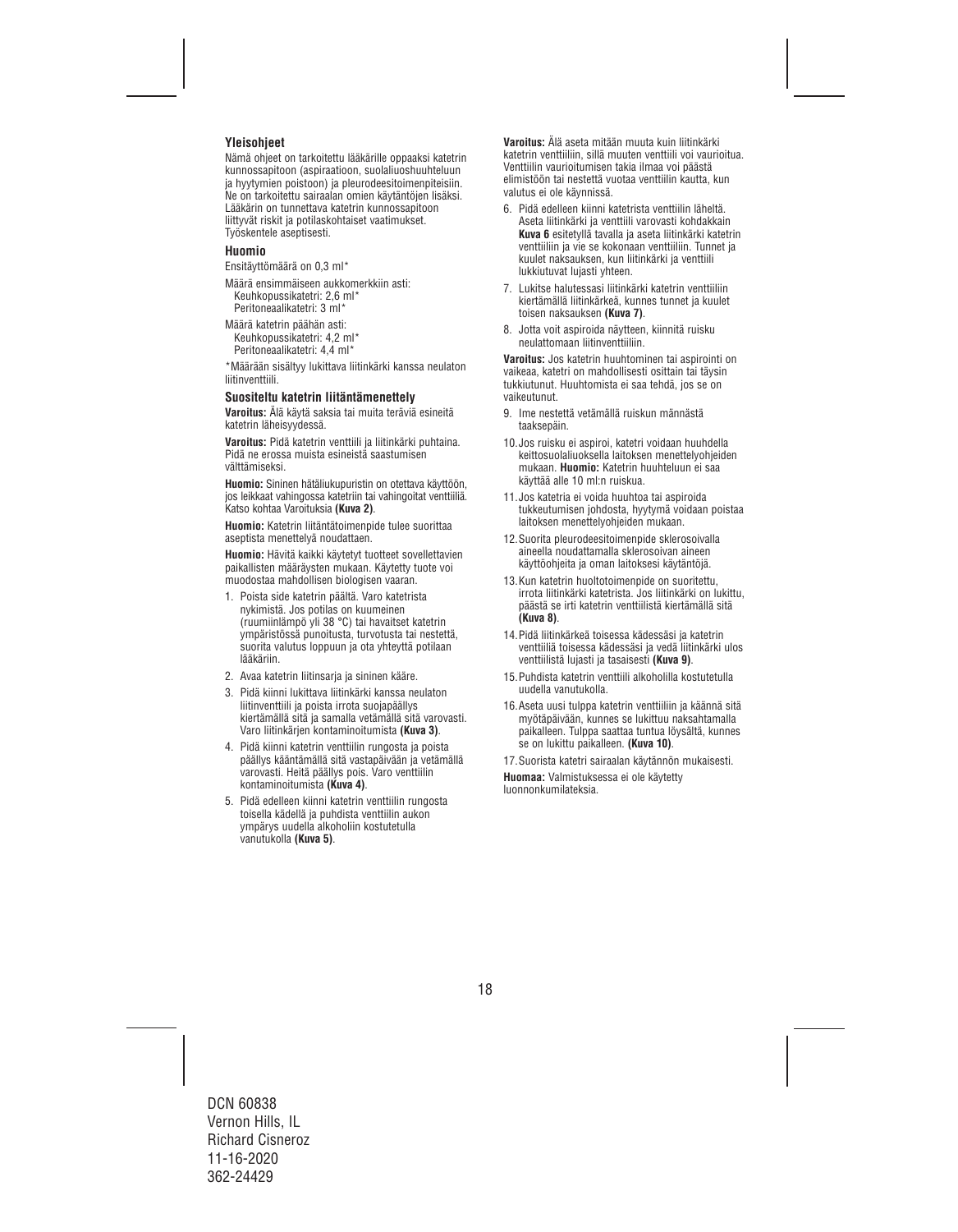

#### **Bruksanvisning Innhold i settet**

Blått omslag pakket rundt følgende komponenter:

- 1 Låsbar tilgangsspiss med nålløs tilgangsventil
- 2 Alkoholputer
- 1 Ventilhette
- 1 Skyveklemme for **nød**situasjoner
- 1 10 ml sprøyte

## **Produktbeskrivelse**

Katetertilgangssettet er utviklet for å brukes eksklusivt med PleurX™-kateteret eller PeritX™ kateteret. Det er ment å gi periodisk tilgang til PleurX™-kateteret eller PeritX™-kateteret for å aspirere en prøve, administrere skleroserende midler (kun pleural bruk) eller utføre katetervedlikehold (skylling med saltvannsløsning eller fortynning).

#### **For bruk med PeritX™-peritonealkateter Indikasjoner for bruk**

Katetertilgangssettet er ment å gi tilgang til PeritX™ kateteret for aspirasjon og katetervedlikehold.

## **For bruk med PleurX™-pleuralkateter**

#### **Indikasjoner for bruk**

Katetertilgangssettet er beregnet på å gi tilgang til PleurX™-kateteret for å injisere og trekke ut væsker.

## **Katetertilgangssett**



Låsbar tilgangsspiss Sprøyte<br>Med nålløs tilgangsventil



## **Advarsler**

Hold ventilen på kateteret og tilgangsspissen rene. Hold dem på god avstand fra andre gjenstander for derved å unngå kontaminasjon.

Ikke bruk saks eller andre skarpe gjenstander nær kateteret.

Ikke legg noe, bortsett fra tilgangsspissen, inn i kateterventilen, fordi dette kan skade ventilen. En skadet ventil kan slippe luft inn i hoveddelen eller la væske lekke ut gjennom ventilen når den ikke drenerer.

Hvis kateteret ikke skyller og aspirerer, kan det være delvis eller fullstendig blokkert. Ikke skyll hvis det møter motstand.

#### **Hvis du utilsiktet kutter kateteret eller skader ventilen, følg disse trinnene:**

- a. Klem av kateteret med fingrene.
- b. Trekk den blå **nød**-skyveklemmen over kateteret og skyv kateteret helt inn i den minste enden på klemmen. Dette lukker kateteret. **(Figur 2)**
- c. Gi umiddelbar beskjed til legen.



## **Forsiktighetsregler Kun på resept**

Bare til engangsbruk. Gjenbruk kan føre til at produktet ikke fungerer eller kan bidra til krysskontaminasjon.

Sørg for at ventilen og tilgangsspissen er fullt sammenkoblet når det oppnås tilgang til kateteret. Hvis de utilsiktet blir atskilt, kan de bli kontaminerte. Hvis dette forekommer, skal ventilen rengjøres med en ny alkoholpute og en ny spiss skal brukes for derved å unngå mulig kontaminasjon.

Alkoholputene er brennbare. Putene skal ikke eksponeres til åpen flamme.

Inneholder ftalater. Fordelen ved behandlingen oppveier den usannsynlige muligheten for eksponering til ftalater.

**Bryst:** Mulige komplikasjoner ved drenering av plevrarommet inkluderer, men er ikke begrenset til, pneumothoraks, ny ekspansjon av lungeødem, hypotensjon, sirkulatorisk kollaps og infeksjon.

**Abdomen:** Potensielle komplikasjoner ved drenasje av væske fra abdomen omfatter, men er ikke begrenset til, hypotensjon, sirkulasjonssvikt, elektrolyttubalanse, proteinutarming, asciteslekkasje, peritonitt, sårinfeksjon, intraperitoneal adhesjon og huledannelser i peritonealhulen.

Koble låsespissen med den nålløse tilgangsventilen fra kateterventilen etter bruk.

## **Sterilitet**

Dette produktet har blitt sterilisert og er bare til engangsbruk. Skal ikke steriliseres på nytt. CareFusion er ikke ansvarlig for et produkt som er sterilisert på nytt og aksepterer heller ikke kreditt eller utskifting av et produkt som har blitt åpnet, men ikke brukt.

Ikke bruk om pakken er skadet.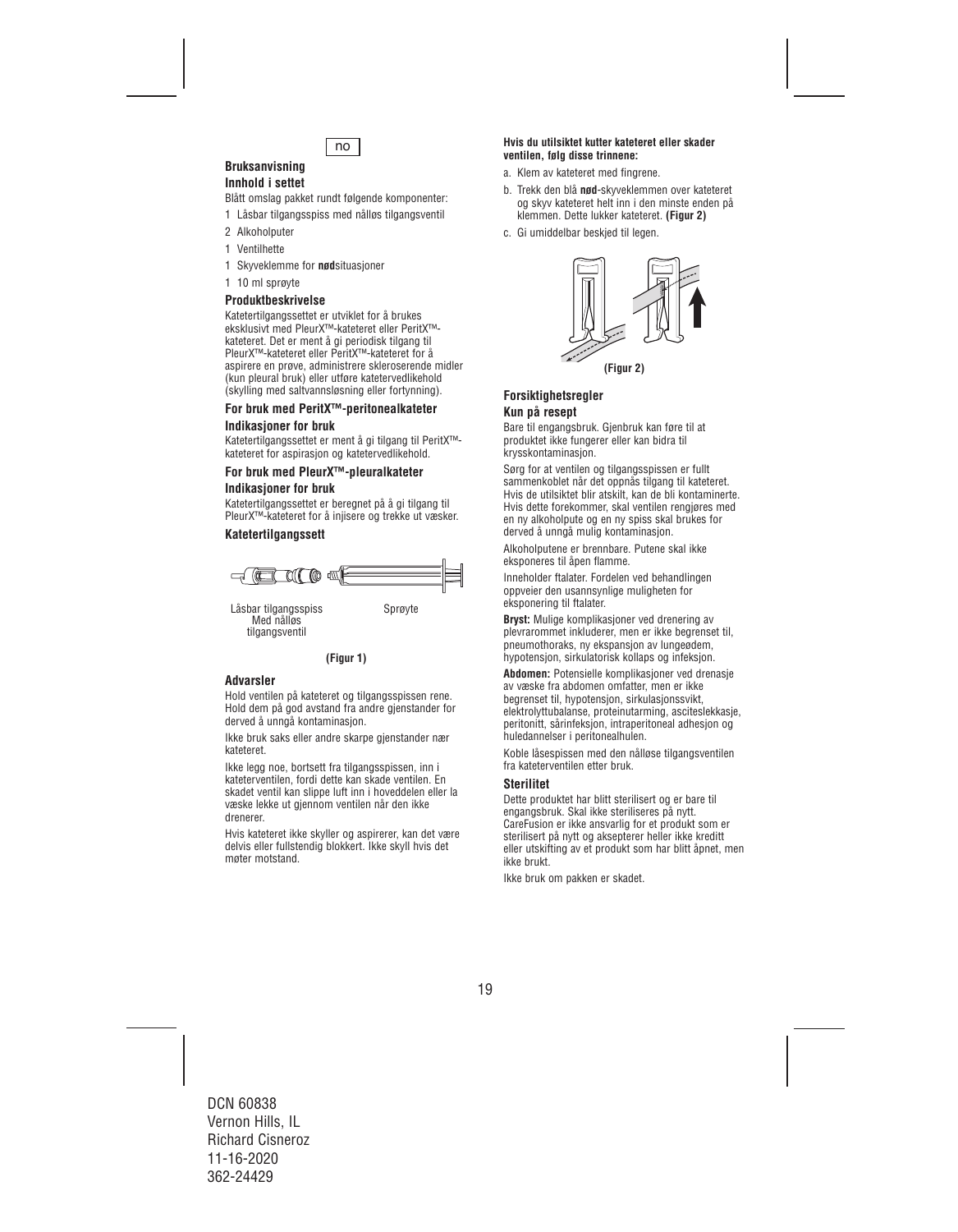## **Generelle retningslinjer**

Disse instruksjonene er ment som en veiledning for klinikeren til å utføre katetervedlikeholdet (aspirasjon, skylling med saltvannsløsning, eller fortynning) og prosedyrer for pleurodese og er ment å supplere protokoller utviklet ved sykehuset. Klinikeren bør ha en inngående forståelse av risikoen og pasientens spesifikke bekymringer knyttet til

katetervedlikeholdet. Følg den aseptiske teknikken.

#### **Merknad**

Primingvolum er 0,3 ml\*

Volum til første fenestrering: Plevral: 2,6 ml\* Peritoneal: 3 ml\*

Volum til enden på kateteret: Plevral: 4,2 ml\*

Peritoneal: 4,4 ml\*

\*Volumene inkluderer låsbar tilgangsspiss med nålløs tilgangsventil.

#### **Foreslått prosedyre for katetertilgang**

**Advarsel:** Ikke bruk sakser eller skarpe gjenstander nær kateteret.

**Advarsel:** Hold ventilen på kateteret og tilgangsspissen rene. Hold dem på god avstand fra andre gjenstander for derved å unngå kontaminasjon.

**Merknad:** Den blå nød-skyveklemmen skal brukes hvis du utilsiktet kutter kateteret eller skader ventilen. Se Advarsler. **(Figur 2)**

**Merknad:** Tilgangen til kateteret skal utføres med aseptisk teknikk.

**Merknad:** Alle brukte produkter skal kasseres i samsvar med gjeldende lokale og statlige forskrifter. Brukte produkter kan utgjøre en mulig biologisk fare.

- 1. Fiern bandasien som ligger over kateteret. Sørg for at du ikke trekker i kateteret. Hvis pasienten utvikler feber (kroppstemperatur over 38 °C), eller du ser rødhet, opphovning eller væske rundt kateteret, stopp drenasjen og kontakt lege.
- 2. Åpne katetertilgangssettet, og vikle ut det blå omslaget.
- 3. Hold den låsbar tilgangsspiss med nålløs tilgangsventil og fjern hetten ved å vri den mot urviseren og trekke forsiktig. Kast hetten. Vær forsiktig for å unngå å kontaminere ventilen. **(Figur 3)**
- 4. Hold i fundamentet på kateterventilen og fjern hetten ved å vri den mot urviseren og trekke forsiktig. Kast hetten. Vær forsiktig slik at du unngår å kontaminere ventilen. **(Figur 4)**

5. Mens du holder fundamentet på kateterventilen i én hånd, gjør rent rundt ventilåpningen med en alkoholpute. **(Figur 5)**

**Advarsel:** Ikke legg noe, bortsett fra tilgangsspissen, inn i ateterventilen, fordi dette kan skade ventilen. En skadet ventil kan slippe luft inn i kroppen eller la væske lekke ut gjennom ventilen når den ikke drenerer.

- 6. Fortsett å holde kateteret nær ventilen. Rett inn tilgangsspissen forsiktig mot ventilen som vist i **Figur 6** og sett inn tilgangsspissen i kateterventilen og før den helt inn i ventilen. Du føler og hører et klikk når tilgangsspissen og ventilen er forsvarlig sammenkoblet.
- 7. Hvis det er ønskelig, kan tilgangsspissen låses til kateterventilen ved å vri tilgangsspissen til du føler og hører enda et klikk. **(Figur 7)**
- 8. Når en prøve skal aspireres, festes sprøyten til den nålløse tilgangsventilen.

**Advarsel:** Hvis kateteret ikke skyller og aspirerer, kan det være delvis eller fullstendig blokkert. Ikke skyll hvis det møter motstand.

- 9. Trekk sprøytestempelet tilbake for å trekke væske.
- 10.Hvis sprøyten ikke aspirerer, kan kateteret skylles med saltvannsoppløsning i henhold til sykehusets protokoll. **Merknad:** Ikke bruk en sprøyte som er mindre enn 10 ml til skylling av kateteret.
- 11.Hvis kateteret ikke kan skylles eller aspireres på grunn av blokkering, kan det utføres en dekoagulering i henhold til sykehusets protokoll.
- 12.Når du skal utføre en pleurodeseprosedyre ved hjelp av en skleroserende agent, må du følge bruksinstruksjonene for den skleroserende agenten samt institusjonens protokoll.
- 13.Når vedlikehold av kateteret er utført, fjernes tilgangsspissen fra kateteret. Hvis det er låst, vris tilgangsspissen for å frigjøre den fra kateterventilen. **(Figur 8)**
- 14.Med tilgangsspissen i én hånd og kateterventilen i den andre, trekk tilgangsspissen ut av ventilen med en fast, jevn bevegelse. **(Figur 9)**
- 15.Rengjør kateterventilen med en ny alkoholpute.
- 16.Sett den nye hetten over kateterventilen, og vri den med klokken til den klikker på plass i den låste stillingen. Hetten kan føles løs til den låses på plass. **(Figur 10)**
- 17.Legg bandasje på kateteret i henhold til sykehusprotokollen.

**Merknad:** Ikke laget med naturlig gummilateks.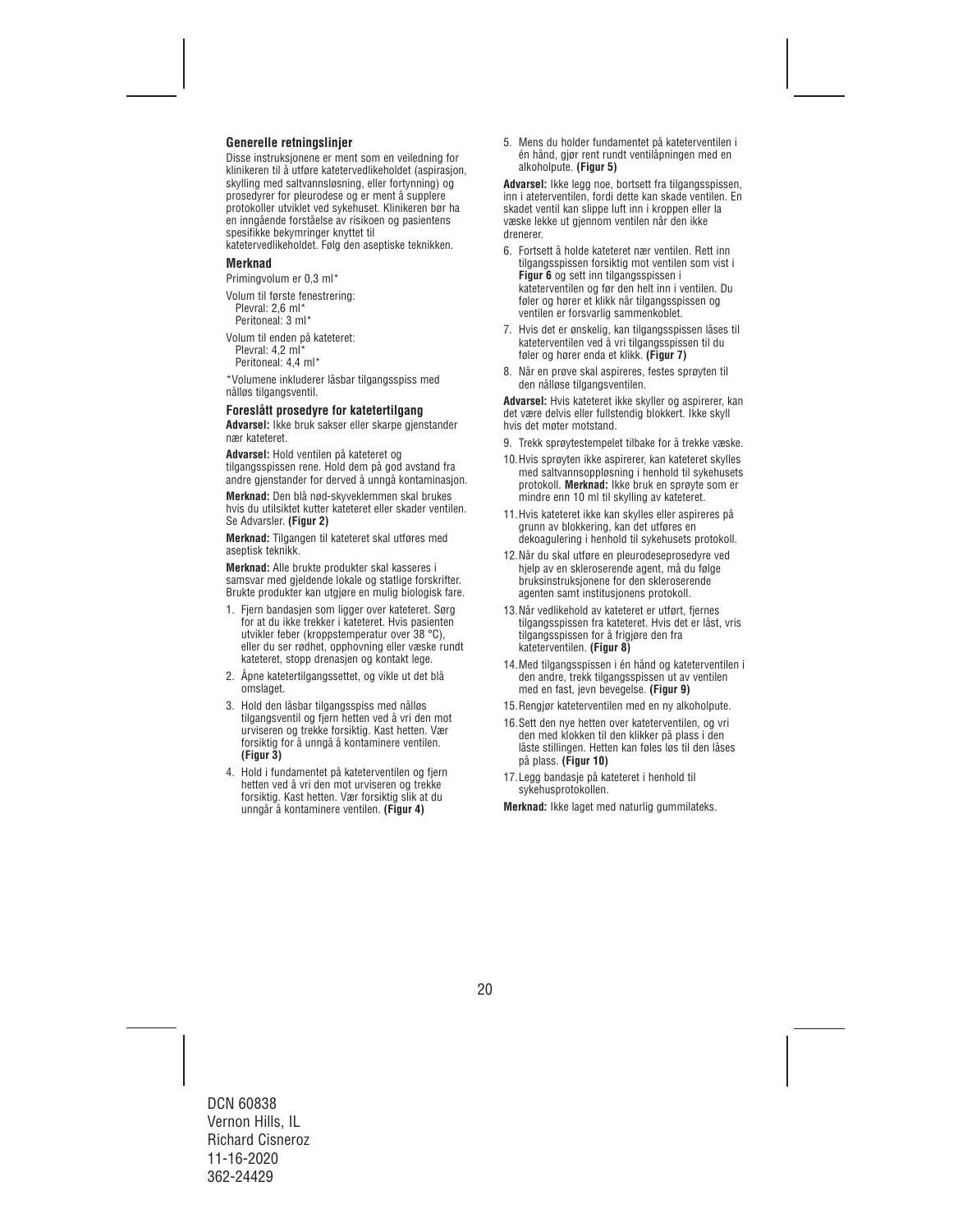

#### **Brugsanvisning Sættets indhold**

Blå indpakning omkring følgende komponenter:

- 1 aflåselig adgangsspids med nålefri adgangsventil
- 2 spritservietter
- 1 ventilhætte
- 1 glideklemme til **nødsituationer**
- 1 10 ml-sprøjte

## **Produktbeskrivelse**

Kateteradgangssættet er designet til brug udelukkende med PleurX™-kateteret eller PeritX™ kateteret. Det er beregnet til at give midlertidig adgang til PleurX™-kateteret eller PeritX™-kateteret med henblik på aspiration af prøve, administration af skleroserende midler (kun pleurabrug) eller vedligeholdelse af kateteret (skylning med saltvand eller fiernelse af tilstopning).

## **Til brug med PeritX™-peritonealkateter Indikationer for brug**

Formålet med kateteradgangssættet er at give adgang til PeritX™-kateteret med henblik på aspiration eller vedligeholdelse af kateteret.

#### **Til brug med PleurX™-pleurakateter Indikationer for brug**

Formålet med kateteradgangssættet er at give adgang til PleurX™-kateteret med henblik på injektion og udtrækning af væsker.

## **Kateteradgangssæt**



Aflåselig Sprøjte adgangsspids med nålefri adgangsventil

**(Figur 1)**

## **Advarsler**

Hold ventilen på kateteret og adgangsspidsen rene. Hold dem væk fra andre objekter for at undgå kontaminering.

Brug ikke sakse eller andre skarpe genstande i nærheden af kateteret.

Før ikke noget andet end adgangsspidsen ind i kateterventilen, da det vil kunne beskadige ventilen. Hvis ventilen er beskadiget, er der risiko for, at der trænger luft ind i kroppen, eller at der siver væske ud via ventilen, når der ikke drænes.

Hvis det ikke er let at skylle og aspirere igennem kateteret, kan det være helt eller delvist tilstoppet. Skyl ikke, hvis der er modstand.

#### **Hvis du ved et uheld kommer til at skære i kateteret eller beskadige ventilen, skal du gøre følgende:**

- a. Afklem kateteret med fingrene.
- b. Skyd den blå glideklemme til **nødsituationer** over kateteret, og skub kateteret helt ind i klemmens lille ende. Dette lukker kateteret. **(Figur 2)**
- c. Underret omgående lægen.



## **Forsigtighedsregler Rx Only**

Kun beregnet til engangsbrug. Genbrug kan medføre, at produktet ikke virker, eller bidrage til krydskontaminering.

Sørg for, at ventilen og adgangsspidsen er låst helt sammen ved adgang til kateteret. De kan blive kontamineret, hvis de adskilles ved et uheld. Hvis det sker, skal du rense ventilen med en ny spritserviet og bruge en ny adgangsspids for at undgå potentiel kontaminering.

Spritservietter er brændbare. De må ikke udsættes for åben ild.

Indeholder phthalater. Fordelen ved behandlingen opvejer den lille risiko for eksponering for phthalater.

**Thorax:** Potentielle komplikationer ved dræning af pleurahulen omfatter, men er ikke nødvendigvis begrænset til, pneumothorax, fornyet udvikling af lungeødem, hypotension, kredsløbskollaps og infektion.

**Abdomen:** Potentielle komplikationer ved dræning af væske fra abdomen omfatter, men er ikke nødvendigvis begrænset til hypotension, kredsløbskollaps, elektrolytubalance, proteinnedbrydning, udsivning af ascites, peritonitis, sårinfektion, intraperitoneal adhæsion og lommedannelser i peritonealrummet.

Frakobl den aflåselige adgangsspids med nålefri adgangsventil fra kateterventilen efter brug.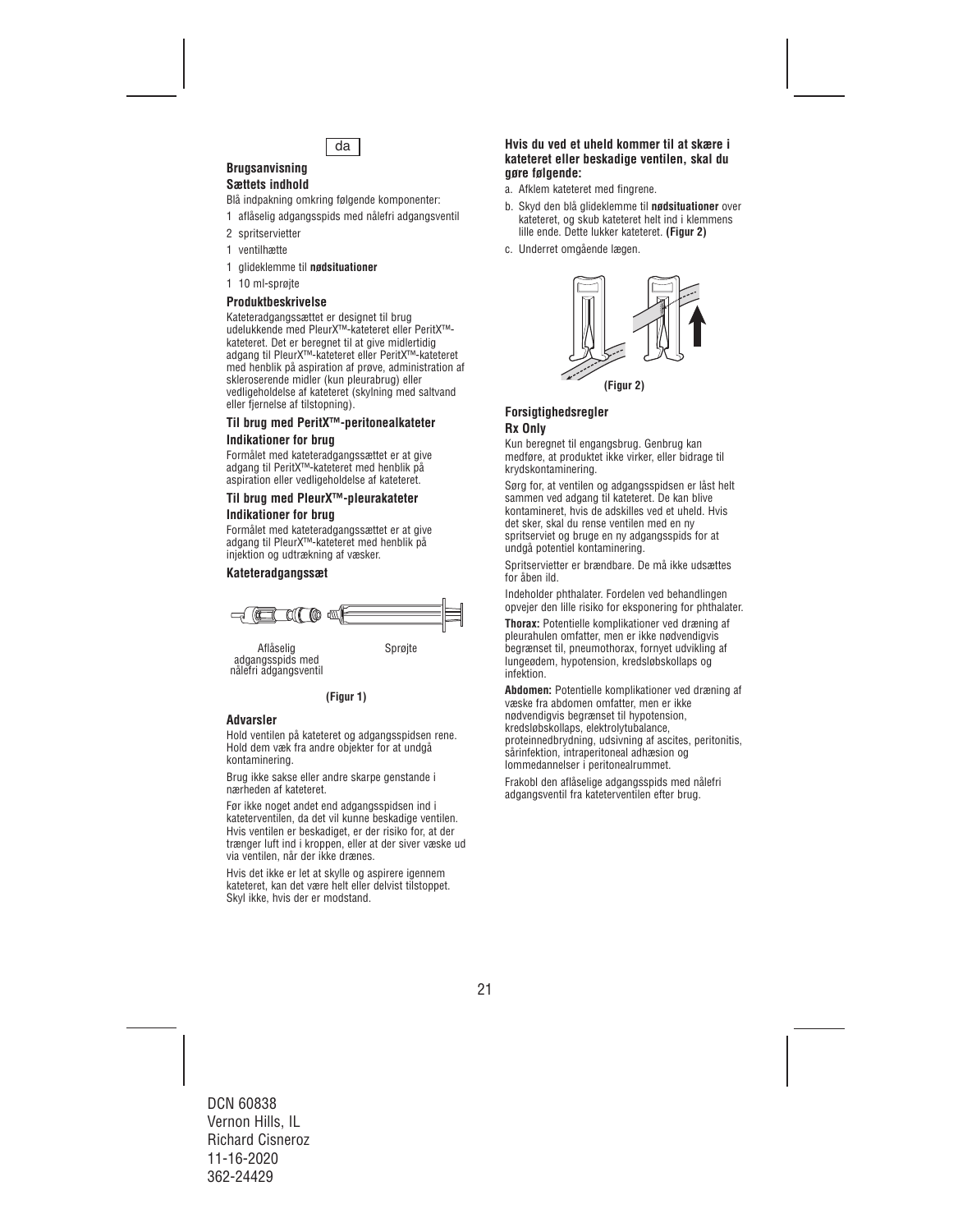## **Sterilitet**

Produktet er blevet steriliseret og er kun til engangsbrug. Må ikke gensteriliseres. CareFusion påtager sig intet ansvar for produkter, der gensteriliseres, og krediterer eller ombytter ikke produkter, der er blevet åbnet, men ikke anvendt.

Må ikke anvendes, hvis emballagen er beskadiget.

#### **Almindelige retningslinjer**

Disse anvisninger er en vejledning til klinikere, der udfører vedligeholdelse af kateteret (aspiration, skylning med saltvand eller fjernelse af tilstopning) og pleurodeseprocedurer, og er ment som et supplement til hospitalets egne protokoller. Klinikeren skal have en indgående forståelse for risici og patientspecifikke problemer i forbindelse med vedligeholdelse af kateteret. Brug aseptisk teknik.

#### **Bemærkning**

Fyldningsvolumen er 0,3 ml\*

- Volumen til første fenestration: Pleural: 2,6 ml\* Peritoneal: 3 ml\*
- Volumen til enden af kateteret: Pleural: 4,2 ml\* Peritoneal: 4,4 ml\*

\*Volumenerne omfatter den aflåselige adgangsspids med nålefri adgangsventil.

#### **Anbefalet fremgangsmåde for kateteradgang**

**Advarsel:** Brug ikke sakse eller andre skarpe genstande i nærheden af kateteret.

**Advarsel:** Hold ventilen på kateteret og adgangsspidsen rene. Hold dem væk fra andre objekter for at undgå kontaminering.

**Bemærk:** Den blå glideklemme til **nødsituationer** skal anvendes, hvis du ved et uheld kommer til at klippe i kateteret eller beskadige ventilen. Se **Advarsler. (Figur 2)**

**Bemærk:** Fremgangsmåden for kateteradgang skal udføres med aseptisk teknik.

**Bemærk:** Bortskaf alle brugte produkter i overensstemmelse med de gældende lokale, regionale og nationale regler. Brugte produkter kan udgøre en potentiel biologisk risiko.

- 1. Fjern forbindingen over kateteret. Pas på ikke at komme til at trække i kateteret. Hvis patienten får feber (kropstemperatur over 38 °C [100,5 °F]), eller hvis du bemærker rødmen, hævelse eller væske omkring kateteret, skal du afslutte dræningen og kontakte lægen.
- 2. Åbn kateteradgangssættet, og fold den blå indpakning ud.
- 3. Hold i den aflåselige adgangsspids med nålefri adgangsventil, og fjern beskyttelseshætten ved at dreje den og trække forsigtigt i den. Pas på ikke at kontaminere adgangsspidsen. **(Figur 3)**
- 4. Hold om bunden af kateterventilen, og fjern hætten ved at dreje den mod uret og trække forsigtigt. Bortskaf hætten. Pas på ikke at kontaminere ventilen. **(Figur 4)**
- 5. Hold om bunden af kateterventilen med den ene hånd, mens du renser omkring ventilåbningen med en ny spritserviet. **(Figur 5)**

Advarsel: Før ikke noget andet end adgangsspidsen ind i kateterventilen, da det vil kunne beskadige ventilen. Hvis ventilen er beskadiget, er der risiko for, at der trænger luft ind i kroppen, eller at der siver væske ud via ventilen, når der ikke drænes.

- 6. Fortsæt med at holde kateteret i nærheden af ventilen. Ret omhyggeligt adgangsspidsen og ventilen ind efter hinanden som vist i **Figur 6**, og indfør adgangsspidsen i kateterventilen. Før den helt ind i ventilen. Du kan mærke og høre et klik, når adgangsspidsen og ventilen er tilsluttet korrekt.
- 7. Hvis det ønskes, kan den aflåselige adgangsspids fastlåses til kateterventilen ved at vride adgangsspidsen, indtil du mærker og hører et klik. **(Figur 7)**
- 8. For at aspirere en prøve skal du fastgøre sprøjten til den nålefri adgangsventil.

**Advarsel:** Hvis det ikke er let at skylle og aspirere igennem kateteret, kan det være helt eller delvist tilstoppet. Skyl ikke, hvis der er modstand.

- 9. Træk sprøjtestemplet tilbage for at opsuge væske.
- 10.Hvis sprøjten ikke vil aspirere, kan kateteret skylles med saltvand i henhold til institutionens protokoller. **Bemærk:** Brug ikke en sprøjte, der er mindre end 10 ml, til at skylle kateteret.
- 11.Hvis kateteret ikke kan skylles, eller der ikke kan aspireres på grund af okklusion, kan du forsøge at fjerne tilstopningen i henhold til institutionens protokoller.
- 12.Følg anvisningerne til det skleroserende middel og institutionens protokol for at udføre en pleurodeseprocedure ved brug af skleroserende middel.
- 13.Når vedligeholdelse af kateteret er fuldført, skal du fjerne adgangsspidsen fra kateterventilen. Hvis adgangsspidsen er låst, kan den frigøres ved at dreje den af kateterventilen. **(Figur 8)**
- 14.Hold adgangsspidsen i den ene hånd og kateterventilen i den anden hånd, og træk adgangsspidsen ud af ventilen med en fast, jævn bevægelse. **(Figur 9)**
- 15.Rens kateterventilen med en ny spritserviet.
- 16.Sæt en ny hætte over kateterventilen, og drej den med uret, indtil den klikker på plads i den låste position. Hætten kan føles løs, indtil den er låst på plads. **(Figur 10)**
- 17.Anlæg en ny forbinding omkring kateteret i henhold til hospitalets protokol.

**Bemærk:** Ikke fremstillet med naturlig gummilatex.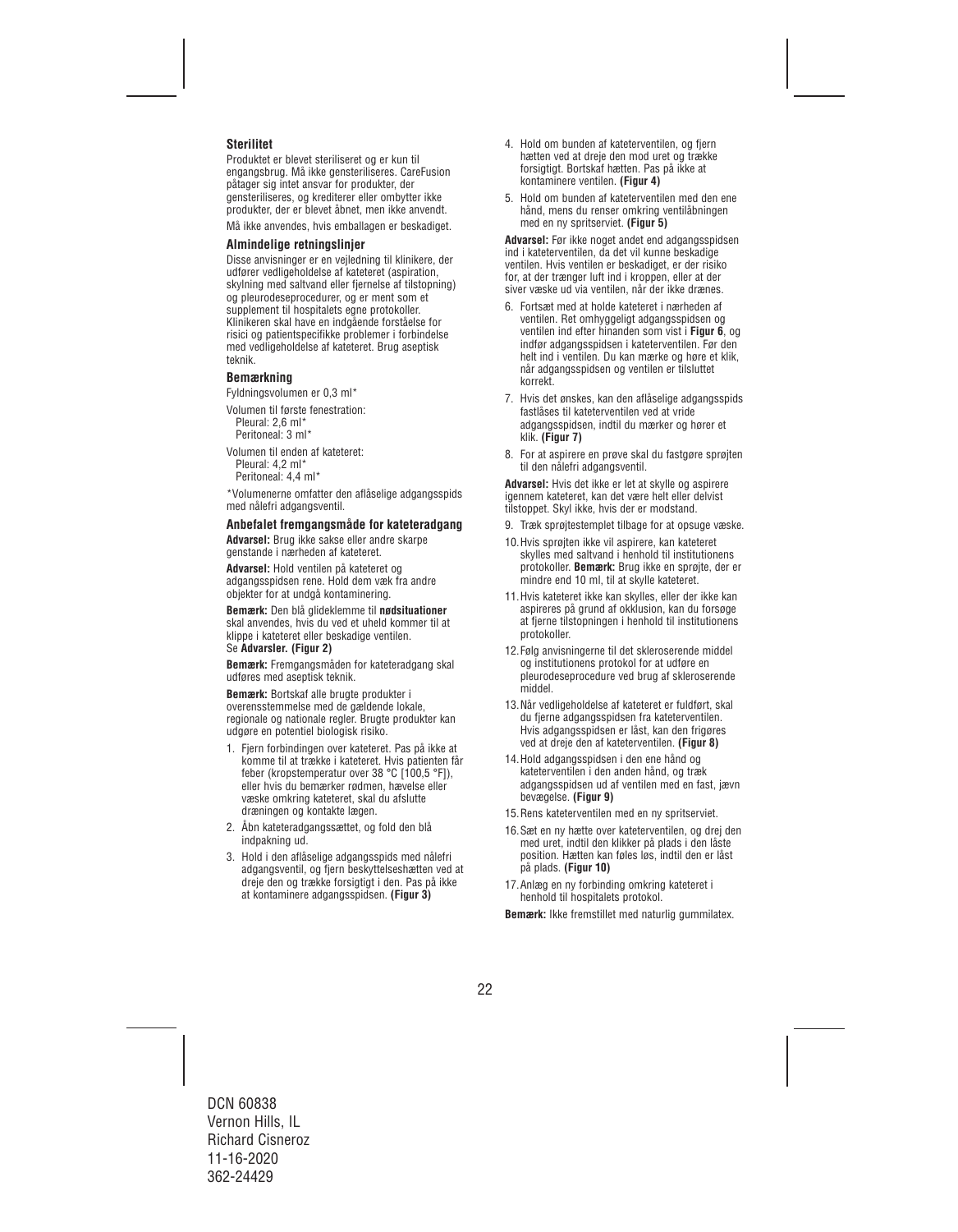

# **Οδηγίες χρήσης**

## **Περιεχόμενα του κιτ**

Μπλε υλικό περιτύλιξης που είναι τυλιγμένο γύρω από τα ακόλουθα στοιχεία:

- 1 Άκρο πρόσβασης με δυνατότητα ασφάλισης, με βαλβίδα πρόσβασης χωρίς βελόνα
- 2 Επιθέματα αλκοόλης
- 1 Πώμα βαλβίδας
- 1 Σφιγκτήρας ολίσθησης **έκτακτης ανάγκης**
- 1 Σύριγγα 10 ml

#### **Περιγραφή προϊόντος**

Το κιτ πρόσβασης καθετήρα έχει σχεδιαστεί για χρήση αποκλειστικά με τον Καθετήρα PleurX™ ή τον Καθετήρα PeritX™. Προορίζεται για να παρέχει κατά διαστήματα πρόσβαση στον Καθετήρα PleurX™ ή τον Καθετήρα PeritX™, για την αναρρόφηση δείγματος, τη χορήγηση σκληρυντικών παραγόντων (μόνο για υπεζωκοτική χρήση) ή για τη συντήρηση του καθετήρα (έκπλυση με φυσιολογικό ορό ή αφαίρεση θρόμβων).

## **Για χρήση με τον περιτοναϊκό καθετήρα PeritX™**

#### **Ενδείξεις χρήσης**

Το κιτ πρόσβασης καθετήρα προορίζεται για να παρέχει πρόσβαση στον Καθετήρα PeritX™ για αναρρόφηση και συντήρηση του καθετήρα.

#### **Για χρήση με τον υπεζωκοτικό καθετήρα PleurX™**

#### **Ενδείξεις χρήσης**

Το κιτ πρόσβασης καθετήρα προορίζεται για να παρέχει πρόσβαση στον Καθετήρα PleurX™ για έγχυση και λήψη υγρών.

#### **Κιτ πρόσβασης καθετήρα**



Άκρο πρόσβασης με Σύριννα δυνατότητα ασφάλισης, με βαλβίδα πρόσβασης χωρίς βελόνα

#### **(Εικόνα 1)**

#### **Προειδοποιήσεις**

Διατηρήστε καθαρά τη βαλβίδα στον Καθετήρα και το άκρο πρόσβασης. Φυλάξτε τα μακριά από άλλα αντικείμενα, προκειμένου να μην προκληθεί μόλυνση.

Μην χρησιμοποιείτε ψαλίδια ή άλλα αιχμηρά αντικείμενα κοντά στον Καθετήρα.

Μην τοποθετείτε τίποτα, εκτός από το άκρο πρόσβασης, μέσα στη βαλβίδα Καθετήρα, καθώς αυτό μπορεί να προκαλέσει ζημιά στη βαλβίδα. Εάν προκληθεί ζημιά στη βαλβίδα, ενδέχεται να διέλθει αέρας στο σώμα ή να διαρρεύσει υγρό έξω από τη βαλβίδα όταν δεν πραγματοποιείται παροχέτευση.

Εάν ο καθετήρας εμφανίζει αντίσταση κατά την έκπλυση και την αναρρόφηση, ενδέχεται να είναι εν μέρει ή εντελώς φραγμένος. Εάν συναντήσετε αντίσταση, μην προχωρήσετε σε έκπλυση.

#### **Εάν κόψετε ακούσια τον καθετήρα ή προκαλέσετε ζημιά στη βαλβίδα, ακολουθήστε τα εξής βήματα:**

- α. Πιέστε τον καθετήρα με τα δάχτυλά σας, ώστε να κλείσει.
- β. Περάστε τον μπλε σφιγκτήρα ολίσθησης **έκτακτης ανάγκης** επάνω από τον καθετήρα και πιέστε τον καθετήρα εντελώς μέσα στο μικρό άκρο του σφιγκτήρα. Με τον τρόπο αυτό, θα κλείσει ο καθετήρας. **(Εικόνα 2)**
- γ. Ειδοποιήστε αμέσως τον ιατρό.



#### **Συστάσεις προσοχής**

## **Για χρήση αποκλειστικά με ιατρική συνταγή**

Μόνο για εφάπαξ χρήση. Η επαναχρησιμοποίηση ενδέχεται να οδηγήσει σε μη λειτουργικό προϊόν ή να συμβάλει σε επιμόλυνση.

Βεβαιωθείτε ότι η βαλβίδα και το άκρο πρόσβασης είναι πλήρως ασφαλισμένα μεταξύ τους κατά την πρόσβαση στον καθετήρα. Εάν διαχωριστούν ακούσια, ενδέχεται να μολυνθούν. Σε αυτήν την περίπτωση, καθαρίστε τη βαλβίδα με ένα καινούργιο επίθεμα αλκοόλης και χρησιμοποιήστε ένα καινούργιο άκρο πρόσβασης, προκειμένου να μην προκληθεί μόλυνση.

Τα επιθέματα αλκοόλης είναι εύφλεκτα. Μην εκθέτετε τα επιθέματα σε ακάλυπτη φλόγα.

Περιέχει φθαλικές ενώσεις. Τα οφέλη της αγωγής υπερτερούν του ελάχιστου ενδεχόμενου κινδύνου έκθεσης σε φθαλικές ενώσεις.

**Θώρακας:** Οι πιθανές επιπλοκές της παροχέτευσης από τον υπεζωκοτικό χώρο περιλαμβάνουν, ενδεικτικά, τα ακόλουθα: πνευμονοθώρακα, πνευμονικό οίδημα από απότομη έκπτυξη, υπόταση, κυκλοφορική καταπληξία και λοίμωξη.

**Κοιλιακή χώρα:** Οι πιθανές επιπλοκές της παροχέτευσης υγρού από την κοιλιακή χώρα περιλαμβάνουν, ενδεικτικά, τα ακόλουθα: υπόταση, κυκλοφορική καταπληξία, ανισορροπία ηλεκτρολυτών, μείωση πρωτεϊνών, διαρροή ασκίτη, περιτονίτιδα, λοίμωξη τραύματος, ενδοπεριτοναϊκή σύμφυση και εγκυστώσεις του περιτοναϊκού χώρου.

Αποσυνδέστε το άκρο πρόσβασης ασφάλισης με βαλβίδα πρόσβασης χωρίς βελόνα από τη βαλβίδα του καθετήρα μετά τη χρήση.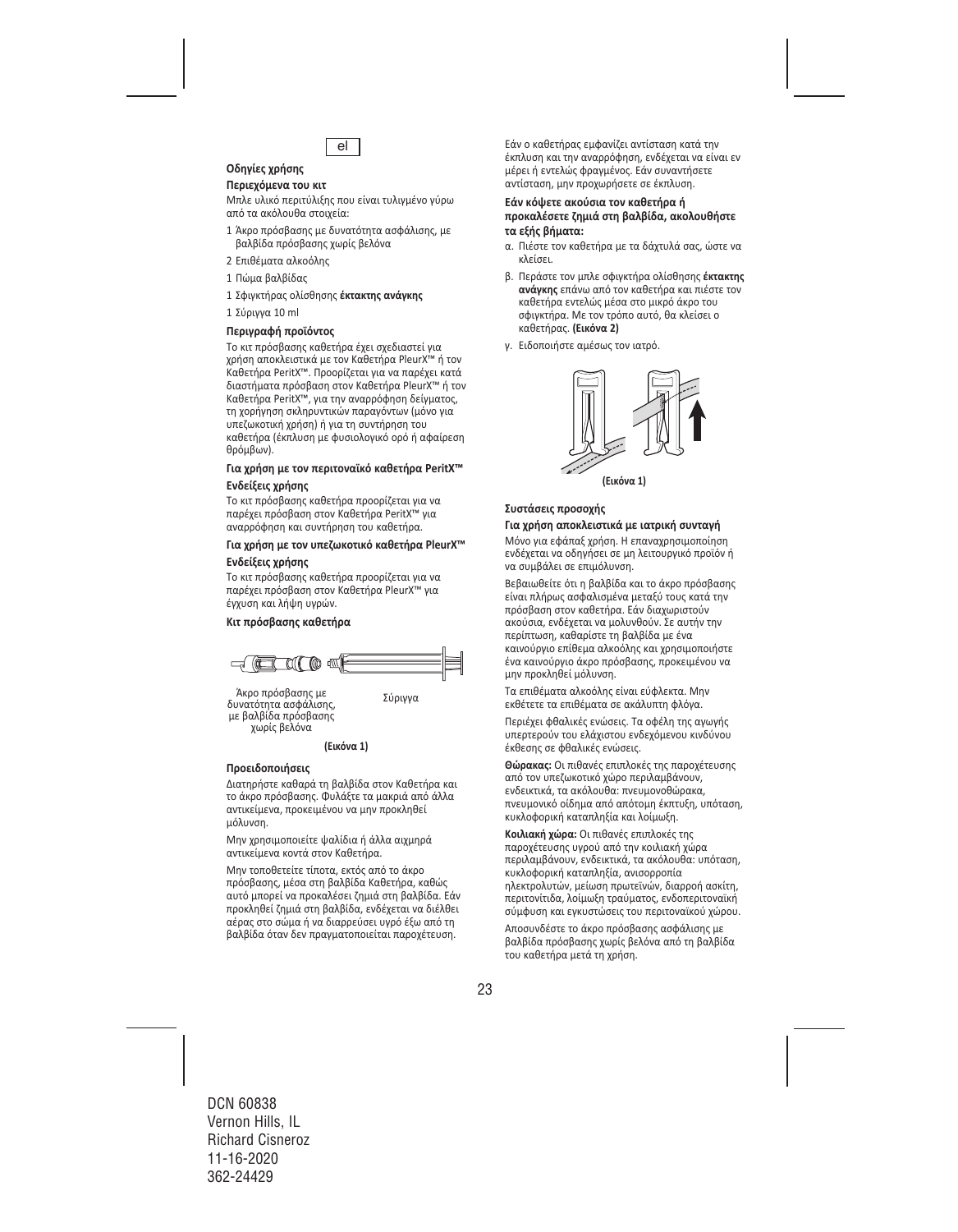#### **Αποστείρωση**

Αυτό το προϊόν είναι αποστειρωμένο και προορίζεται μόνο για εφάπαξ χρήση. Μην επαναποστειρώνετε. Η CareFusion δεν θα είναι υπεύθυνη για προϊόντα που έχουν επαναποστειρωθεί και δεν θα αποδεχθεί να προσφέρει πίστωση ή να αλλάξει προϊόν που έχει ανοιχθεί, αλλά δεν έχει χρησιμοποιηθεί.

Μην χρησιμοποιείτε το προϊόν εάν η συσκευασία έχει υποστεί ζημιά.

#### **Γενικές οδηγίες**

Αυτές οι οδηγίες παρέχονται ως οδηγός για τον κλινικό ιατρό, για την εκτέλεση συντήρησης του καθετήρα (αναρρόφηση, έκπλυση με φυσιολογικό ορό ή αφαίρεση θρόμβων) και διαδικασίες πλευρόδεσης και αποτελούν συμπλήρωμα των νοσοκομειακών πρωτοκόλλων. Ο κλινικός ιατρός θα πρέπει να κατανοεί πλήρως τους κινδύνους και τυχόν θέματα ανησυχίας για τον εκάστοτε ασθενή, τα οποία σχετίζονται με τη συντήρηση του καθετήρα. Χρησιμοποιήστε άσηπτη τεχνική.

#### **Σημείωση**

Ο όγκος πλήρωσης είναι 0,3 ml\*

Όγκος στην πρώτη θυρίδα: Υπεζωκοτικός: 2,6 ml\* Περιτοναϊκός: 3 ml\*

Όγκος στο άκρο του καθετήρα: Υπεζωκοτικός: 4,2 ml\* Περιτοναϊκός: 4,4 ml\*

\*Οι όγκοι περιλαμβάνουν άκρο πρόσβασης με δυνατότητα ασφάλισης, με βαλβίδα πρόσβασης χωρίς βελόνα.

#### **Προτεινόμενη διαδικασία πρόσβασης καθετήρα**

**Προειδοποίηση:** Μην χρησιμοποιείτε ψαλίδια ή άλλα αιχμηρά αντικείμενα κοντά στον Καθετήρα.

**Προειδοποίηση:** Διατηρήστε καθαρά τη βαλβίδα στον Καθετήρα και το άκρο πρόσβασης. Φυλάξτε τα μακριά από άλλα αντικείμενα, προκειμένου να μην προκληθεί μόλυνση.

**Σημείωση:** Εάν κόψετε ακούσια τον καθετήρα ή προκαλέσετε ζημιά στη βαλβίδα, θα πρέπει να χρησιμοποιηθεί ο μπλε σφιγκτήρας ολίσθησης **έκτακτης ανάγκης**. Ανατρέξτε στις **Προειδοποιήσεις**. **(Εικόνα 2)**

**Σημείωση:** Η διαδικασία πρόσβασης καθετήρα θα πρέπει να πραγματοποιείται χρησιμοποιώντας άσηπτη τεχνική.

**Σημείωση:** Απορρίψτε κάθε χρησιμοποιημένο προϊόν σύμφωνα με τους ισχύοντες τοπικούς, πολιτειακούς και ομοσπονδιακούς κανονισμούς. Το χρησιμοποιημένο προϊόν ενδέχεται να αποτελεί βιολογικό κίνδυνο.

- 1. Αφαιρέστε το επίθεμα επάνω από τον καθετήρα. Φροντίστε να μην τραβήξετε τον καθετήρα. Εάν ο ασθενής παρουσιάσει πυρετό [θερμοκρασία σώματος άνω των 38°C (100,5°F)] ή παρατηρήσετε ερυθρότητα, οίδημα ή υγρό γύρω από τον καθετήρα, ολοκληρώστε αυτή τη διαδικασία παροχέτευσης και επικοινωνήστε με τον ιατρό.
- 2. Ανοίξτε το κιτ πρόσβασης καθετήρα και ξεδιπλώστε το μπλε υλικό περιτύλιξης.
- 3. Κρατήστε το άκρο πρόσβασης με δυνατότητα ασφάλισης, με βαλβίδα πρόσβασης χωρίς βελόνα και αφαιρέστε το προστατευτικό κάλυμμα, περιστρέφοντάς το και τραβώντας το προσεκτικά. Προσέξτε ώστε να αποφύγετε τη μόλυνση του άκρου πρόσβασης. **(Εικόνα 3)**
- 4. Κρατήστε τη βάση της βαλβίδας καθετήρα και αφαιρέστε το πώμα, περιστρέφοντάς το αριστερόστροφα και τραβώντας το προσεκτικά. Απορρίψτε το πώμα. Προσέξτε ώστε να αποφύγετε τη μόλυνση της βαλβίδας. **(Εικόνα 4)**
- 5. Ενώ κρατάτε τη βάση της βαλβίδας καθετήρα με το ένα χέρι, καθαρίστε την περιοχή γύρω από το άνοιγμα της βαλβίδας με ένα καινούργιο επίθεμα αλκοόλης. **(Εικόνα 5)**

**Προειδοποίηση:** Μην τοποθετείτε τίποτα, εκτός από το άκρο πρόσβασης, μέσα στη βαλβίδα Καθετήρα, καθώς αυτό μπορεί να προκαλέσει ζημιά στη βαλβίδα. Εάν προκληθεί ζημιά στη βαλβίδα, ενδέχεται να διέλθει αέρας στο σώμα ή να διαρρεύσει υγρό έξω από τη βαλβίδα όταν δεν πραγματοποιείται παροχέτευση.

- 6. Συνεχίστε να κρατάτε τον καθετήρα κοντά στη βαλβίδα. Ευθυγραμμίστε προσεκτικά το άκρο πρόσβασης και τη βαλβίδα όπως φαίνεται στην **Εικόνα 6** και εισαγάγετε το άκρο πρόσβασης μέσα στη βαλβίδα καθετήρα και προωθήστε το εντελώς μέσα στη βαλβίδα. Όταν το άκρο πρόσβασης και η βαλβίδα συνδεθούν σωστά, θα αισθανθείτε και θα ακούσετε ένα χαρακτηριστικό ήχο ("κλικ").
- 7. Εάν το επιθυμείτε, ασφαλίστε το άκρο πρόσβασης στη βαλβίδα καθετήρα, περιστρέφοντας το άκρο πρόσβασης μέχρι να αισθανθείτε και να ακούσετε ένα δεύτερο χαρακτηριστικό ήχο ("κλικ"). **(Εικόνα 7)**
- 8. Για να αναρροφήσετε ένα δείγμα, προσαρτήστε τη σύριγγα στη βαλβίδα πρόσβασης χωρίς βελόνα.

**Προειδοποίηση:** Εάν ο καθετήρας εμφανίζει αντίσταση κατά την έκπλυση και την αναρρόφηση, ενδέχεται να είναι εν μέρει ή εντελώς φραγμένος. Εάν συναντήσετε αντίσταση, μην προχωρήσετε σε έκπλυση.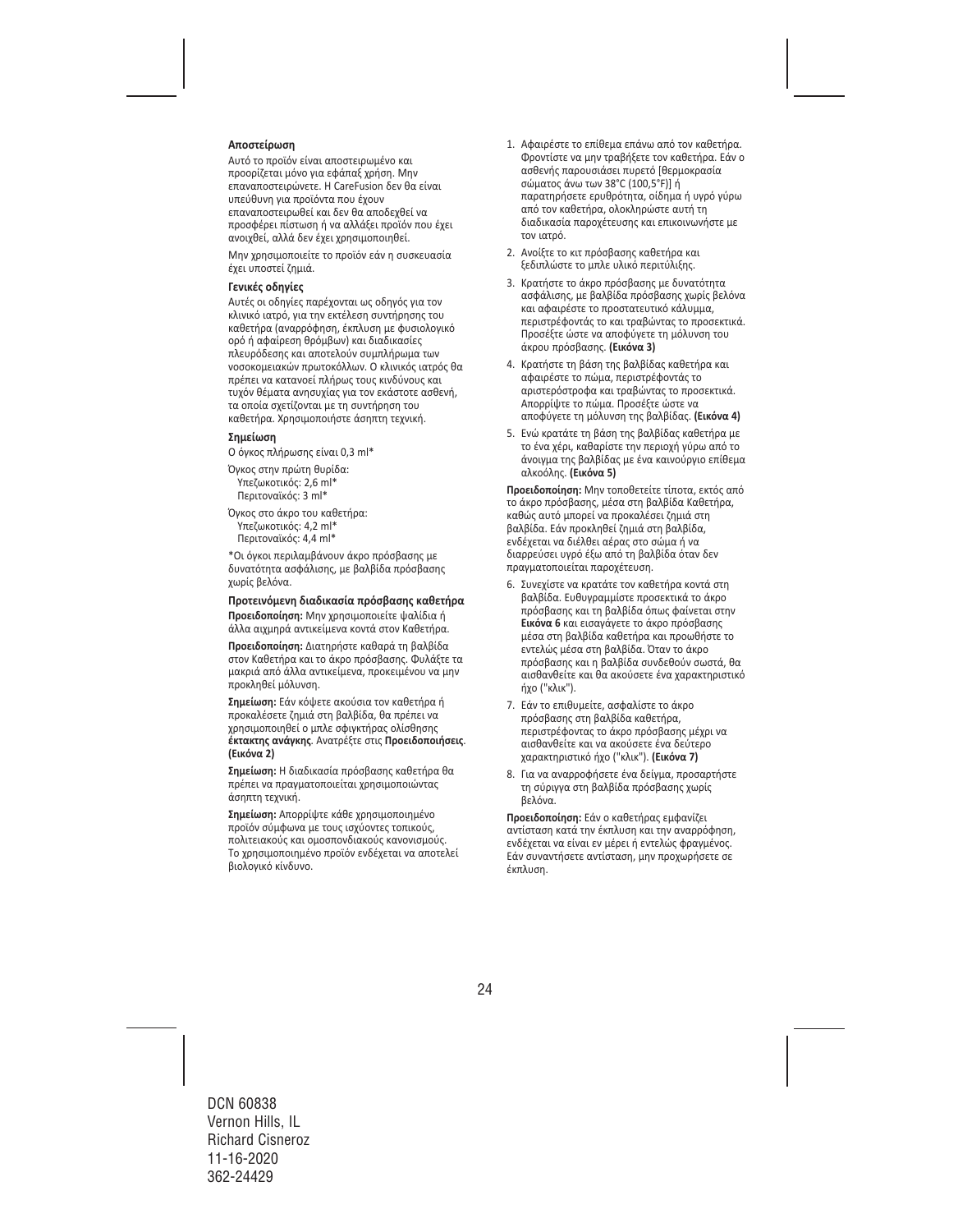- 9. Τραβήξτε προς τα πίσω το έμβολο της σύριγγας, για να αναρροφήσετε υγρό.
- 10.Εάν η σύριγγα δεν αναρροφά, ο καθετήρας μπορεί να εκπλυθεί με φυσιολογικό ορό σύμφωνα με το πρωτόκολλο του ιδρύματος. **Σημείωση:** Μην χρησιμοποιήσετε σύριγγα μικρότερη από 10 ml για την έκπλυση του καθετήρα.
- 11.Εάν δεν είναι δυνατή η έκπλυση του καθετήρα ή η αναρρόφηση λόγω έμφραξης, μπορείτε να ακολουθήσετε μια διαδικασία αφαίρεσης θρόμβων σύμφωνα με το πρωτόκολλο του ιδρύματος.
- 12.Για να εκτελέσετε μια διαδικασία πλευρόδεσης χρησιμοποιώντας ένα σκληρυντικό παράγοντα, ακολουθήστε τις οδηγίες χρήσης του σκληρυντικού παράγοντα και το πρωτόκολλο του ιδρύματός σας.
- 13.Όταν ολοκληρωθεί η συντήρηση του καθετήρα, αφαιρέστε το άκρο πρόσβασης από τον καθετήρα. Εάν έχει ασφαλιστεί, περιστρέψτε το άκρο πρόσβασης για να το απασφαλίσετε από τη βαλβίδα καθετήρα. **(Εικόνα 8)**
- 14.Με το άκρο πρόσβασης στο ένα χέρι και τη βαλβίδα καθετήρα στο άλλο χέρι, τραβήξτε το άκρο πρόσβασης έξω από τη βαλβίδα με μια σταθερή, ομαλή κίνηση. **(Εικόνα 9)**
- 15.Καθαρίστε τη βαλβίδα καθετήρα με ένα καινούργιο επίθεμα αλκοόλης.
- 16.Τοποθετήστε το νέο πώμα επάνω στη βαλβίδα καθετήρα και περιστρέψτε το δεξιόστροφα, έως ότου να ασφαλίσει στην ασφαλισμένη θέση του. Ενδέχεται να αισθάνεστε ότι το πώμα είναι χαλαρό, έως ότου να ασφαλίσει στη θέση του. **(Εικόνα 10)**
- 17.Τοποθετήστε ξανά το επίθεμα σύμφωνα με το πρωτόκολλο του νοσοκομείου.

**Σημείωση:** Δεν παρασκευάζεται με φυσικό λάτεξ.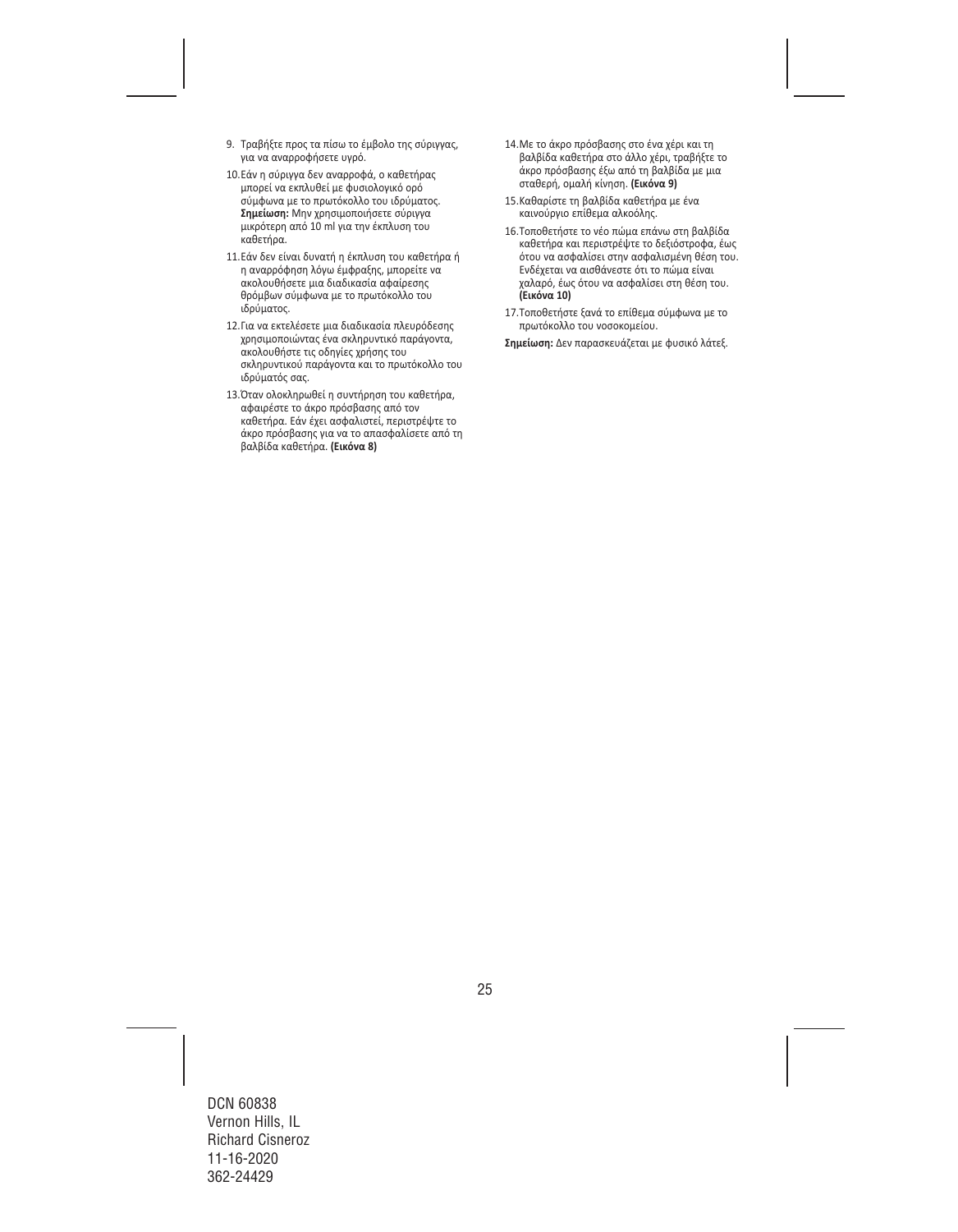

# **Kullanım Talimatları**

## **Kit İçindekiler**

Sterilizasyon sargısı aşağıdaki bileşenlerin üzerine sarılıdır:

- 1 İğnesiz Giriş Valfli Kilitlenebilir Giriş Ucu
- 2 Alkollü Tampon
- 1 Valf Kapağı
- 1 **Acil Durum** Kızaklı Klemp
- 1 10 ml'lik Enjektör

#### **Ürün Açıklaması**

Kateter Giriş Kiti, yalnızca PleurX™ Kateter veya PeritX™ Kateter ile kullanılmak üzere tasarlanmıştır. Numune aspire etmek, sklerozan madde uygulamak (yalnızca plevral kullanım için) ya da kateter bakımı yapmak (salinle yıkama veya tıkanıklık açma) üzere PleurX™ Katetere veya PeritX™ Katetere aralıklı giriş sağlamak amacıyla tasarlanmıştır.

#### **PeritX™ Periton Kateteri ile Kullanım için**

#### **Kullanım Endikasyonları**

Kateter Giriş Kitinin kullanım amacı, aspirasyon ve kateter bakımı için PeritX™ kateterine giriş sağlamaktır.

## **PleurX™ Plevral Kateter ile Kullanım için**

#### **Kullanım Endikasyonları**

Kateter Giriş Kitinin kullanım amacı, sıvıları enjekte etmek ve çekmek için PleurX™ Kateterine giriş sağlamaktır.

#### **Kateter Giriş Kiti**



İğnesiz Giriş Valfli<br>İli İstinadlı İli Enjektör Kilitlenebilir Giriş Ucu

**(Şekil 1)**

#### **Uyarılar**

Kateterin üzerindeki valfi ve giriş ucunu temiz tutun. Kontaminasyonun önlenmesine yardımcı olmak için diğer nesnelerden uzak tutun.

Kateter yakınında makas veya benzeri keskin nesneler kullanmayın.

Kateter valfine giriş ucu dışında hiçbir şey yerleştirmeyin; aksi takdirde valf zarar görebilir. Hasarlı valfler, vücuda hava girmesine ya da drenaj yapılmazken valften dışarı sıvı sızmasına neden olabilir.

Kateter, yıkamaya ve aspirasyona direnç gösteriyorsa kısmen veya tamamen tıkalı olabilir. Direnç varsa yıkama yapmayın.

#### **Yanlışlıkla kateteri keserseniz ya da valf zarar görürse şu adımları izleyin:**

- a. Kateteri parmaklarınızın arasında sıkıştırın.
- b. Mavi kızaklı **acil durum** klempini kateterin üzerine kaydırın ve kateteri klempin küçük ucuna tamamen sokun. Bu, kateteri kapatacaktır. **(Şekil 2)**
- c. Derhal doktoru bilgilendirin.



## **Dikkat Notları**

#### **Yalnızca Rx**

Tek kullanımlıktır. Tekrar kullanımda ürün çalışmayabilir ya da çapraz kontaminasyona neden olabilir.

Katetere giriş sırasında valfin ve giriş ucunun tamamen birbirlerine kilitlendiğinden emin olun. Yanlışlıkla ayrılırlarsa kontaminasyon oluşabilir. Bu durumda, yeni bir alkollü tamponla valfi temizleyin ve potansiyel kontaminasyonu önlemek için yeni bir giriş ucu kullanın.

Alkollü tamponlar yanıcıdır. Tamponları açık aleve maruz bırakmayın.

Ftalatlar içerir. Tedavinin faydaları, ftalatlara maruz kalma uzak olasılığına ağır basmaktadır.

**Göğüs:** Plevral alanın drenajı ile ilişkili potansiyel komplikasyonlar şunları içerir (ancak yalnız bunlarla sınırlı olmayabilir): pnömotoraks, reekspansiyon pulmoner ödem, hipotansiyon, dolaşım kollapsı ve enfeksiyon.

**Abdomen:** Abdomenden sıvı drenajı ile ilişkili olası komplikasyonlar şunları içerir ancak bunlarla sınırlı kalmayabilir: hipotansiyon, dolaşım kollapsı, elektrolit dengesizliği, protein kaybı, assit sızıntısı, peritonit, yara enfeksiyonu, intraperitoneal adezyon ve periton boşluğunda lokülasyonlar.

Kilitlenen iğnesiz giriş valfli giriş ucunu kullandıktan sonra kateter valfinden çıkarın.

#### **Sterilite**

Bu ürün sterilize edilmiştir ve tek kullanımlıktır. Yeniden sterilize etmeyin. CareFusion, yeniden sterilize edilen ürünlerden sorumlu değildir ve açılan fakat kullanılmayan hiçbir ürün için para iadesi yapmaz ya da ürünü değiştirmez.

Ambalajı hasarlı ürünleri kullanmayın.